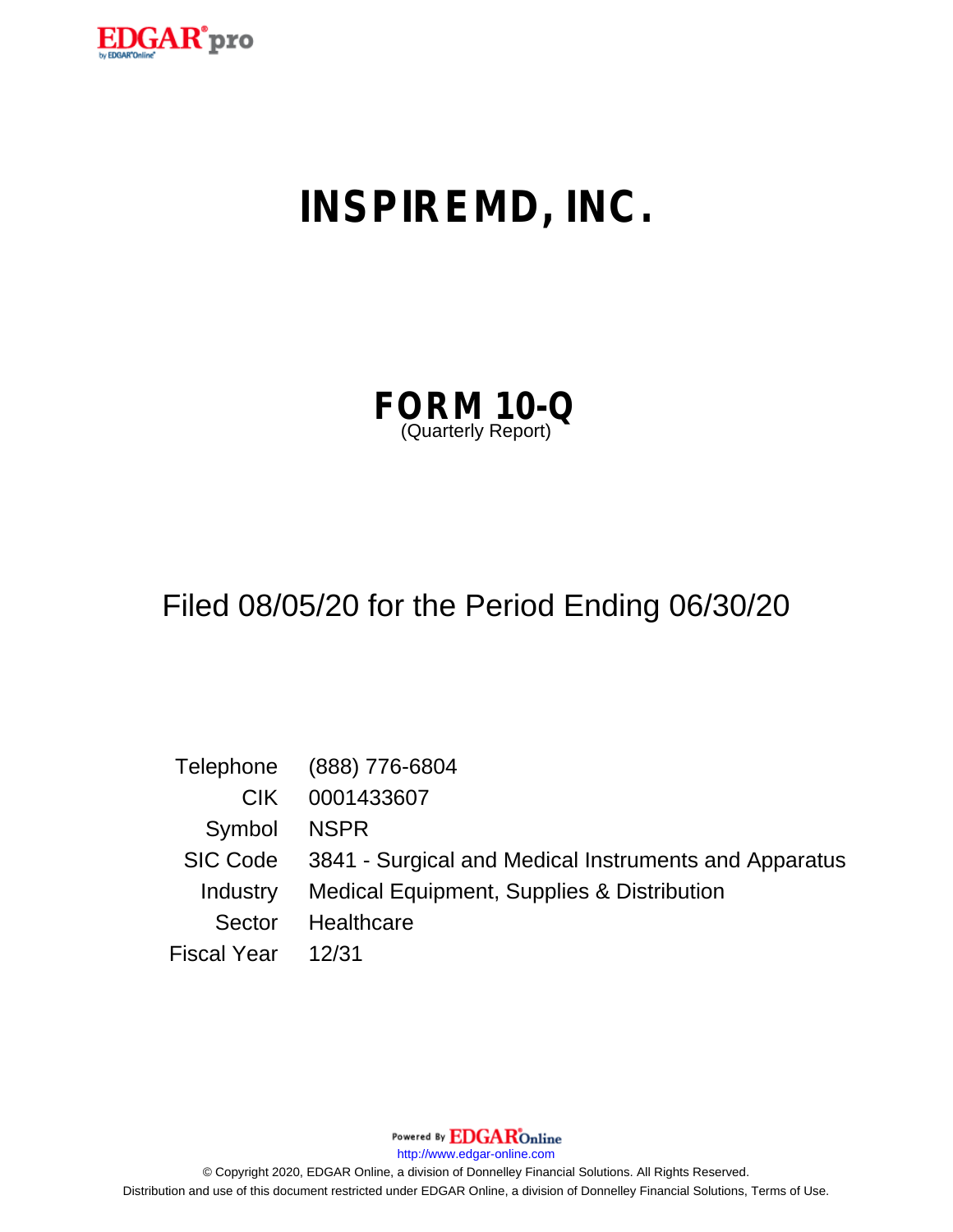# **UNITED STATES SECURITIES AND EXCHANGE COMMISSION**

**Washington, D.C. 20549**

# **FORM 10-Q**

**(Mark One)**

# **[X] QUARTERLY REPORT PURSUANT TO SECTION 13 OR 15(d) OF THE SECURITIES EXCHANGE ACT OF 1934**

**For the quarterly period ended: June 30, 2020**

**OR**

#### [ ] **TRANSITION REPORT PURSUANT TO SECTION 13 OR 15(d) OF THE SECURITIES EXCHANGE ACT OF 1934**

**For the transition period from to**

**Commission file number: 001-35731**

# **InspireMD, Inc.**

(Exact name of registrant as specified in its charter)

(State or other jurisdiction of (I.R.S. Employer incorporation or organization) incorporation or organization  $N_0$ .

**Delaware 26-2123838**

**4 Menorat Hamaor St.**

**Tel Aviv, Israel 6744832** (Address of principal executive offices)

(Zip Code)

**(888) 776-6204**

(Registrant's telephone number, including area code)

Indicate by check mark whether the registrant (1) has filed all reports required to be filed by Section 13 or 15(d) of the Securities Exchange Act of 1934 during the preceding 12 months (or for such shorter period that the registrant was required to file such reports), and (2) has been subject to such filing requirements for the past 90 days. Yes [X] No [ ]

Indicate by check mark whether the registrant has submitted electronically every Interactive Data File required to be submitted pursuant to Rule 405 of Regulation S-T during the preceding 12 months (or for such shorter period that the registrant was required to submit such files). Yes [X] No []

Indicate by check mark whether the registrant is a large accelerated filer, an accelerated filer, a non-accelerated filer, a smaller reporting company, or an emerging growth company. See the definitions of "large accelerated filer," "accelerated filer" "smaller reporting company" and "emerging growth company" in Rule 12b-2 of the Exchange Act.

Large accelerated filer  $\lceil \cdot \rceil$ 

Non-accelerated filer [X] Smaller reporting company [X] Emerging growth company [ ]

If an emerging growth company, indicate by check mark if the registrant has elected not to use the extended transition period for complying with any new or revised financial accounting standards provided pursuant to Section 13(a) of the Exchange Act. [ ]

Indicate by check mark whether the registrant is a shell company (as defined in Rule 12b-2 of the Exchange Act). Yes [ ] No [X]

# **Securities registered pursuant to Section 12(b) of the Act:**

| Title of each class                                          | <b>Frading Symbol(s)</b> | Name of each exchange on which registered |
|--------------------------------------------------------------|--------------------------|-------------------------------------------|
| Common Stock, par value \$0,0001 per share                   | NSPR                     | NYSE American                             |
| Warrants, exercisable for one share of Common Stock          | NSPR.WS                  | NYSE American                             |
| Series B Warrants, exercisable for one share of Common Stock | NSPR.WSB                 | NYSE American                             |

The number of shares of the registrant's common stock, \$0.0001 par value, outstanding as of August 4, 2020: 33,357,661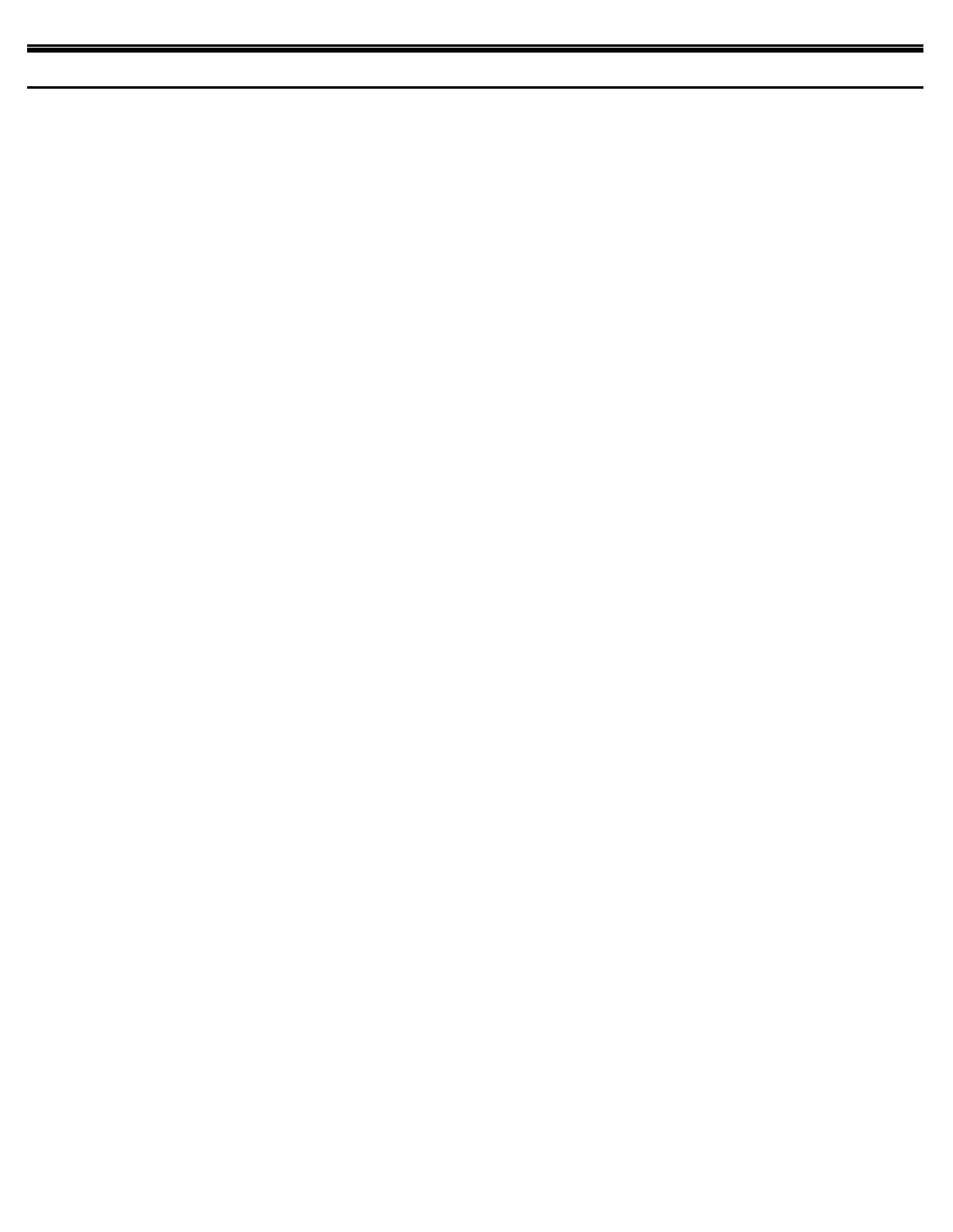# **TABLE OF CONTENTS**

|         |                                                                                       | Page  |
|---------|---------------------------------------------------------------------------------------|-------|
|         | PART I                                                                                |       |
| Item 1. | <b>Financial Statements</b>                                                           | $F-1$ |
| Item 2. | Management's Discussion and Analysis of Financial Condition and Results of Operations |       |
| Item 3. | Quantitative and Qualitative Disclosures About Market Risk                            | 12    |
| Item 4. | <b>Controls and Procedures</b>                                                        | 12    |
|         |                                                                                       |       |
|         | <b>PART II</b>                                                                        |       |
| Item 1. | <b>Legal Proceedings</b>                                                              |       |
|         | Item 1A. Risk Factors                                                                 | 13    |
| Item 5. | Other Information                                                                     | 14    |
| Item 6. | Exhibits                                                                              | 14    |
|         |                                                                                       |       |
|         |                                                                                       |       |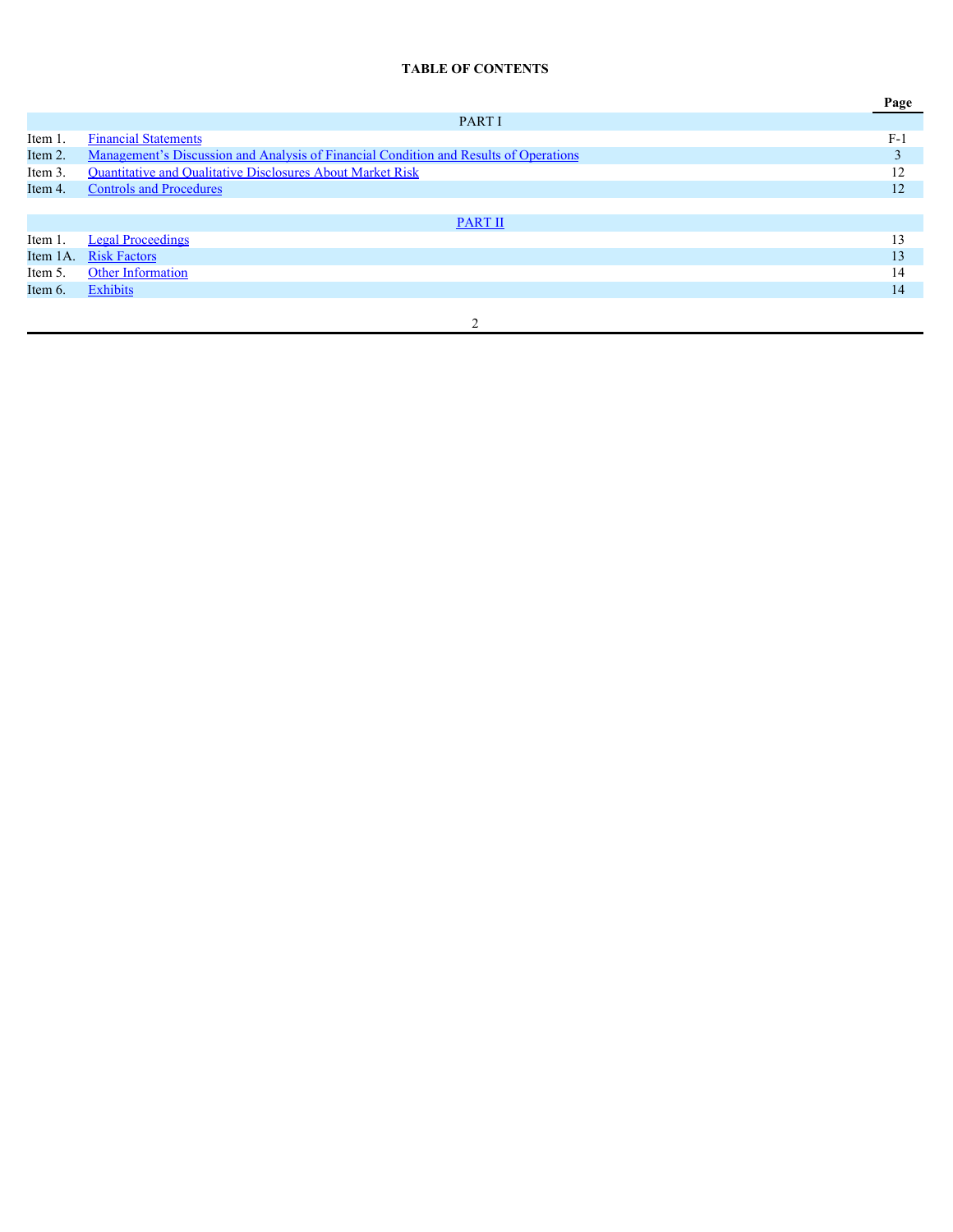# **INSPIREMD, INC.** CONSOLIDATED FINANCIAL STATEMENTS AS OF AND FOR THE QUARTER ENDED JUNE 30, 2020

# <span id="page-4-0"></span>TABLE OF CONTENTS

|                                                     | Page         |
|-----------------------------------------------------|--------------|
| <b>CONSOLIDATED FINANCIAL STATEMENTS:</b>           |              |
| <b>Consolidated Balance Sheets</b>                  | $F-2 - F-3$  |
| <b>Consolidated Statements of Operations</b>        | $F-4$        |
| <b>Consolidated Statements of Changes in Equity</b> | $F-5 - F-6$  |
| <b>Consolidated Statements of Cash Flows</b>        | $F-7$        |
| Notes to the Consolidated Financial Statements      | $F-8 - F-14$ |
|                                                     |              |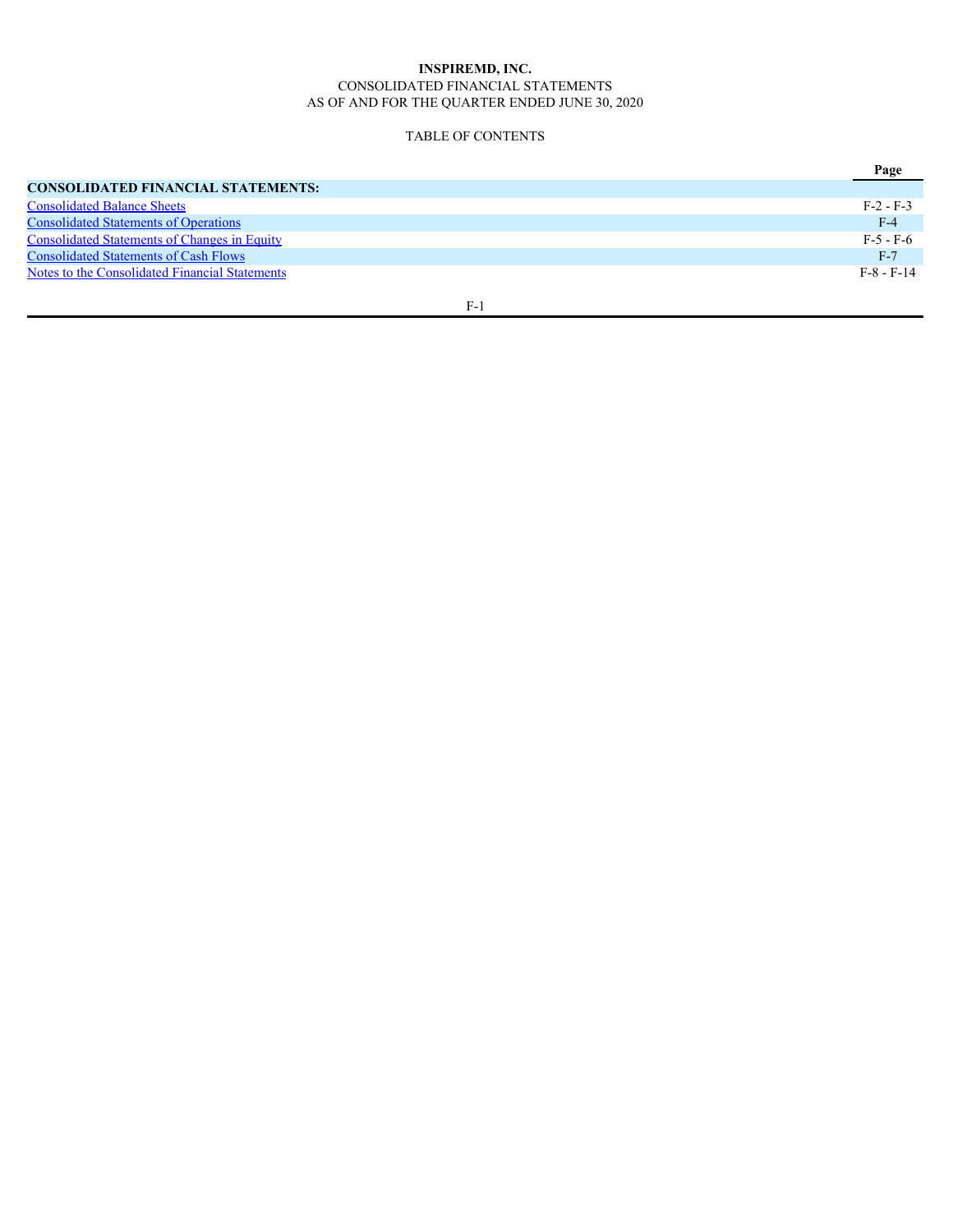# **INSPIREMD, INC. CONSOLIDATED BALANCE SHEETS (Unaudited)**

<span id="page-5-0"></span>(U.S. dollars in thousands)

|                                                    |       | June 30<br>2020 |     | December 31<br>2019 |  |  |
|----------------------------------------------------|-------|-----------------|-----|---------------------|--|--|
| <b>ASSETS</b>                                      |       |                 |     |                     |  |  |
| <b>CURRENT ASSETS:</b>                             |       |                 |     |                     |  |  |
| Cash and cash equivalents                          |       | 13,861          | -\$ | 5,514               |  |  |
| Accounts receivable:                               |       |                 |     |                     |  |  |
| Trade, net                                         |       | 416             |     | 823                 |  |  |
| Other                                              |       | 152             |     | 150                 |  |  |
| Prepaid expenses                                   |       | 40              |     | 87                  |  |  |
| Inventory                                          |       | 1,402           |     | 1,236               |  |  |
| <b>TOTAL CURRENT ASSETS</b>                        |       | 15,871          |     | 7,810               |  |  |
| <b>NON-CURRENT ASSETS:</b>                         |       |                 |     |                     |  |  |
| Property, plant and equipment, net                 |       | 459             |     | 547                 |  |  |
| Operating lease right of use assets                |       | 790             |     | 937                 |  |  |
| Fund in respect of employee rights upon retirement |       | 620             |     | 586                 |  |  |
| <b>TOTAL NON-CURRENT ASSETS</b>                    |       | 1,869           |     | 2,070               |  |  |
| <b>TOTAL ASSETS</b>                                |       | 17,740          |     | 9,880               |  |  |
|                                                    |       |                 |     |                     |  |  |
|                                                    | $F-2$ |                 |     |                     |  |  |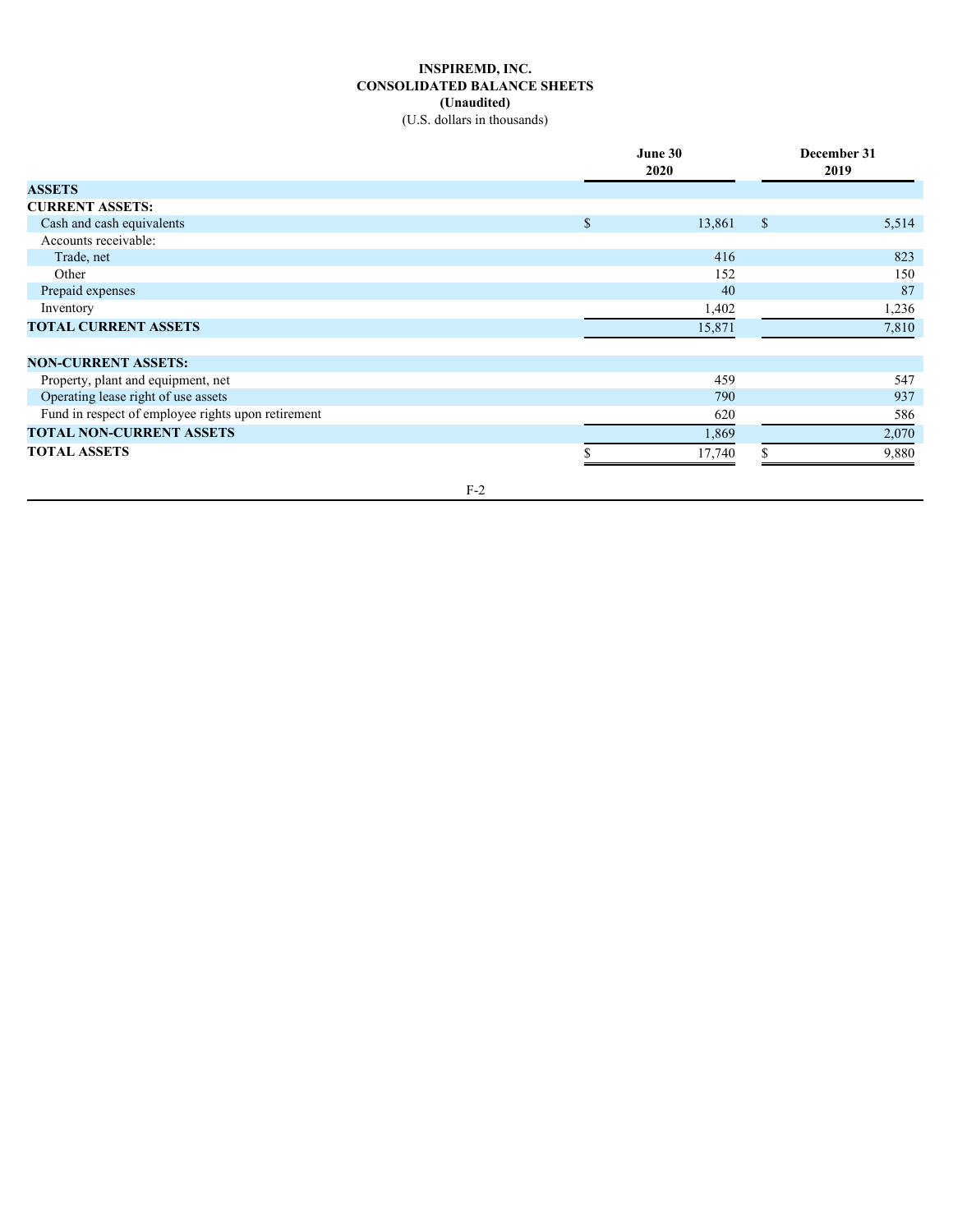# **INSPIREMD, INC. CONSOLIDATED BALANCE SHEETS**

(U.S. dollars in thousands other than share and per share data)

|                                                                                             | June 30<br>2020         | December 31<br>2019 |
|---------------------------------------------------------------------------------------------|-------------------------|---------------------|
| <b>LIABILITIES AND EQUITY</b>                                                               |                         |                     |
| <b>CURRENT LIABILITIES:</b>                                                                 |                         |                     |
| Accounts payable and accruals:                                                              |                         |                     |
| Trade                                                                                       | 458                     | 646                 |
| Other                                                                                       | 2,774                   | 2,449               |
| Contract liability                                                                          | 17                      | 20                  |
| <b>TOTAL CURRENT LIABILITIES</b>                                                            | 3,249                   | 3,115               |
| <b>LONG-TERM LIABILITIES-</b>                                                               |                         |                     |
| Operating lease liabilities                                                                 | 476                     | 653                 |
| Liability for employees rights upon retirement                                              | 801                     | 729                 |
| <b>TOTAL LONG-TERM LIABILITIES</b>                                                          | 1,277                   | 1,382               |
|                                                                                             |                         |                     |
| <b>COMMITMENTS AND CONTINGENT LIABILITIES (Note 8)</b>                                      |                         |                     |
| <b>TOTAL LIABILITIES</b>                                                                    | 4,526                   | 4,497               |
| <b>EQUITY:</b>                                                                              |                         |                     |
|                                                                                             |                         |                     |
| Common stock, par value \$0.0001 per share; 150,000,000 shares authorized at June 30, 2020  |                         |                     |
| and December 31, 2019; 33,358,994 and 3,916,134 shares issued and outstanding at June 30,   |                         |                     |
| 2020 and December 31, 2019, respectively                                                    | $\overline{\mathbf{3}}$ |                     |
| Preferred B shares, par value \$0.0001 per share;                                           |                         |                     |
| 500,000 shares authorized at June 30, 2020 and December 31, 2019; 17,303 shares issued and  |                         |                     |
| outstanding at June 30, 2020 and December 31, 2019.                                         |                         |                     |
| Preferred C shares, par value \$0.0001 per share;                                           |                         |                     |
| 1,172,000 shares authorized at June 30, 2020 and December 31, 2019; 2,343 and 34,370 shares |                         |                     |
| issued and outstanding at June 30, 2020 and December 31, 2019, respectively                 |                         |                     |
| Additional paid-in capital                                                                  | 175,301                 | 163,015             |
| Accumulated deficit                                                                         | (162,090)               | (157, 632)          |
| Total equity                                                                                | 13,214                  | 5,383               |
| Total liabilities and equity                                                                | 17,740                  | 9,880               |
|                                                                                             |                         |                     |

**The accompanying notes are an integral part of the consolidated financial statements.**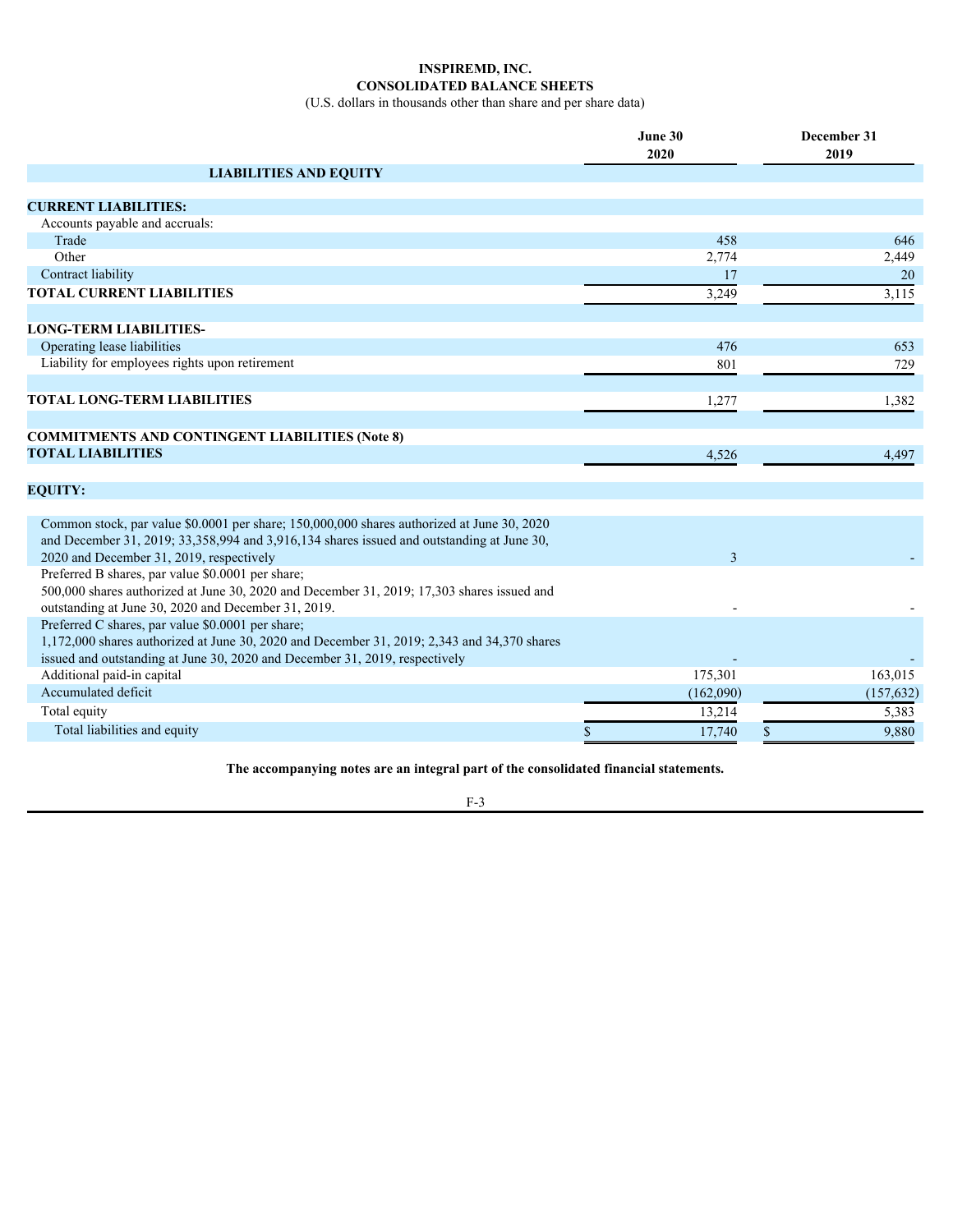# **INSPIREMD, INC. CONSOLIDATED STATEMENTS OF OPERATIONS (Unaudited)**

<span id="page-7-0"></span>(U.S. dollars in thousands, except per share data)

|                                                                                               |      | Three months ended<br><b>June 30,</b> |     |           | Six months ended<br><b>June 30,</b> |  |           |  |  |  |
|-----------------------------------------------------------------------------------------------|------|---------------------------------------|-----|-----------|-------------------------------------|--|-----------|--|--|--|
|                                                                                               | 2020 |                                       |     | 2019      | 2020                                |  | 2019      |  |  |  |
| <b>REVENUES</b>                                                                               |      | 313                                   | ЭŠ. | 1,354     | \$<br>1,347                         |  | 1,769     |  |  |  |
| <b>COST OF REVENUES</b>                                                                       |      | 433                                   |     | 912       | 1,172                               |  | 1,400     |  |  |  |
| <b>GROSS PROFIT (LOSS)</b>                                                                    |      | (120)                                 |     | 442       | 175                                 |  | 369       |  |  |  |
| <b>OPERATING EXPENSES:</b>                                                                    |      |                                       |     |           |                                     |  |           |  |  |  |
| Research and development                                                                      |      | 444                                   |     | 865       | 967                                 |  | 1,990     |  |  |  |
| Selling and marketing                                                                         |      | 377                                   |     | 620       | 1,001                               |  | 1,254     |  |  |  |
| General and administrative                                                                    |      | 1,505                                 |     | 1,140     | 2,674                               |  | 2,438     |  |  |  |
| Total operating expenses                                                                      |      | 2,326                                 |     | 2,625     | 4,642                               |  | 5,682     |  |  |  |
| <b>LOSS FROM OPERATIONS</b>                                                                   |      | (2, 446)                              |     | (2,183)   | (4, 467)                            |  | (5,313)   |  |  |  |
| FINANCIAL INCOME (EXPENSES), net:                                                             |      | (34)                                  |     | (23)      |                                     |  | (100)     |  |  |  |
| <b>LOSS BEFORE TAX EXPENSES</b>                                                               |      | (2,480)                               |     | (2,206)   | (4, 458)                            |  | (5, 413)  |  |  |  |
| <b>TAX EXPENSES</b>                                                                           |      |                                       |     |           |                                     |  |           |  |  |  |
| <b>NET LOSS</b>                                                                               |      | (2,480)                               |     | (2,206)   | (4, 458)                            |  | (5,413)   |  |  |  |
| <b>NET LOSS PER SHARE - basic and diluted</b>                                                 |      | (0.20)                                |     | (1.59)    | (0.52)                              |  | (4.86)    |  |  |  |
| <b>WEIGHTED AVERAGE NUMBER OF SHARES OF</b><br><b>COMMON STOCK USED IN COMPUTING NET LOSS</b> |      |                                       |     |           |                                     |  |           |  |  |  |
| <b>PER SHARE - basic and diluted</b>                                                          |      | 12,681,757                            |     | 1,383,238 | 8,652,396                           |  | 1,112,888 |  |  |  |
|                                                                                               |      |                                       |     |           |                                     |  |           |  |  |  |

**The accompanying notes are an integral part of the consolidated financial statements.**

$$
F-4
$$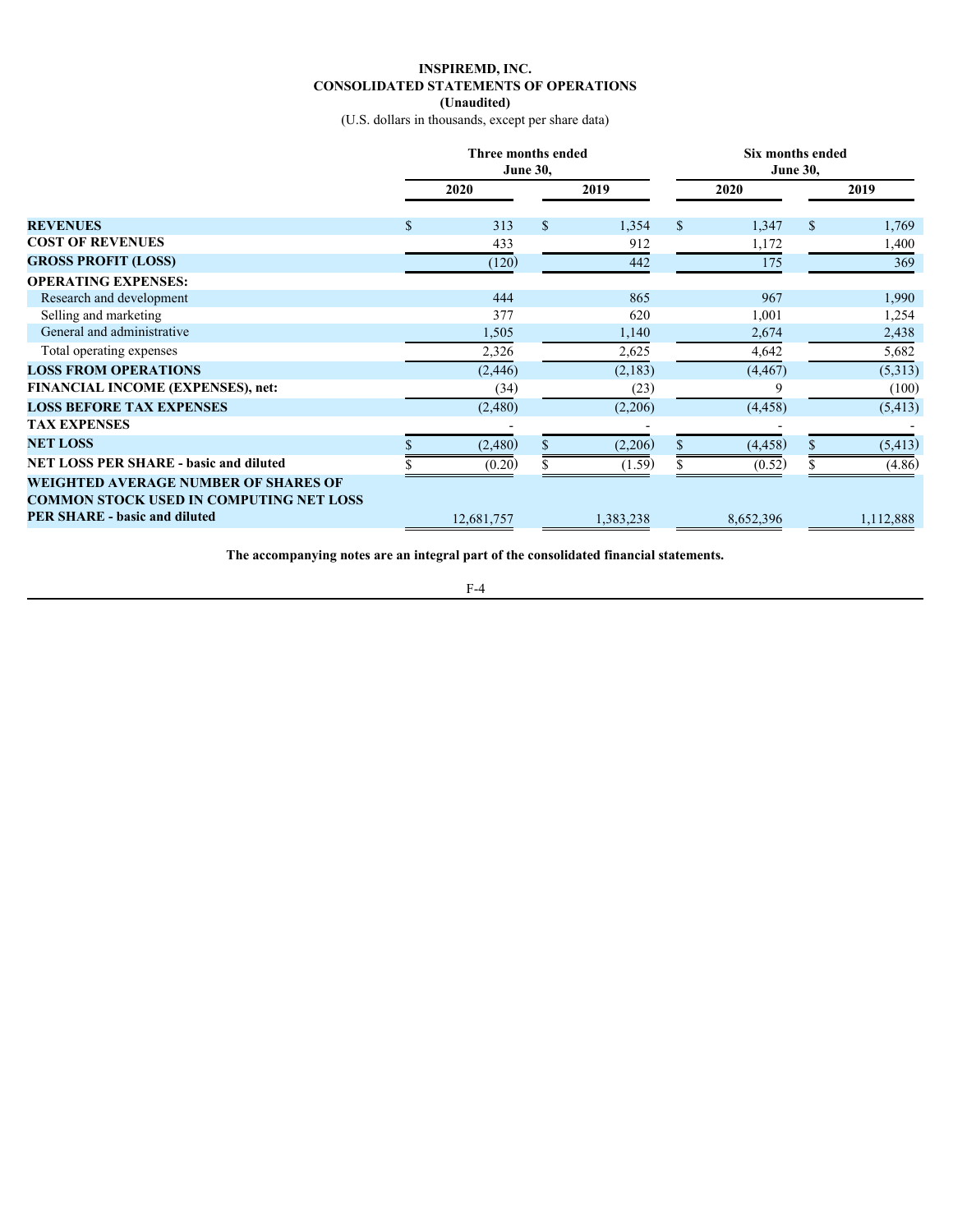# **INSPIREMD, INC. CONSOLIDATED STATEMENTS OF CHANGES IN EQUITY (Unaudited)**

<span id="page-8-0"></span>(U.S. dollars in thousands, except share data)

|                                                                                  | <b>Common stock</b> |        | <b>Series B</b><br>Convertible<br><b>Preferred Stock</b> |        | <b>Series C</b><br>Convertible<br><b>Preferred Stock</b> |        | <b>Additional</b><br>paid-in | Accumulated | Total    |  |
|----------------------------------------------------------------------------------|---------------------|--------|----------------------------------------------------------|--------|----------------------------------------------------------|--------|------------------------------|-------------|----------|--|
|                                                                                  | <b>Shares</b>       | Amount | <b>Shares</b>                                            | Amount | <b>Shares</b>                                            | Amount | capital                      | deficit     | equity   |  |
| <b>BALANCE AT January 1, 2019</b>                                                | 768,615             |        | 17,303                                                   |        | 61,423                                                   |        | 156,355                      | 147,592     | 8,763    |  |
| Net loss                                                                         |                     |        |                                                          |        |                                                          |        |                              | (5, 413)    | (5, 413) |  |
| <b>Exercise of pre-funded warrants</b>                                           | 32,034              |        |                                                          |        |                                                          |        | 16                           |             | 16       |  |
| Issuance of common shares, net of \$467                                          |                     |        |                                                          |        |                                                          |        |                              |             |          |  |
| issuance costs                                                                   | 499,350             |        |                                                          |        |                                                          |        | 2,030                        |             | 2,030    |  |
| <b>Conversion of Series C Convertible</b>                                        |                     |        |                                                          |        |                                                          |        |                              |             |          |  |
| <b>Preferred Stock to common shares</b>                                          | 27,248              |        |                                                          |        | (22,617)                                                 |        |                              |             |          |  |
| Share-based compensation related to<br>restricted stock and stock options award, |                     |        |                                                          |        |                                                          |        |                              |             |          |  |
| net of forfeitures of 695 shares                                                 | 69,886              |        |                                                          |        |                                                          |        | 178                          |             | 178      |  |
| <b>BALANCE AT June 30, 2019</b>                                                  | 1,397,133           |        | 17,303                                                   |        | 38,806                                                   |        | 158,579                      | (153,005)   | \$5,574  |  |

**\*** Represents an amount less than \$1 thousand

# **The accompanying notes are an integral part of the consolidated financial statements.**

|                                                                                                        | <b>Common stock</b> |         | <b>Series B Convertible</b><br><b>Preferred Stock</b> |        | <b>Series C Convertible</b><br><b>Preferred Stock</b> |               | <b>Additional</b><br>paid-in | Accumulated           | <b>Total</b>     |
|--------------------------------------------------------------------------------------------------------|---------------------|---------|-------------------------------------------------------|--------|-------------------------------------------------------|---------------|------------------------------|-----------------------|------------------|
|                                                                                                        | <b>Shares</b>       | Amount  | <b>Shares</b>                                         | Amount | Shares                                                | <b>Amount</b> | capital                      | deficit               | equity           |
| <b>BALANCE AT April 1, 2019</b><br>Net loss                                                            | 871,872             |         | 17,303                                                |        | 59,423                                                |               | 156,439                      | (150, 799)<br>(2,206) | 5,640<br>(2,206) |
| Issuance of common shares, net of \$467<br>issuance costs<br><b>Conversion of Series C Convertible</b> | 499,350             | $\star$ |                                                       |        |                                                       |               | 2,030                        |                       | 2,030            |
| <b>Preferred Stock to common shares</b><br>Share-based compensation related to                         | 26,394              |         |                                                       |        | (20,617)                                              |               |                              |                       |                  |
| restricted stock and stock options award,<br>net of forfeitures of 483 shares                          | (483)               |         |                                                       |        |                                                       |               | 110                          |                       | 110              |
| <b>BALANCE AT June 30, 2019</b>                                                                        | 1,397,133           |         | 17,303                                                |        | 38,806                                                |               | 158,579                      | (153,005)             | \$5,574          |
|                                                                                                        |                     |         |                                                       | $F-5$  |                                                       |               |                              |                       |                  |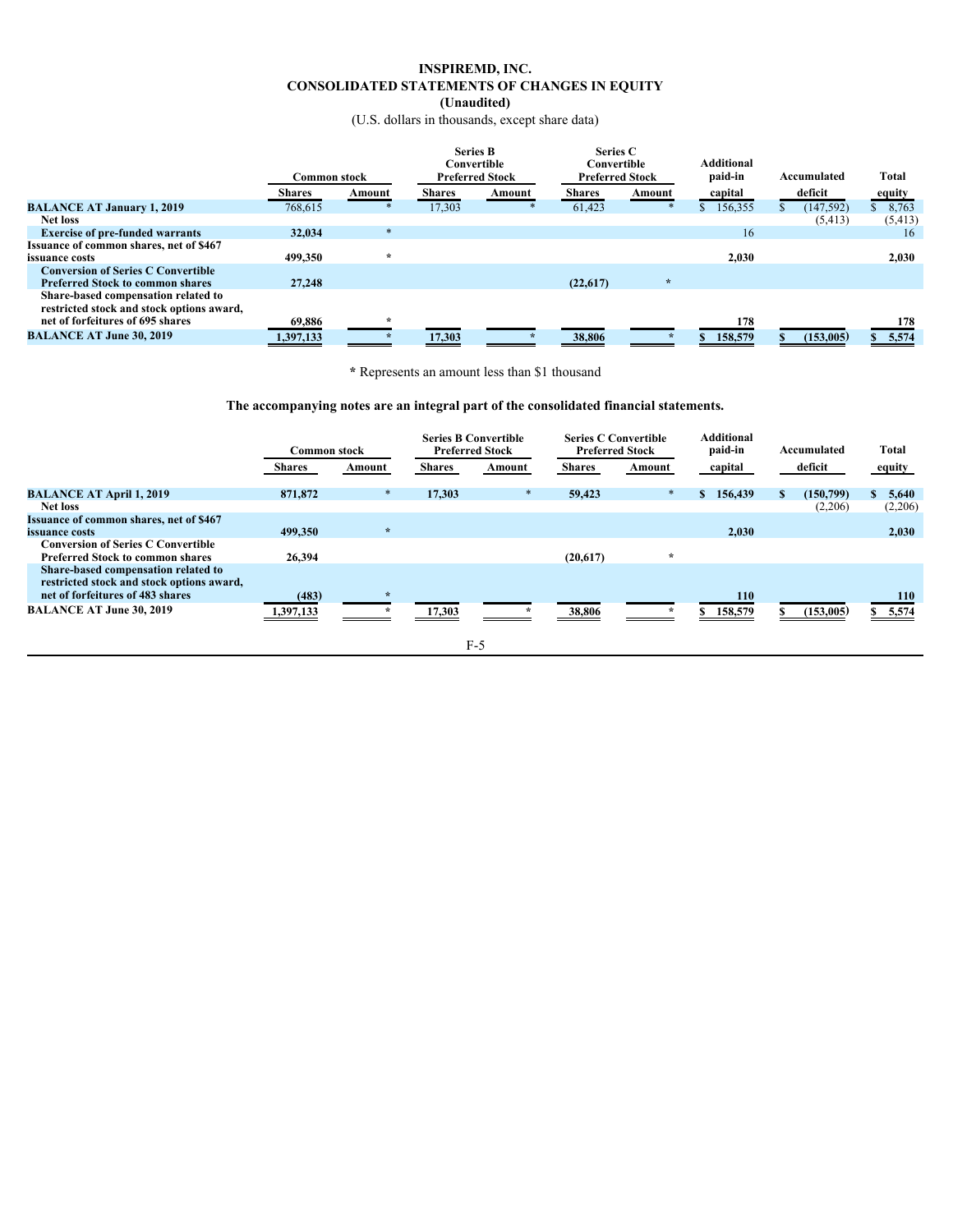|                                                                                                                                                    |               | <b>Common stock</b> |        | <b>Series B</b><br>Convertible<br><b>Preferred Stock</b> |          | <b>Series C</b><br>Convertible<br><b>Preferred Stock</b> |         | <b>Additional</b><br>paid-in | Accumulated         | Total |
|----------------------------------------------------------------------------------------------------------------------------------------------------|---------------|---------------------|--------|----------------------------------------------------------|----------|----------------------------------------------------------|---------|------------------------------|---------------------|-------|
|                                                                                                                                                    | <b>Shares</b> | Amount              | Shares | Amount                                                   | Shares   | Amount                                                   | capital | deficit                      | equity              |       |
| <b>BALANCE AT January 1, 2020</b><br><b>Net loss</b>                                                                                               | 3,916,134     |                     | 17,303 | $\star$                                                  | 34,370   |                                                          | 163,015 | (157, 632)<br>(4, 458)       | \$5,383<br>(4, 458) |       |
| <b>Exercise of pre-funded warrants</b>                                                                                                             | 14,856,400    | $\bigcap$           |        |                                                          |          |                                                          | 16      |                              | 18                  |       |
| Settlement of restricted stock units in<br>shares of common stock                                                                                  | 165,000       |                     |        |                                                          |          |                                                          |         |                              |                     |       |
| Issuance of common shares, net of \$835<br><i>issuance costs</i>                                                                                   | 10,969,100    |                     |        |                                                          |          |                                                          | 10,650  |                              | 10,651              |       |
| <b>Exercise of Warrants F</b>                                                                                                                      | 2,866,600     |                     |        |                                                          |          |                                                          | 1,418   |                              | 1,418               |       |
| <b>Exercise of Unit Purchase Option</b>                                                                                                            | 253,587       |                     |        |                                                          |          |                                                          | 82      |                              | 82                  |       |
| <b>Conversion of Series C Convertible</b><br><b>Preferred Stock to common shares</b>                                                               | 372,173       |                     |        |                                                          | (32,027) |                                                          |         |                              |                     |       |
| Share-based compensation related to<br>restricted stock, restricted stock units and<br>stock options award, net of forfeitures of<br>40,000 shares | (40,000)      |                     |        |                                                          |          |                                                          | 120     |                              | 120                 |       |
| <b>BALANCE AT June 30, 2020</b>                                                                                                                    | 33,358,994    |                     | 17,303 |                                                          | 2,343    |                                                          | 175,301 | (162,090)                    | \$13,214            |       |

**\*** Represents an amount less than \$1 thousand

|                                            |               | <b>Common stock</b> |               | <b>Series B</b><br>Convertible<br><b>Preferred Stock</b> |          | Series C<br>Convertible<br><b>Preferred Stock</b> |                    | Accumulated | <b>Total</b> |
|--------------------------------------------|---------------|---------------------|---------------|----------------------------------------------------------|----------|---------------------------------------------------|--------------------|-------------|--------------|
|                                            | <b>Shares</b> | Amount              | <b>Shares</b> | Amount                                                   | Shares   | Amount                                            | paid-in<br>capital | deficit     | equity       |
| <b>BALANCE AT April 1, 2020</b>            | 4,338,910     |                     | 17,303        |                                                          | 26,558   |                                                   | 163,087            | (159,610)   | \$3,477      |
| <b>Net loss</b>                            |               |                     |               |                                                          |          |                                                   |                    | (2,480)     | (2,480)      |
| <b>Exercise of pre-funded warrants</b>     | 14,586,400    |                     |               |                                                          |          |                                                   | 12                 |             | 14           |
| Issuance of common shares, net of \$835    |               |                     |               |                                                          |          |                                                   |                    |             |              |
| <i>issuance costs</i>                      | 10,969,100    |                     |               |                                                          |          |                                                   | 10,650             |             | 10,651       |
| <b>Exercise of Warrants F</b>              | 2,866,600     |                     |               |                                                          |          |                                                   | 1,418              |             | 1,418        |
| <b>Exercise of Unit Purchase Option to</b> |               |                     |               |                                                          |          |                                                   |                    |             |              |
| common shares                              | 253,587       |                     |               |                                                          |          |                                                   | 82                 |             | 82           |
| <b>Conversion of Series C Convertible</b>  |               |                     |               |                                                          |          |                                                   |                    |             |              |
| <b>Preferred Stock to common shares</b>    | 344,397       |                     |               |                                                          | (24,215) |                                                   |                    |             |              |
|                                            |               |                     |               |                                                          |          |                                                   |                    |             |              |
| Share-based compensation related to        |               |                     |               |                                                          |          |                                                   |                    |             |              |
| restricted stock and stock options award   |               |                     |               |                                                          |          |                                                   | 52                 |             | 52           |
| <b>BALANCE AT June 30, 2020</b>            | 33,358,994    |                     | 17,303        |                                                          | 2,343    |                                                   | 175,301            | (162,090)   | \$13,214     |
|                                            |               |                     |               |                                                          |          |                                                   |                    |             |              |

**The accompanying notes are an integral part of the consolidated financial statements.**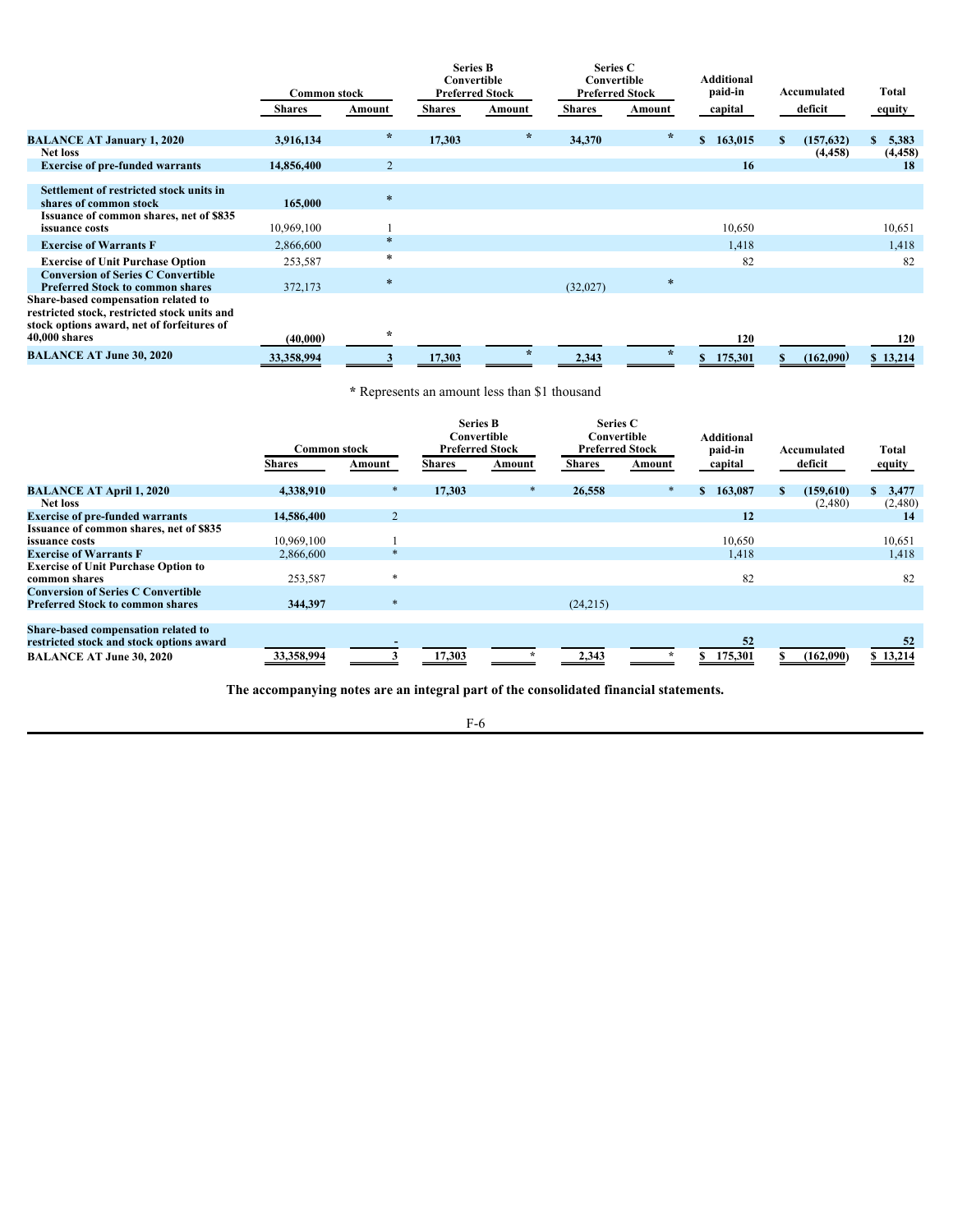# **INSPIREMD, INC. CONSOLIDATED STATEMENTS OF CASH FLOWS (Unaudited)**

<span id="page-10-0"></span>(U.S. dollars in thousands)

|                                                                                            |     | Six months ended<br>June 30 |    |          |
|--------------------------------------------------------------------------------------------|-----|-----------------------------|----|----------|
|                                                                                            |     | 2020                        |    | 2019     |
| <b>CASH FLOWS FROM OPERATING ACTIVITIES:</b>                                               |     |                             |    |          |
| Net loss                                                                                   | \$. | (4, 458)                    | -S | (5, 413) |
| Adjustments required to reconcile net loss to net cash used in operating activities:       |     |                             |    |          |
| Depreciation                                                                               |     | 88                          |    | 73       |
| Change in liability for employees rights upon retirement                                   |     | 72                          |    | 65       |
| Financial income and interest paid                                                         |     | 19                          |    |          |
| Lease liability                                                                            |     | (18)                        |    | 53       |
| Share-based compensation expenses                                                          |     | 120                         |    | 178      |
| Changes in operating asset and liability items:                                            |     |                             |    |          |
| Decrease in prepaid expenses                                                               |     | 47                          |    | 37       |
| Decrease (Increase) in trade receivables                                                   |     | 407                         |    | (145)    |
| Increase in other receivables                                                              |     | (2)                         |    | (172)    |
| Increase in inventory                                                                      |     | (166)                       |    | (84)     |
| Decrease in trade payables                                                                 |     | (188)                       |    | (311)    |
| (Decrease) increase in other payables and contract liability                               |     | 242                         |    | (664)    |
| Net cash used in operating activities                                                      |     | (3,837)                     |    | (6, 382) |
| <b>CASH FLOWS FROM INVESTING ACTIVITIES:</b>                                               |     |                             |    |          |
| Purchase of property, plant and equipment                                                  |     |                             |    | (165)    |
| Amounts (withdrawn) in respect of employee rights upon retirement, net                     |     | (34)                        |    | (59)     |
| Net cash used in investing activities                                                      |     | (34)                        |    | (224)    |
| <b>CASH FLOWS FROM FINANCING ACTIVITIES:</b>                                               |     |                             |    |          |
| Proceeds from issuance of shares and warrants and exercise of Pre-Funded Warrants and unit |     |                             |    |          |
| purchase option, net of \$767 and \$467 issuance costs, respectively                       |     | 12,237                      |    | 2,046    |
| Net cash provided by financing activities                                                  |     | 12,237                      |    | 2,046    |
| <b>EFFECT OF EXCHANGE RATE CHANGES ON CASH AND CASH EQUIVALENTS</b>                        |     | (19)                        |    | (1)      |
|                                                                                            |     |                             |    |          |
| <b>INCREASE (DECREASE) IN CASH AND CASH EQUIVALENTS</b>                                    |     | 8,347                       |    | (4, 561) |
| <b>BALANCE OF CASH AND CASH EQUIVALENTS AT BEGINNING OF THE PERIOD</b>                     |     | 5,514                       |    | 9,384    |
| <b>BALANCE OF CASH AND CASH EQUIVALENTS AT END OF THE PERIOD</b>                           |     | 13,861                      |    | 4,823    |
| SUPPLEMENTAL DISCLOSURES OF NON-CASH FINANCING ACTIVITIES:                                 |     |                             |    |          |
| <b>Issuance Costs</b>                                                                      |     | 68                          |    | 467      |
|                                                                                            |     |                             |    |          |

**The accompanying notes are an integral part of the consolidated financial statements.**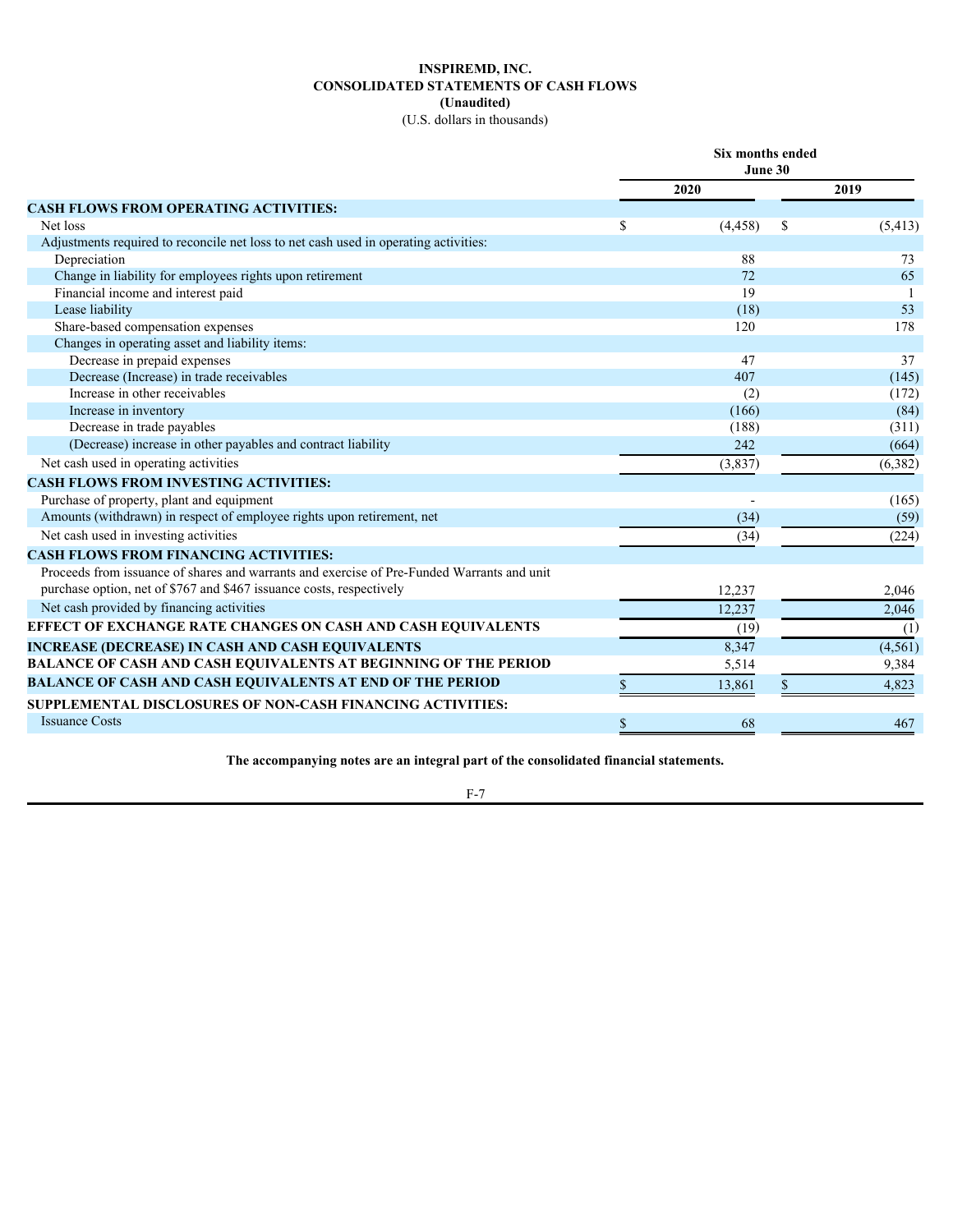# <span id="page-11-0"></span>**INSPIREMD, INC.** NOTES TO THE CONSOLIDATED FINANCIAL STATEMENTS

#### **NOTE 1 - DESCRIPTION OF BUSINESS**

# **a. General**

InspireMD, Inc., a Delaware corporation (the "Company"), together with its subsidiaries, is a medical device company focusing on the development **INSPIREMD, INC.**<br> **ESCRIPTION OF BUSINESS**<br> **General**<br>
InspireMD, Inc., a Delaware corporation (the "Company"), together with its subsidiaries, is a medical device company focusing on the development<br>
and commercializati MicroNet, a micron mesh sleeve, is wrapped over a stent to provide embolic protection in stenting procedures.

The Company's carotid product (CGuard™ EPS) combines MicroNet and a self-expandable nitinol stent in a single device to treat carotid artery disease.

The Company's coronary product combining MicroNet and a bare-metal stent (MGuard Prime™ EPS) is marketed for use in patients with acute coronary syndromes, notably acute myocardial infarction (heart attack) and saphenous vein graft coronary interventions (bypass surgery).

The Company markets its products through distributors in international markets, mainly in Europe.

#### **b. Liquidity**

The Company has an accumulated deficit as of June 30, 2020, as well as a history of net losses and negative operating cash flows in recent years. The NOTES TO THE CONSOLIDATED FINANCIAL STATEMENTS<br>
Company for the Company of the Company of the Company of the Company interaction of the properties and the company for the company of the original terms of the properties of SCRIFTION OF BISINESS<br>
SCRIFTION OF BISINESS<br>
Corectal<br>
chapter comparison (the "Compary"), together with its subsidiaries, is a motion device compary focusing on the development<br>
and connected/ization of its proprietary M position, the Company has sufficient resources to fund operations through the third quarter of 2021. Therefore, there is substantial doubt about the Company's ability to continue as a going concern. These financial statements have been prepared assuming that the Company will continue as a going concern and do not include any adjustments that might result from the outcome of this uncertainty.

Management's plans include the continued commercialization of the Company's products and raising capital through the sale of additional equity securities, debt or capital inflows from strategic partnerships. There are no assurances however, that the Company will be successful in obtaining the level of financing needed for its operations. The COVID-19 pandemic has resulted in significant financial market volatility and uncertainty in recent weeks. A continuation or worsening of the levels of market disruption and volatility seen in the recent past could have an adverse effect on our ability to access capital and on the market price of our common stock, and we may not be able to successfully raise capital through the sale of our securities. If the Company is unsuccessful in commercializing its products and raising capital, it may need to reduce activities, curtail or cease operations.

# **c. COVID-19 Pandemic**

During the six months ended June 30, 2020, in an effort to contain and mitigate the spread of a strain of coronavirus, COVID-19, many countries have imposed unprecedented restrictions on travel, quarantines and other public health safety measures. Procedures with CGuard EPS, which are MeanNed, a micros mesh sloop, is wrapped over a stort in provide embotic protection in stering procedures. The Company is carred product (CGazat<sup>104</sup> EPS) combines MetoVict and a single eleptronic sterin is single device t According to our knowledge, most European countries in which we operate are slowly reinstating elective procedures, but we do not know when the hospitals will resume to normal pre-pandemic levels with such procedures. At this point, the extent to which COVID-19 may impact our business cannot be estimated; however, we anticipate that the continuation of the pandemic and related restrictions and safety measures would likely result in a continued decline in sales of our products for the upcoming periods.

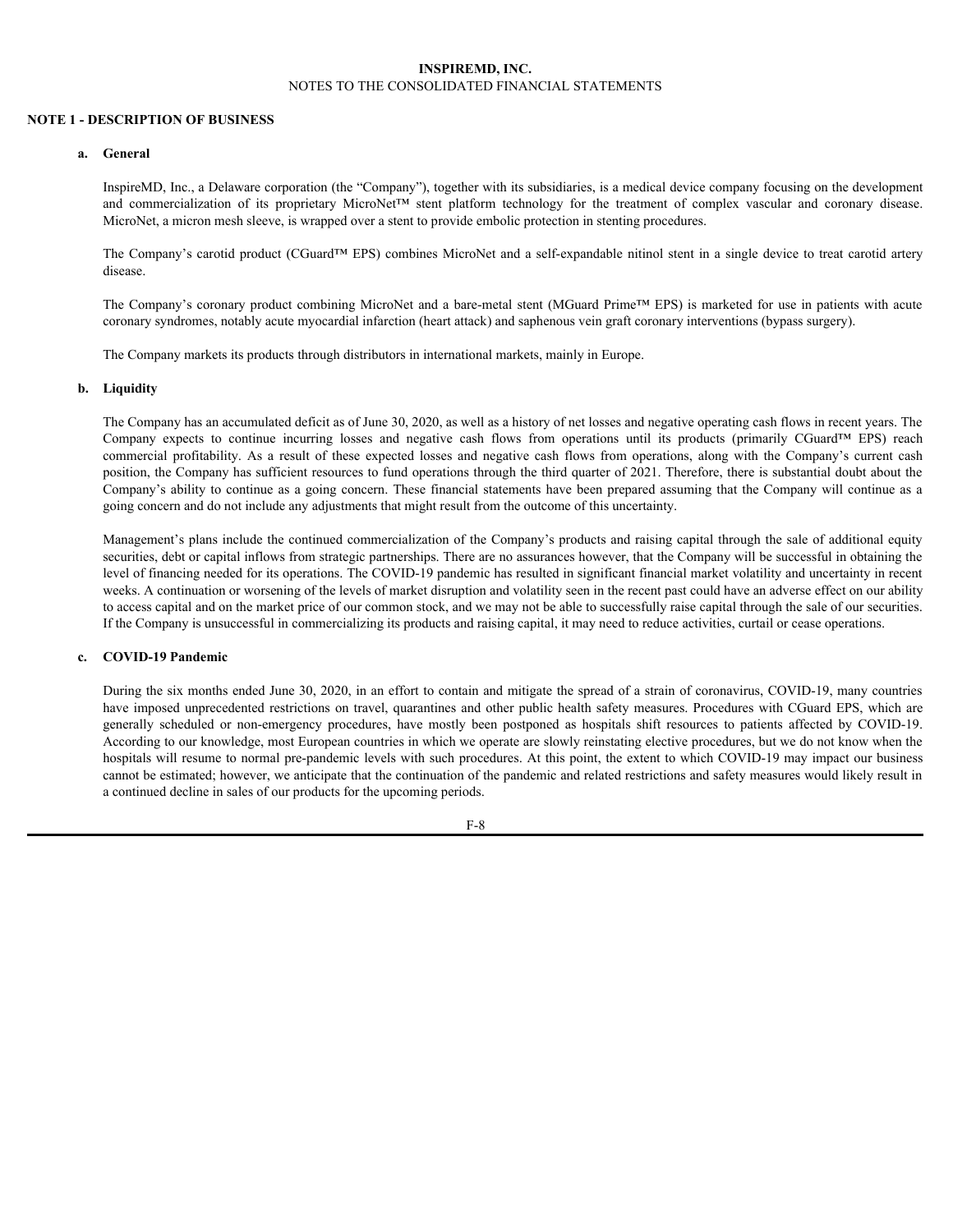In response to the significant market volatility and uncertainties relating to COVID-19, the fees and salaries of the Company's board of directors, management and most of its employees were reduced in order to alleviate corporate operating expenses. Following the closing of an underwritten public offering in June 2020, which provided \$10.7 million of net proceeds to the Company, the Company reinstated the fees and salaries of its board of directors, management and employees. As a result of the reduction of those fees and salaries during the second quarter of 2020, the Company's operating expenses were reduced by approximately \$235,000 in the second quarter of 2020.

# **NOTE 2 - BASIS OF PRESENTATION**

The accompanying unaudited consolidated financial statements have been prepared on the same basis as the annual consolidated financial statements. In the opinion of management, the financial statements reflect all adjustments, which include only normal recurring adjustments, necessary to state fairly the financial position and results of operations of the Company. These consolidated financial statements and notes thereto are unaudited and should be read in conjunction with the Company's audited financial statements for the year ended December 31, 2019, as found in the Company's Annual Report on Form 10-K, filed with the Securities and Exchange Commission on March 10, 2020. The results of operations for the three and six months ended June 30, 2020 are not necessarily indicative of results that could be expected for the entire fiscal year. sponse to the significant market volatility and uncertuinties relating to COVID-19, the fees and salaries of the Company's board of directors, generant and nots of its employees were reduced in order to alleviate copromite

# **NOTE 3 - EQUITY:**

- **a.** During the six months ended June 30, 2020, the Company issued a total of 270,000 shares of its common stock in connection with the exercise September 2019.
- **b.** On June 5, 2020, the Company closed an underwritten public offering of (i) 7,635,800 units ("Units"), with each Unit being comprised of one share of the Company's common stock, par value \$0.0001 per share, and one Series F warrant (a "Series F Warrant") to purchase one share of common stock, and (ii) 14,586,400 pre-funded units (the "Pre-Funded Units"), with each Pre-Funded Unit being comprised of one pre-funded warrant (a "Pre-Funded Warrant") to purchase one share of common stock and one Series F Warrant. In connection with this public offering, the underwriter exercised its over-allotment option in full and purchased an additional 3,333,300 shares of common stock and 3,333,300 Series F Warrants. The offering price to the public was \$0.45 per Unit and \$0.449 per Pre-Funded Unit. The net proceeds to the Company from the offering and the exercise of the underwriter's over-allotment option were approximately \$10.7 million, after deducting underwriting discounts and commissions and payment of other estimated expenses associated with the offering, but excluding the proceeds, if any, from the exercise of Series F Warrants and the Pre-Funded Warrants sold in the offering.

The Series F Warrants included in the Common Units and the Pre-Funded Units are immediately exercisable at a price of \$0.495 per share of common stock, subject to adjustment in certain circumstances, and expire June 2, 2025. The shares of common stock, or Pre-Funded Warrants in the case of the Pre-Funded Units, and the Series F Warrants were offered together, but the securities contained in the Common Units and the Pre-Funded Units were issued separately. During the six months ended June 30, 2020, 2,866,600 Series F Warrants were converted into 2,866,600 shares of common stock. The net proceeds to the Company from exercise of the Series F Warrants were approximately \$1.4 million.

During the six months ended June 30, 2020, the Company issued a total of 14,586,400 shares of common stock in connection with the exercise of all outstanding Pre-Funded Warrants issued in June 2020.

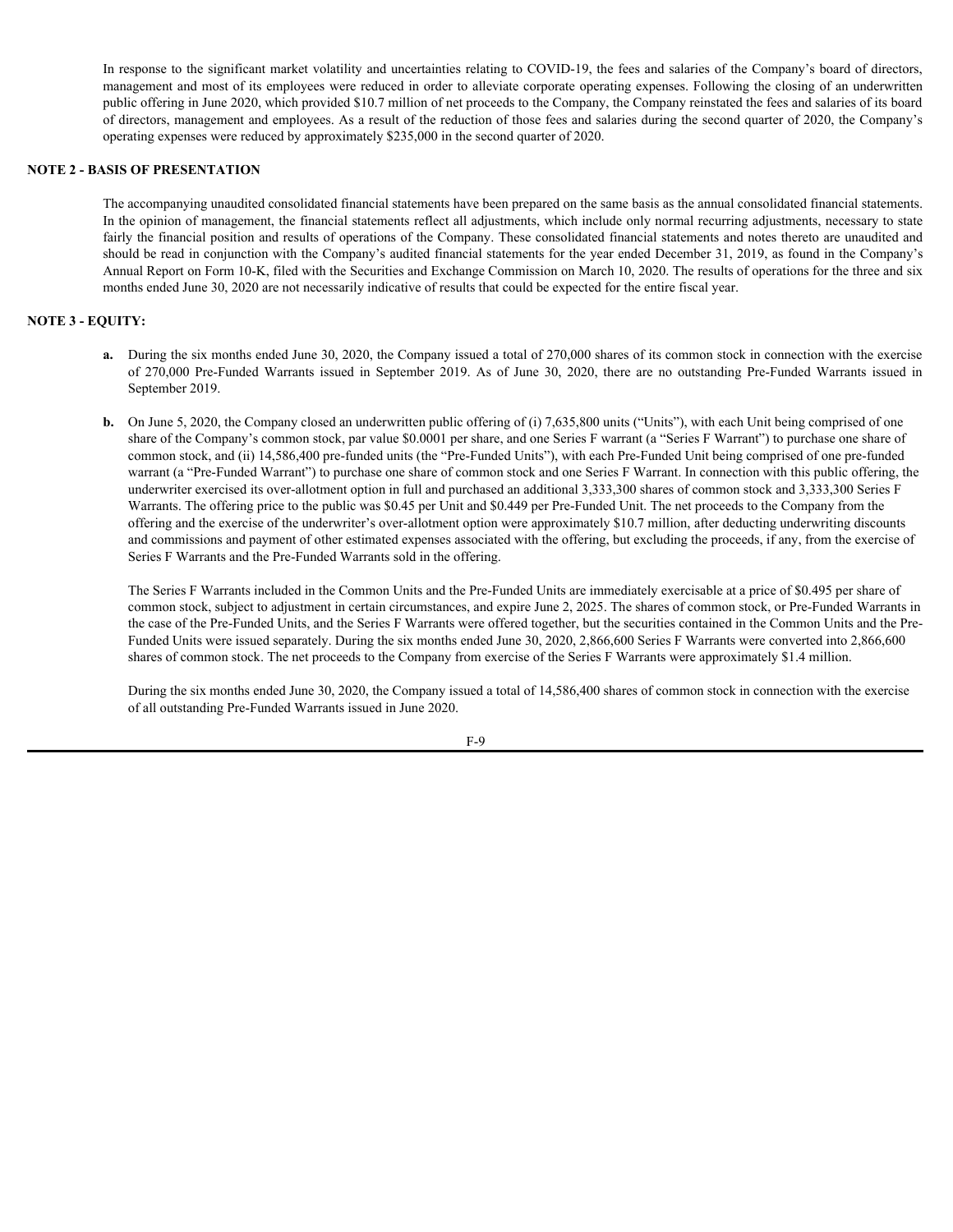Pursuant to the full ratchet anti-dilution adjustment provisions in the respective certificate of designation for the Company's Series B Convertible Preferred Stock and Series C Preferred Stock, the conversion price of the outstanding shares of the Series B Convertible Preferred Stock and the Series C Preferred Stock was reduced to \$0.45 per share, effective as of the date of the underwriting agreement entered for the June 2020 Offering, and the number of shares of common stock issuable upon conversion of the Series B Preferred Stock and the Series C Preferred Stock had increased as follows: **Pursuant to the full ratchet anti-dilution adjustment provisions in the respective certificate of designation for the Company's Series B<br>Convertible Preferred Stock and Series C Preferred Stock, the conversion price of th** 

● An aggregate of 1,665,414 additional shares of common stock upon conversion of the Series B Preferred Stock and as payment of the dividends thereunder in common stock, based on 17,303 shares of Series B Preferred Stock outstanding as of June 2, 2020.

● An aggregate of 283,285 additional shares of common stock upon conversion of the Series C Preferred Stock, based on 26,558 shares of Series C Preferred Stock outstanding as of June 2, 2020.

For the purpose of calculating basic net loss per share, the additional shares of common stock that are issuable upon exercise of the Pre-funded Warrants have been included since the shares are issuable for a negligible consideration, as determined by the Company according to ASC 260- 10-45-13, and have no vesting or other contingencies associated with them. The Company has also concluded that the series F warrants are classified as equity, since the warrants meet all criteria for equity classification.

- common stock.
- **d.** During June 2020, the placement agent from the July 2016 Offering exercised its unit purchase option to purchase 1,976 units and received 1,976 shares of Series B Convertible Preferred Stock and 5 Series A warrants to purchase common stock. The placement agent subsequently converted its Series B Convertible Preferred Stock and received an aggregate of 253,587 shares of common stock. The Company received \$81,510 from the placement agent for the exercise of the unit purchase option. As of June 30, 2020, there are no unit purchase options issued in July 2016.
- **e.** As of June 30, 2020, the number of preferred shares and the amount each class is convertible into is below:

|                                      |                 | Number of    |
|--------------------------------------|-----------------|--------------|
|                                      | Number of       | underlying   |
|                                      | Preferred Stock | Common stock |
| Series B Convertible Preferred Stock | 17,303          | 2,220,552*   |
| Series C Convertible Preferred Stock | 2,343           | 33,322       |
| Total                                |                 | 2,253,874    |

\* Including the shares of common stock the holders of Series B Convertible Preferred Stock are entitled to receive as cumulative dividends at the rate per share of 15% per annum of the stated value for five years, payable in cash or common stock, at the Company's discretion, but excluding effect of future conversion price adjustment, if any.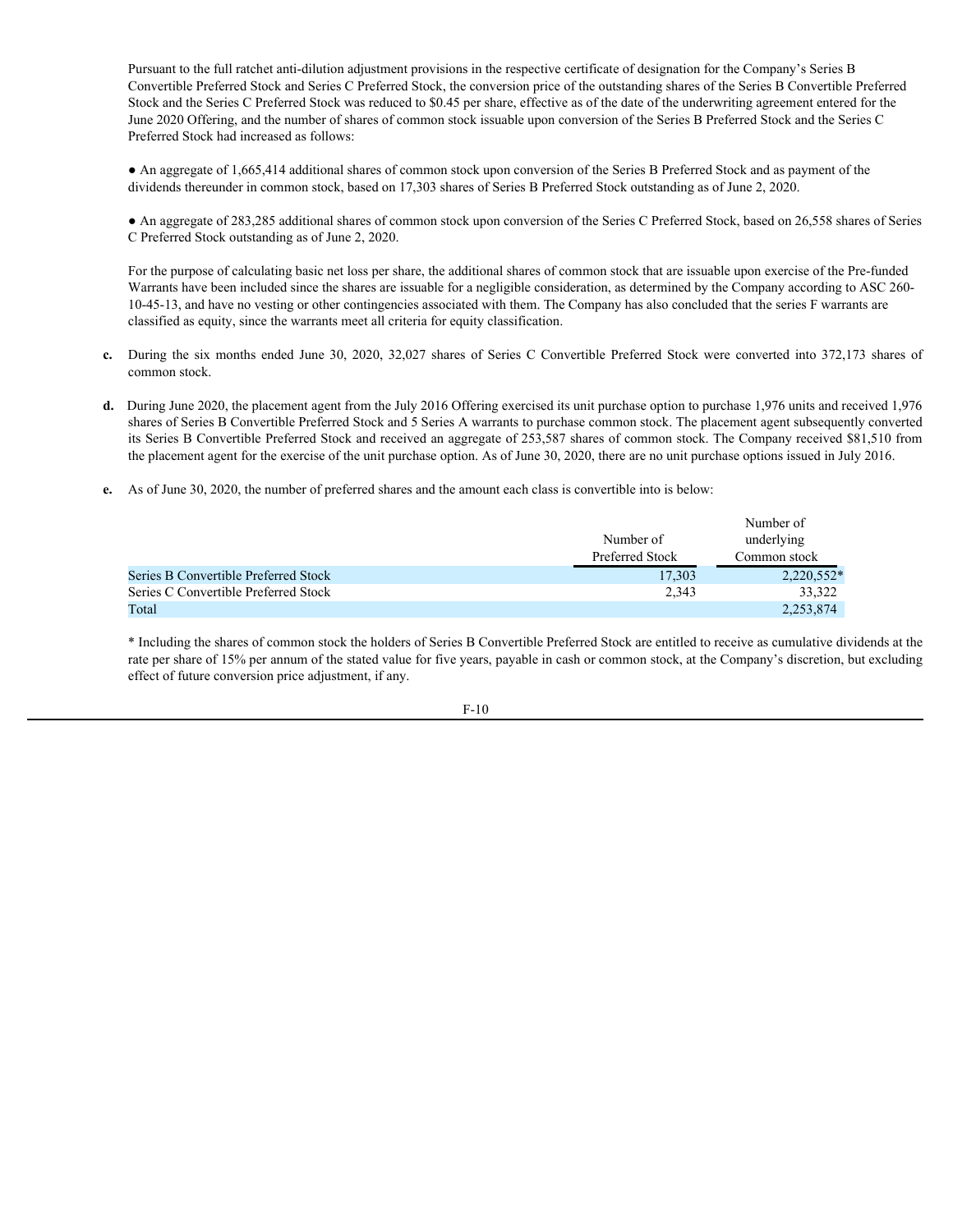As of June 30, 2020, the Company has outstanding warrants to purchase an aggregate of 26,705,502 shares of common stock as follows:

|                                                                                                                                                                                                                                                                                                                                                                                             | Number of     |                 |                |  |  |
|---------------------------------------------------------------------------------------------------------------------------------------------------------------------------------------------------------------------------------------------------------------------------------------------------------------------------------------------------------------------------------------------|---------------|-----------------|----------------|--|--|
|                                                                                                                                                                                                                                                                                                                                                                                             | underlying    |                 | Weighted       |  |  |
|                                                                                                                                                                                                                                                                                                                                                                                             | Common        |                 | average        |  |  |
|                                                                                                                                                                                                                                                                                                                                                                                             | stock         |                 | exercise price |  |  |
| Series A Warrants                                                                                                                                                                                                                                                                                                                                                                           | 1,107         | $\overline{\$}$ | 8,750.00       |  |  |
| Series B Warrants                                                                                                                                                                                                                                                                                                                                                                           | 2,448         | - S             | 3,500.00       |  |  |
| <b>Series D Warrants</b>                                                                                                                                                                                                                                                                                                                                                                    | 806,698       | $\mathbf{s}$    | 15.19          |  |  |
| Series E Warrants                                                                                                                                                                                                                                                                                                                                                                           | 2,972,221     | $\mathbf{s}$    | 1.80           |  |  |
| <b>Series F Warrants</b>                                                                                                                                                                                                                                                                                                                                                                    | 22,688,900 \$ |                 | 0.50           |  |  |
| April 2019 Underwriter Warrants                                                                                                                                                                                                                                                                                                                                                             | 34,955 \$     |                 | 6.25           |  |  |
| September 2019 Underwriter Warrants                                                                                                                                                                                                                                                                                                                                                         | 194,444 \$    |                 | 2.25           |  |  |
| Other warrants                                                                                                                                                                                                                                                                                                                                                                              |               |                 |                |  |  |
|                                                                                                                                                                                                                                                                                                                                                                                             | $4,729$ \$    |                 | 587.33         |  |  |
|                                                                                                                                                                                                                                                                                                                                                                                             |               |                 |                |  |  |
| <b>Total Warrants</b>                                                                                                                                                                                                                                                                                                                                                                       | 26,705,502 \$ |                 | 1.89           |  |  |
| three-year vesting period, with one-third of such awards vesting each year.<br>The fair value of the restricted stock units was approximately \$0.2 million.                                                                                                                                                                                                                                |               |                 |                |  |  |
| <b>NET LOSS PER SHARE:</b>                                                                                                                                                                                                                                                                                                                                                                  |               |                 |                |  |  |
| Basic and diluted net loss per share is computed by dividing the net loss for the period by the weighted average number of shares of common stock<br>outstanding during the period. The calculation of diluted net loss per share excludes potential share issuances of common stock upon the exercise of share<br>options, warrants, and restricted stocks as the effect is anti-dilutive. |               |                 |                |  |  |
| The total number of shares of common stock related to outstanding options, warrants, restricted stock, restricted stock units and Series C Preferred Stock<br>excluded from the calculations of diluted loss per share were 27,001,849 for the six and three month period ended June 30, 2020.                                                                                              |               |                 |                |  |  |
| The total number of shares of common stock related to outstanding options, warrants, restricted stock, Series C Preferred Stock excluded from the<br>calculations of diluted loss per share were 992,609 for the six and three month period ended June 30, 2019.                                                                                                                            |               |                 |                |  |  |
| <b>FAIR VALUE MEASUREMENT:</b>                                                                                                                                                                                                                                                                                                                                                              |               |                 |                |  |  |
| Fair value of financial instruments                                                                                                                                                                                                                                                                                                                                                         |               |                 |                |  |  |
| The carrying amounts of financial instruments included in working capital approximate their fair value either because these amounts are presented at fair                                                                                                                                                                                                                                   |               |                 |                |  |  |

# **NOTE 4- NET LOSS PER SHARE:**

# **NOTE 5 - FAIR VALUE MEASUREMENT:**

#### **Fair value of financial instruments**

The carrying amounts of financial instruments included in working capital approximate their fair value either because these amounts are presented at fair value or due to the relatively short-term maturities of such instruments.

As of June 30, 2020, and December 31, 2019, allowance for doubtful accounts was \$0.

#### **NOTE 6 - INVENTORY:**

|      |       | December 31,                         |
|------|-------|--------------------------------------|
| 2020 |       | 2019                                 |
|      |       |                                      |
|      | 234   | 173                                  |
|      | 410   | 81                                   |
|      | 758   | 982                                  |
|      | 1,402 | 1,236                                |
|      |       | <b>June 30,</b><br>(\$ in thousands) |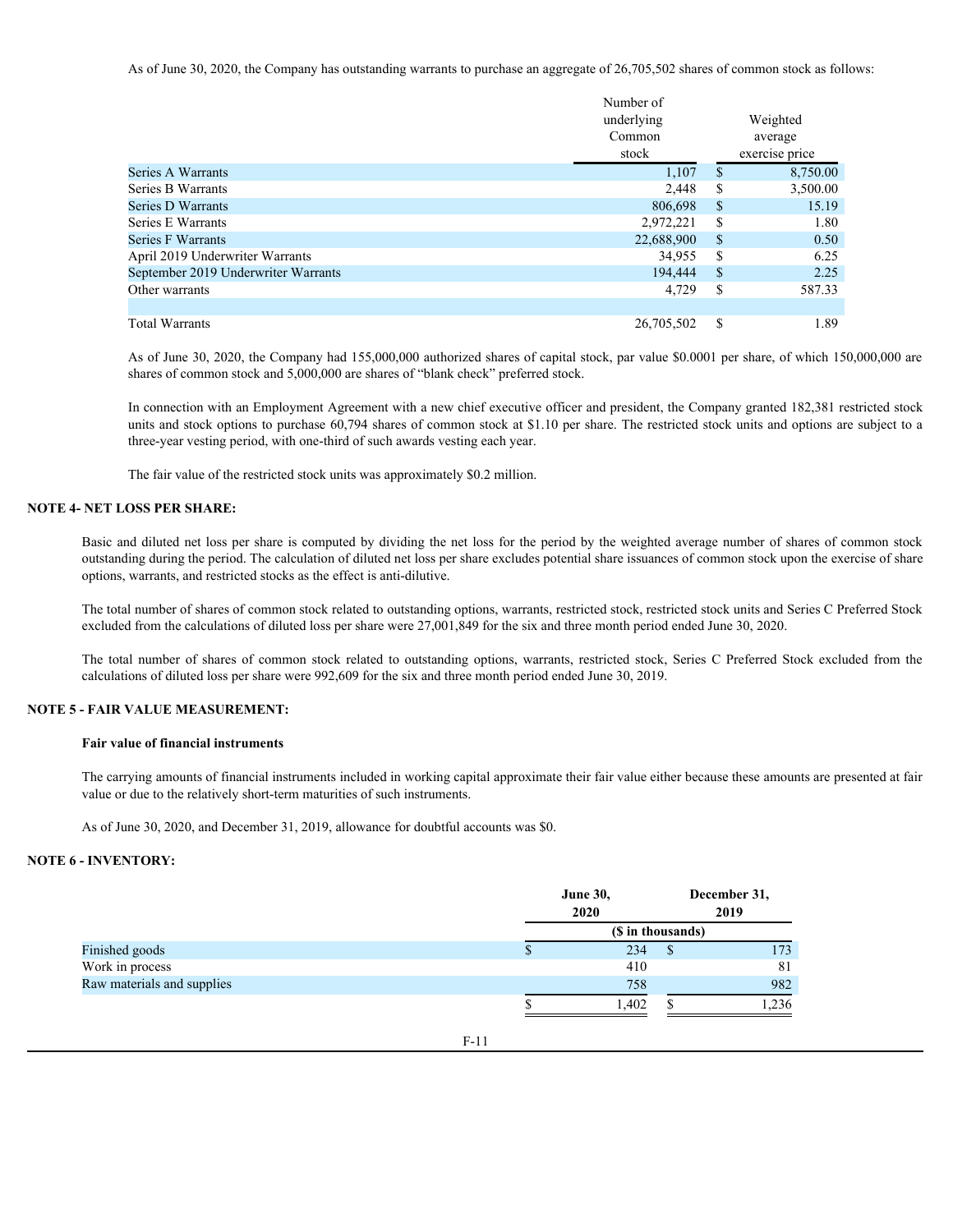# **NOTE 7 - ACCOUNTS PAYABLE AND ACCRUALS - OTHER:**

|                                                                                                                                                                                                                                                                                                                                                                                                                                            | <b>June 30,</b><br>2020 | December 31,<br>2019 |
|--------------------------------------------------------------------------------------------------------------------------------------------------------------------------------------------------------------------------------------------------------------------------------------------------------------------------------------------------------------------------------------------------------------------------------------------|-------------------------|----------------------|
|                                                                                                                                                                                                                                                                                                                                                                                                                                            | (\$ in thousands)       |                      |
| Employees and employee institutions                                                                                                                                                                                                                                                                                                                                                                                                        | 811                     | 1,238                |
| Accrued vacation and recreation pay                                                                                                                                                                                                                                                                                                                                                                                                        | 278                     | 188                  |
| Accrued expenses                                                                                                                                                                                                                                                                                                                                                                                                                           | 1,262                   | 604                  |
| Current Operating lease liabilities                                                                                                                                                                                                                                                                                                                                                                                                        | 374                     | 362                  |
| Other                                                                                                                                                                                                                                                                                                                                                                                                                                      | 49                      | 57                   |
|                                                                                                                                                                                                                                                                                                                                                                                                                                            | 2,774                   | 2,449<br>-S          |
| The Company's Israeli subsidiary has a lease agreement for a facility in Israel, which expires on December 31, 2020 with an option to extend<br>1)<br>the agreement for two additional years until December 31, 2022 under the terms stipulated in the agreement (the Option Period). The Option                                                                                                                                           |                         |                      |
|                                                                                                                                                                                                                                                                                                                                                                                                                                            |                         |                      |
| Period was taken in consideration when calculating the operating lease right of use assets and liabilities since it is reasonably certain that the<br>company will exercise the option.                                                                                                                                                                                                                                                    |                         |                      |
| The Company leases its motor vehicles under operating lease agreements.<br>2)                                                                                                                                                                                                                                                                                                                                                              |                         |                      |
| Litigation:<br>b.                                                                                                                                                                                                                                                                                                                                                                                                                          |                         |                      |
| In July 2019, a former distributor filed a suit seeking damages from the Company's subsidiary for pre-paid goods subject to the voluntary field                                                                                                                                                                                                                                                                                            |                         |                      |
| action (from April 2014) amounting to €1,830,000 (which is approximately \$2.0 million), or alternatively €1,024,000 (which is approximately \$1.1<br>million). After considering the views of its legal counsel as well as other factors, the Company's management believes that there is a reasonably<br>possible likelihood of a loss from any related future proceedings would range from a minimal amount up to $\epsilon$ 1,830,000. |                         |                      |
|                                                                                                                                                                                                                                                                                                                                                                                                                                            |                         |                      |
| - DISAGGREGATED REVENUE AND ENTITY WIDE DISCLOSURES:<br>Revenues are attributed to geographic areas based on the location of the customers. The following is a summary of revenues:                                                                                                                                                                                                                                                        |                         |                      |

# **NOTE 8 - COMMITMENTS AND CONTINGENT LIABILITIES:**

# **a. Lease Agreements**

- 1) The Company's Israeli subsidiary has a lease agreement for a facility in Israel, which expires on December 31, 2020 with an option to extend the agreement for two additional years until December 31, 2022 under the terms stipulated in the agreement (the Option Period). The Option Period was taken in consideration when calculating the operating lease right of use assets and liabilities since it is reasonably certain that the company will exercise the option.
- 2) The Company leases its motor vehicles under operating lease agreements.

#### b. **Litigation:**

# **NOTE 9 - DISAGGREGATED REVENUE AND ENTITY WIDE DISCLOSURES**:

|         |   | Three months ended<br><b>June 30,</b> |      |                   |            | Six months ended<br><b>June 30,</b> |      |      |  |
|---------|---|---------------------------------------|------|-------------------|------------|-------------------------------------|------|------|--|
|         |   | 2020                                  |      | 2019              |            | 2020                                |      | 2019 |  |
|         |   |                                       |      | (\$ in thousands) |            |                                     |      |      |  |
| Italy   | ъ | 53                                    | - \$ | 260               | $^{\circ}$ | 247                                 | - \$ | 339  |  |
| Germany |   | 89                                    |      | 196               |            | 259                                 |      | 324  |  |
| Poland  |   | $\overline{\phantom{0}}$              |      | 187               |            | 121                                 |      | 187  |  |
| Other   |   | 171                                   |      | 711               |            | 720                                 |      | 919  |  |
|         |   | 313                                   |      | 1,354             |            | 1,347                               |      | .769 |  |
|         |   |                                       |      |                   |            |                                     |      |      |  |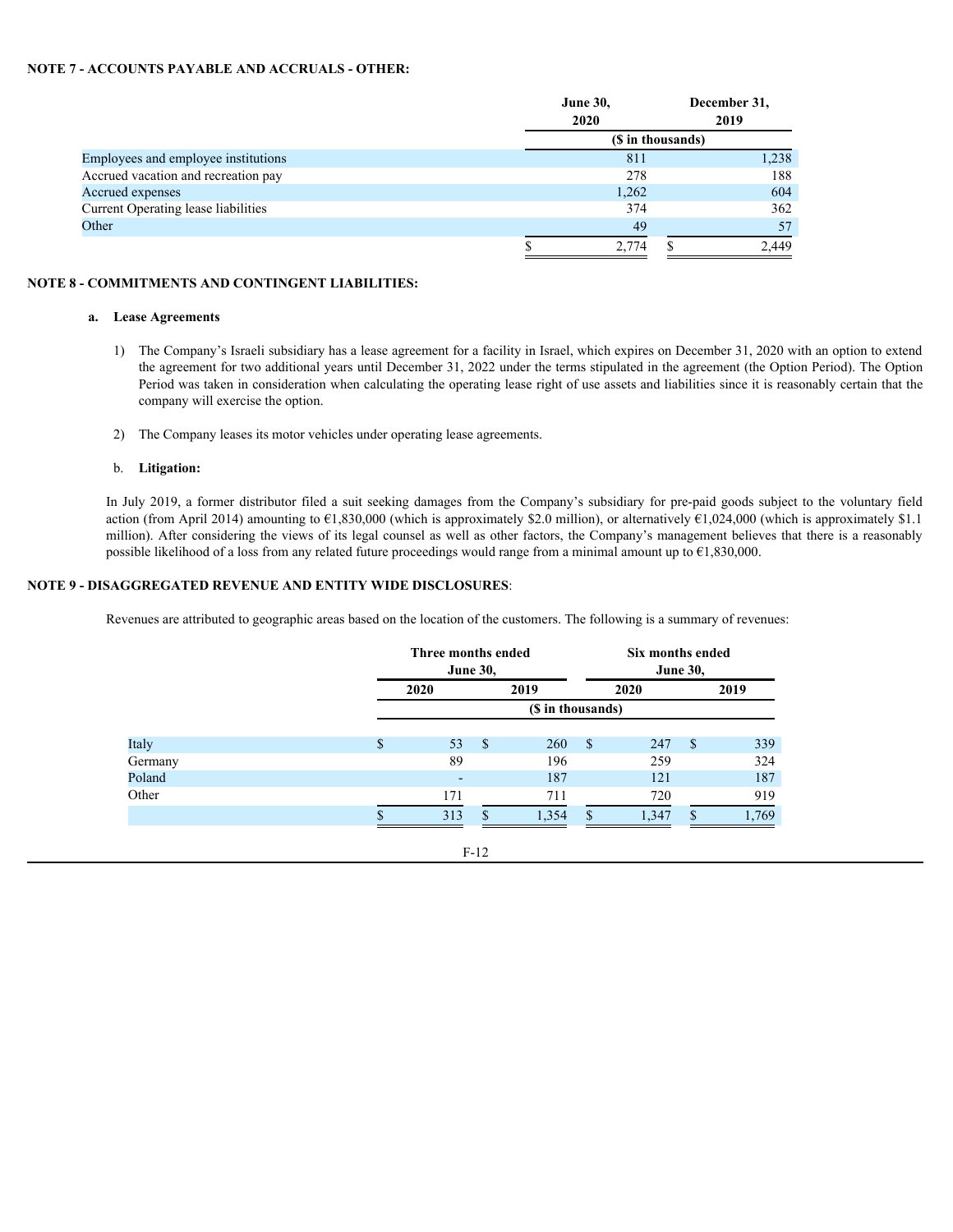|        | Three months ended<br><b>June 30,</b> |   |                   | Six months ended<br><b>June 30,</b> |      |  |       |  |
|--------|---------------------------------------|---|-------------------|-------------------------------------|------|--|-------|--|
|        | 2020                                  |   | 2019              |                                     | 2020 |  | 2019  |  |
|        |                                       |   | (\$ in thousands) |                                     |      |  |       |  |
| CGuard | 271                                   | D | 116               |                                     | .242 |  | ,492  |  |
| MGuard | 42                                    |   | 238               |                                     | 105  |  | 277   |  |
|        | 313                                   |   | .354              |                                     | .347 |  | .,769 |  |

By principal customers:

|            | Three months ended<br><b>June 30,</b> |      | Six months ended<br><b>June 30,</b> |      |  |
|------------|---------------------------------------|------|-------------------------------------|------|--|
|            | 2020                                  | 2019 | 2020                                | 2019 |  |
| Customer A | 26%                                   | 12%  | 18%                                 | 16%  |  |
| Customer B | 17%                                   | 12%  | 6%                                  | 12%  |  |
| Customer C | $\sim$                                | 14%  | 9%                                  | 11%  |  |
| Customer D |                                       | 7%   | 12%                                 | 7%   |  |

All tangible long lived assets are located in Israel.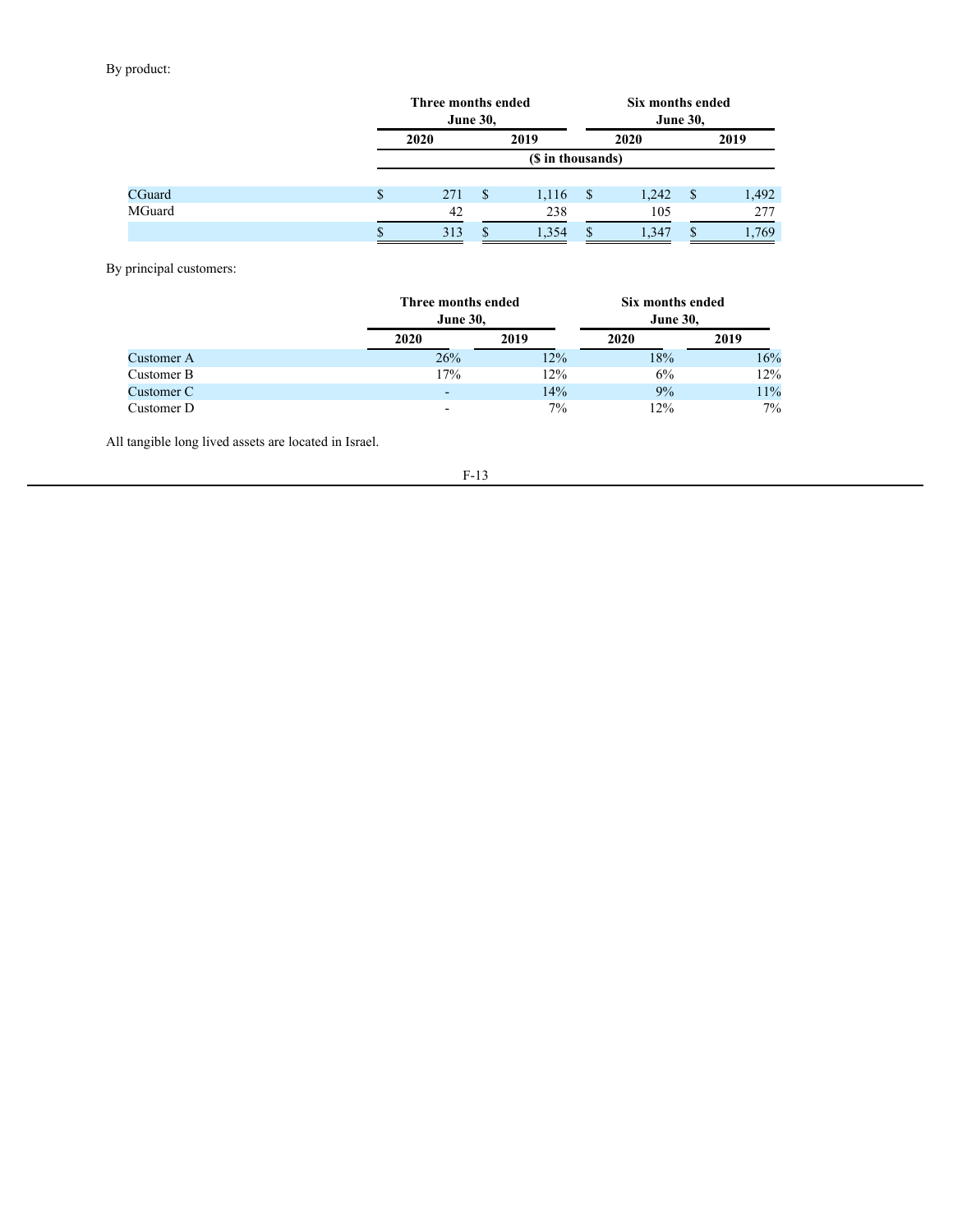# **NOTE 10 – SUBSEQUENT EVENTS**

a. On July 28, 2020, we entered into a settlement agreement and release with the prior underwriter, under which it provided us a final, unconditional release from any further obligations arising out of or related to the engagement agreements, underwriting agreements and placement agency agreements which we had been party to with it and with respect to any services which it had provided to us. We, in turn, provided the prior underwriter a final, unconditional release from any further obligations arising out of or related to the prior agreements and services.

As consideration for the final release provided to us, we will pay to the prior underwriter \$400,000 in cash and reduce, to \$0.495, the exercise price per share of warrants to purchase 274,029 shares of our common stock that had been issued by us to the prior underwriter in various offerings that took place between March 2018 and September 2019. That reduced exercise price represents the exercise price for the Series F Warrants that we issued in our June 2020 public offering. The warrants that will be repriced had existing exercise prices per share ranging from \$187.50 to \$2.25 and a weighted average exercise price per share of \$7.32. All other terms of those warrants will remain unchanged.

The related increase in provision of \$400,000 was recorded to "General and Administrative expense" within the Consolidated Statements of Operations for the three months ended June 30, 2020.

b. In July 2020, a former senior employee of InspireMD GmbH filed a statement of claim at the Munich Labor Court, seeking confirmation of the court that the notice of termination is not effective. The Company's management, after considering the views of its legal counsel as well as other factors, is of the opinion that a loss to the Company is neither probable nor in an amount or range of loss that is estimable.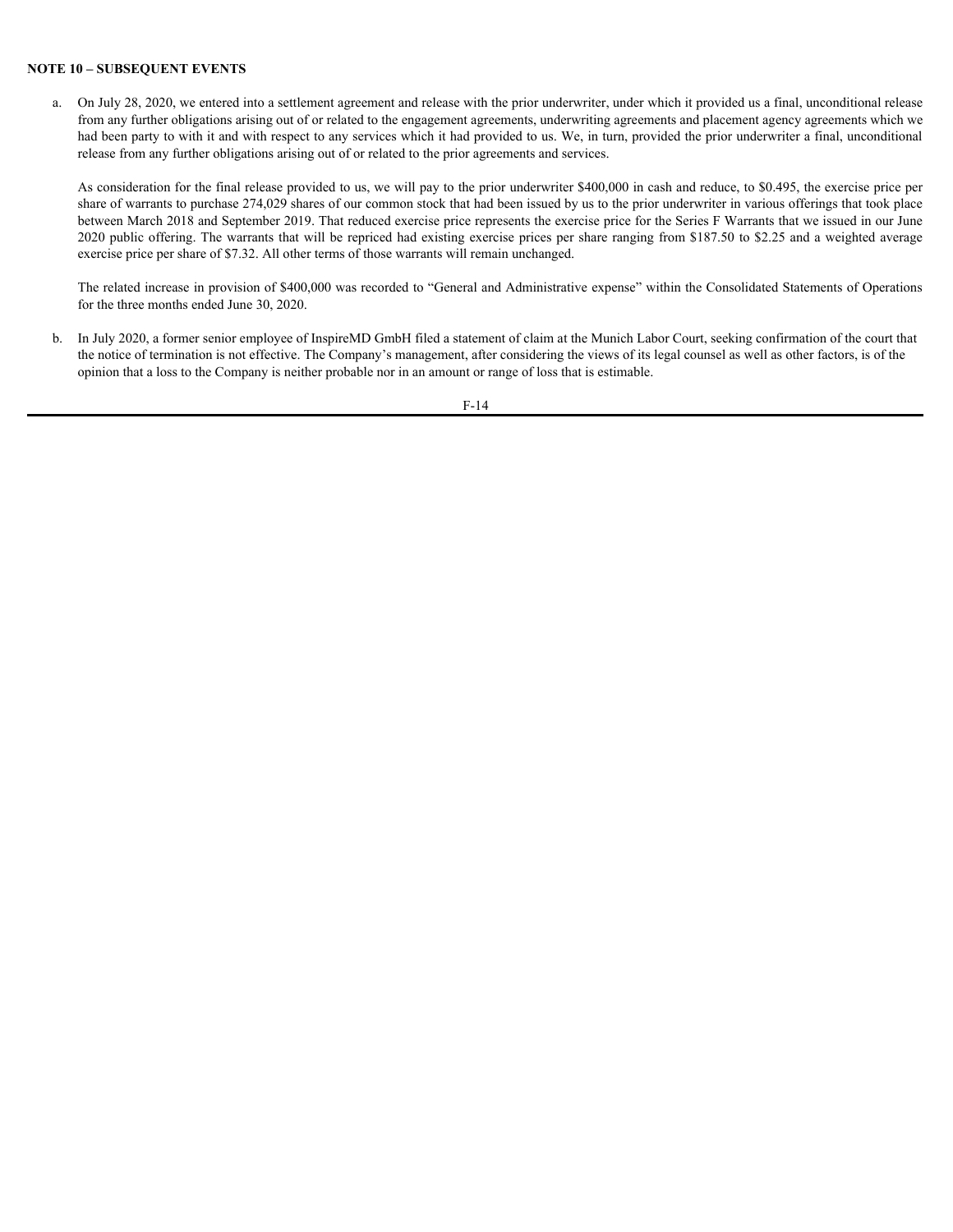#### <span id="page-18-0"></span>**Item 2. Management's Discussion and Analysis of Financial Condition and Results of Operations**

*consolidated financial statements and related notes included elsewhere in this Quarterly Report on Form 10-Q.*

**The following discussion and analysis of Financial Condition and Results of Operations**<br>*The following discussion and analysis of our financial condition and results of operations should be read in conjunction with the ac Delaware corporation, and its subsidiaries.*

# **Forward-Looking Statements**

**Item 2. Management's Discussion and Analysis of Financial Condition and Results of Operations**<br> *The following discussion and analysis of our financial condition and results of operations should be read in conjunction wit* This Quarterly Report on Form 10-Q contains "forward-looking statements," which include information relating to future events, future financial performance, strategies, expectations, competitive environment and regulation. Words such as "may," "will," "should," "could," "would," "predicts," "potential," "continue," Them 2. Management's Discussion and Analysis of Financial Condition and Results of Operations<br>
The following discussion and analysis of our financial condition and results of operations should be read in conjunction with t looking statements. Forward-looking statements should not be read as a guarantee of future performance or results and may not be accurate indications of when such performance or results will be achieved. Forward-looking statements are based on information we have when those statements are made or our management's good faith belief as of that time with respect to future events and are subject to risks and uncertainties that could cause actual performance or results to differ materially from those expressed in or suggested by the forward-looking statements. Important factors that could cause such differences include, but are not limited to: **2. Management's Discussion and Analysis of Financial Condition and Results of Operations**<br>
following discussion and analysis of our financial condition and results of operations should be read in conjunction with the acc Note corporation, ond its substitutents.<br>  $\alpha$ Plannel substitute on the data of from a collected in the mean of the simulation of the collected by the collected and the collected with the simulation of the collected  $\alpha$  In the list of order that evide from the competition of the maximal contrained that and the competition in complete the competition in the competition of restricted in the standard in the standard point of the substantia

- adequacy of our liquidity to pursue our complete business objectives, and substantial doubt regarding our ability to continue as a going concern;
- our need to raise additional capital to meet our business requirements in the future and such capital raising may be costly or difficult to obtain and could dilute out stockholders' ownership interests;
- our ability to regain or maintain compliance with NYSE American listing standards;
- the impact of the COVID-19 pandemic on our manufacturing, sales, business plan and the global economy;
- our ability to generate revenues from our products and obtain and maintain regulatory approvals for our products;
- our ability to adequately protect our intellectual property;
- our dependence on a single manufacturing facility and our ability to comply with stringent manufacturing quality standards and to increase production as necessary;
- alternative to other procedures and products;
- market acceptance of our products;
- negative clinical trial results or lengthy product delays in key markets;
- an inability to secure and maintain regulatory approvals for the sale of our products;
- clinical, manufacturing, marketing and sales, distribution and personnel resources than we do;
- entry of new competitors and products and potential technological obsolescence of our products;
- inability to carry out research, development and commercialization plans;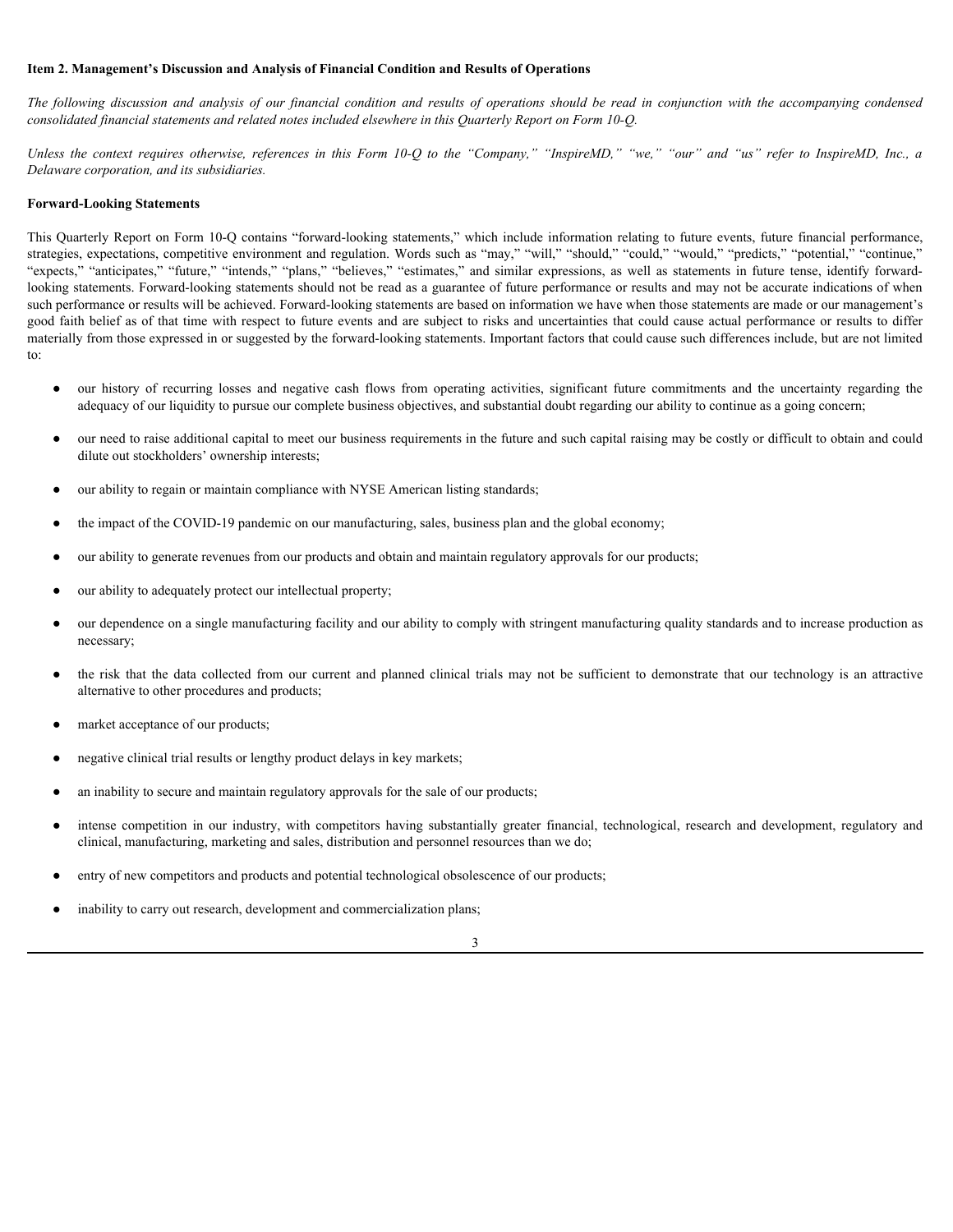- loss of a key customer or supplier;
- technical problems with our research and products and potential product liability claims;
- product malfunctions;
- price increases for supplies and components;
- adverse economic conditions;
- insufficient or inadequate reimbursement by governmental and other third-party payers for our products;
- our efforts to successfully obtain and maintain intellectual property protection covering our products, which may not be successful;
- adverse federal, state and local government regulation, in the United States, Europe or Israel and other foreign jurisdictions;
- loss of a key ousteoner or supplier,<br>
 trednical problems with our research and products and potential product lability claims;<br>
 price increases for supplies and components;<br>
 diverse economic conditions;<br>
 coref communications challenges, burdens and costs of compliance with foreign laws and political and economic instability in each jurisdiction;
- the escalation of hostilities in Israel, which could impair our ability to manufacture our products; and
- loss or retirement of key executives and research scientists.

The foregoing does not represent an exhaustive list of matters that may be covered by the forward-looking statements contained herein or risk factors that we are faced with that may cause our actual results to differ from those anticipated in our forward-looking statements. For a discussion of these and other risks that relate to our business and investing in our common stock, you should carefully review the risks and uncertainties described in this Quarterly Report on Form 10-Q, and those described from time to time in our future reports filed with the Securities and Exchange Commission. The forward-looking statements contained in this Quarterly Report on Form 10-Q are expressly qualified in their entirety by this cautionary statement. We do not undertake any obligation to publicly update any For each of a key customer or supplier.<br>
For the transmission of supplies and constraints,<br>
For price measures for supplies and components,<br>
Forward-looking statement is any such an any such any such any such any such as events.

#### **Overview Overview** *Overview*

We are a medical device company focusing on the development and commercialization of our proprietary MicroNet™ stent platform technology for the treatment of complex vascular and coronary disease. A stent is an expandable "scaffold-like" device, usually constructed of a metallic material, that is inserted into an artery to expand the inside passage and improve blood flow. Our MicroNet, a micron mesh sleeve, is wrapped over a stent to provide embolic protection in stenting procedures.

Our CGuard™ carotid embolic prevention system ("CGuard EPS") combines MicroNet and a self-expandable nitinol stent in a single device for use in carotid artery applications. Our CGuard EPS received CE mark approval in the European Union in March 2013 and was fully launched in Europe in September 2015. Subsequently, we launched CGuard EPS in Russia and certain countries in Latin America and Asia, including India. We expect to launch CGuard EPS in Brazil, in the near future after receiving regulatory approval in July 2020, and we are seeking strategic partners for potential launch of CGuard EPS in Japan and China.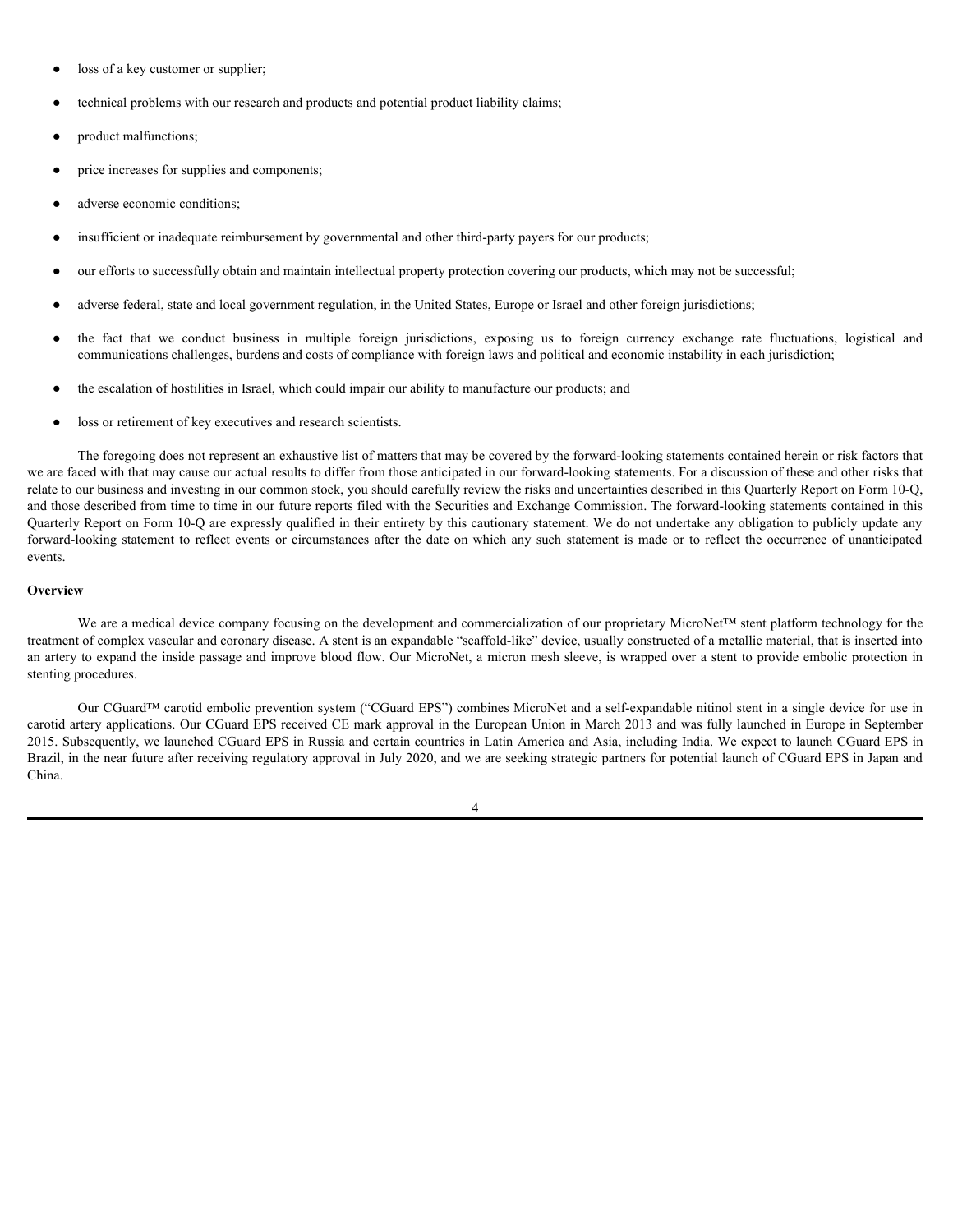In April 2017, we had a pre-investigational device exemption ("IDE") submission meeting with the U.S. Food and Drug Administration ("FDA")<br>CGuard EPS where we presented materials, including our draft synopsis for a clinica regarding CGuard EPS where we presented materials, including our draft synopsis for a clinical trial design, which we believed supported a formal IDE submission In April 2017, we had a pre-investigational device exemption ("IDE") submission meeting with the U.S. Food and Drug Administration ("FDA") regarding CGuard EPS where we presented materials, including our draft synopsis for submitted an IDE application for CGuard EPS. In connection with such application, on August 23, 2019, we received a request for additional information from the In April 2017, we had a pre-investigational device exemption ("IDE") submission meeting with the U.S. Food and Drug Administration ("FDA")<br>regarding Couard EPS where we presented materials, including our draft synopsis for commencement of a human clinical trial using CGuard EPS in the United States. On June 25, 2020, the FDA granted us conditional approval of this IDE. The conditional approval is contingent upon us addressing concerns raised by the agency, within 45 days of receipt of the approval letter, regarding the stent-embolic protection device (EPD) compatibility performance testing . In April 2012, we had a pre-investigational device exemption ("DDE") submission meeting with the U.S. Food and Drug Administration ("FDA") for the supported a proported an intervention (Circul Exploration (driven the supp In April 2017, we had a pre-moestigational device exemption ("IDE") submission meeting with the U.S. Food and Dring Administration ("IDA") for the represented intervention contribution and competent of the represented inte In April 2017, we had a pre-investigational device examption (TDE") submitsion meeting with the U.S. Food and Drug Administration (TDA") for the approval of a human clinical trial chief submitsion for the administration (

Additionally, we intend to continue to invest in current and future potential product and manufacturing enhancements for CGuard EPS that are expected to reduce cost of goods and/or provide the best-in-class performing delivery system. In furtherance of our strategy that focuses on establishing CGuard EPS as a viable alternative to vascular surgery, we are exploring adding a procedural protection device to our portfolio. We cannot give any assurance that we will receive sufficient (or any) proceeds from future financings or the timing of such financings, if ever, for potential product enhancements and manufacturing enhancements. In addition, such additional financings may be costly or difficult to complete. Even if we receive sufficient proceeds from future financings, there is no assurance that we will be able to timely apply for CE mark approval following our receipt of such proceeds. We believe these improvements may allow us to reduce our cost of goods and increase penetration in our existing geographies and better position us for entry into new markets.

We consider the addressable market for our CGuard EPS to be individuals with diagnosed, symptomatic high-grade carotid artery stenosis (HGCS, ≥70%) *Results of Update Report on Global Carotid Stenting Procedures and Markets by Major Geography and Addressable Markets*).

Our MGuard™ Prime™ embolic protection system ("MGuard Prime EPS") is marketed for use in patients with acute coronary syndromes, notably acute myocardial infarction (heart attack) and saphenous vein graft coronary interventions (bypass surgery). MGuard Prime EPS combines MicroNet with a bare-metal is April 2017, we had a pre-meeting<br>ioned electron representation (THE) submits meeting with the US steps. On scheme in the Seeing Mark at New Second Southern Comparation in the Comparation in the Comparation in the CE st providing embolic protection. However, as a result of a shift in industry preferences away from bare-metal stents in favor of drug-eluting (drug-coated) stents, in 2014 we decided to curtail further development of this product in order to focus on the development of a drug-eluting stent product, MGuard DES™. Due to limited resources, however, our efforts have been limited to testing drug-eluting stents manufactured by potential partners for compatibility with MicroNet and seeking to incorporate MicroNet onto a drug-eluting stent manufactured by a potential partner. The FDA has clarified that the primary mode of action for drugeluting cardiovascular stents, which are regulated as combination products, is that of the device component and has assigned the FDA Center for Devices and Radiological Health (CDRH) primary responsibility for premarket review and regulation, providing some clarity about what to expect regarding the regulatory framework related to the development of MGuard DES™. connection of a bunding content of the United State, State of the Colored State State State State State State State State State State State State State State State State State State State State State State State State Stat

We also intend to develop a pipeline of other products and additional applications by leveraging our MicroNet technology to new applications to improve neurovascular stenting to seal aneurysms in the brain.

Presently, none of our products may be sold or marketed in the United States.

5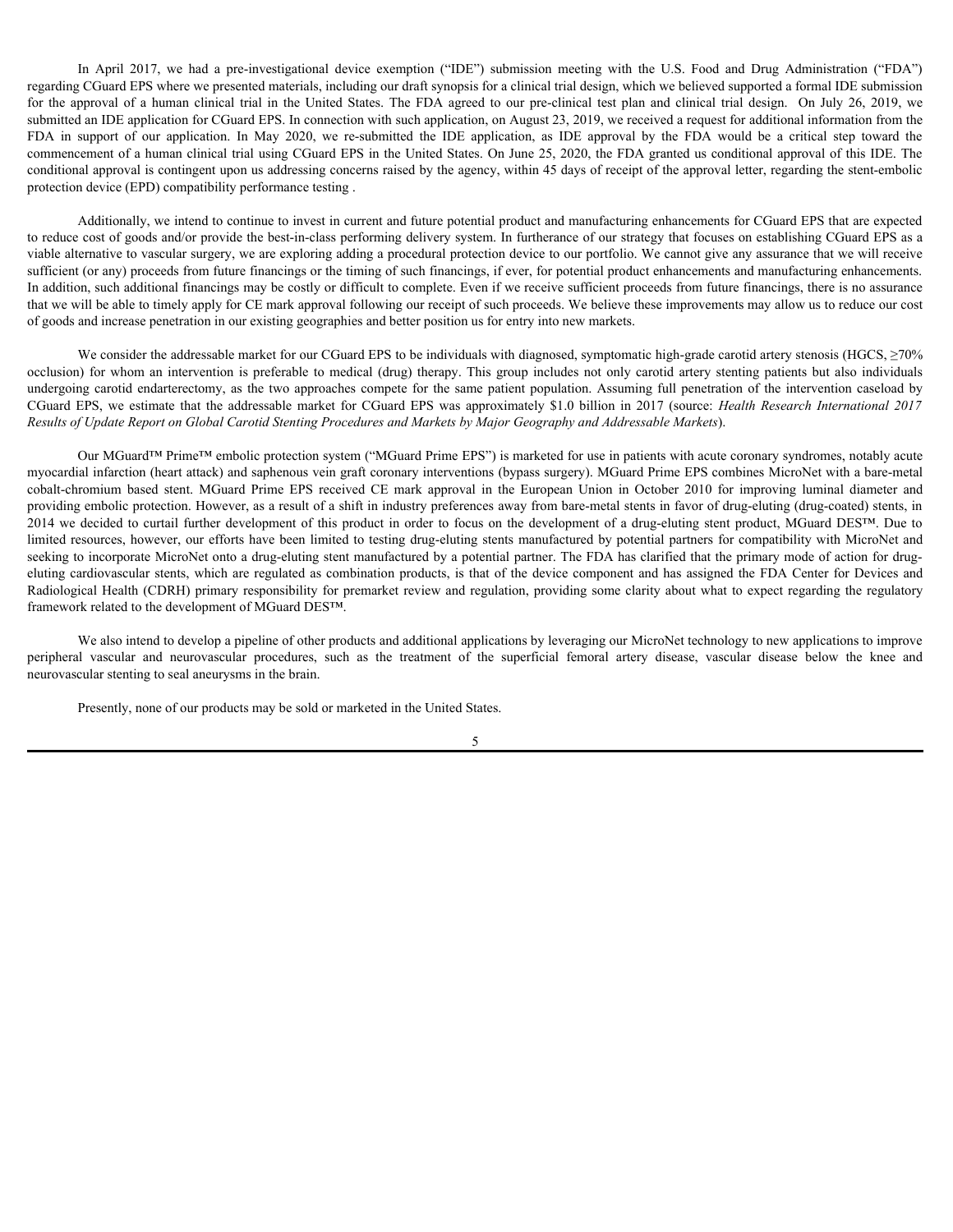#### **Recent Developments**

#### *Public Offering*s

On June 5, 2020, we closed an underwritten public offering of (i) 7,635,800 units ("Units"), with each Unit being comprised of one share of the Company's common stock, par value \$0.0001 per share, and one Series F warrant (a "Series F Warrant") to purchase one share of common stock, and (ii) 14,586,400 prefunded units (the "Pre-Funded Units"), with each Pre-Funded Unit being comprised of one pre-funded warrant (a "Pre-Funded Warrant") to purchase one share of common stock and one Series F Warrant. In connection with this public offering, the underwriter exercised the option practically in full, for 3,333,300 shares of common stock and 3,333,300 Series F Warrants. The offering price to the public was \$0.45 per Unit and \$0.449 per Pre-Funded Unit. The net proceeds to the Company from the offering and the exercise of the underwriter's over-allotment option were approximately \$10.7 million, after deducting underwriting discounts and commissions and payment of other estimated expenses associated with the offering, but excluding the proceeds, if any, from the exercise of Series F Warrants and the Pre-Funded Warrants sold in the offering. Developments<br> *Of Prince*<br> *June 25, 2020, we closed an underwriten public offering of (i) 7,655,800 units ("Units") to with each Unit being comprised of one share of the Company's<br>
3 June 25, 2020, we closed can transfer* **OF THE CON CONSERVANT CONDUP CONSERVANT CONSERVANT CONSERVANT CONSERVANT CONSERVANT CONSERVANT CONSERVANT CONSERVANT CONSERVANT CONSERVANT CONSERVANT CONSERVANT CONSERVANT CONSERVANT CONSERVANT CONSERVANT CONSERVANT CONSE** 

# *Registration Clearance for CGuard™ MicroNet® in Brazil*

(ANVISA), for our CGuard MicroNet covered stent, clearing it for sale and distribution in Brazil.

#### *New Trial Results for CGuard EPS*

consecutive real-life patients were treated with our CGuard MicroNET covered stent for carotid stenosis and were monitored for postprocedural neurologic events for a period of 12 months. The results displayed sustained protection against any such neurologic events. At 30 days, only one adverse event occurred (a minor transient stroke with no other strokes, myocardial infarctions, or deaths). Furthermore, those study results showed that no strokes occurred between 30 days and twelve months.

On June 25, 2020, we reported the results from an investigator-initiated SIBERIA randomized clinical trial of our CGuard EPS, which evaluated 30-day silent brain infarcts associated with the use of the Acculink™ conventional open-cell nitinol stent vs. our CGuard Micronet-covered stent. Those results displayed that CGuard had a statistically significant (greater than three-fold) reduction in the procedure-generated mean cerebral lesion volume relative to Acculink. At 30 days, there were zero new cerebral lessons in the CGuard arm, compared to six in the Acculink arm, also statistically significant.

### *COVID-19 Developments*

In an effort to contain and mitigate the spread of COVID-19, which the World Health Organization, or WHO, declared to be a pandemic on March 12, 2020, many countries have imposed unprecedented restrictions on travel, quarantines and other public health safety measures. As of the beginning of the second quarter of 2020, we began to experience a significant COVID-19 related impact on our financial condition and results of operations, which we primarily attribute to the postponement of CGuard EPS procedures (non-emergency procedures), as hospitals shifted resources to patients affected by COVID-19. To our knowledge, euromma such and not Warrant In commetten with the politic locitrig be undirivident to extend the proper formed that, in 1333.300 shares of the energy former stars and its proper formed the energy formed and the energy f pandemic levels with such procedures. We anticipate that the continuation of the pandemic and related restrictions and safety measures would likely result in a continued decline in sales of our products for the upcoming periods. For more discussion on our risks related to COVID-19, please see risk factors included under "Item 1A. Risk Factors" herein. Ion Georate for Consert<sup>no</sup> Microsofte<sup>16</sup> in Breadi<br>
On July 23, 2020, we smanneed that we obtained registration from the Buzilian registration sutherity. Agéncia National de Vigilizeia Sankinia<br>
A), for our Consel Metro

management and most of its employees were reduced in order to alleviate corporate operating expenses.

Effective April 1, 2020, the Board approved a 50% decrease in the annual cash compensation for non-employee directors from an aggregate amount of \$154,000 to \$77,000.

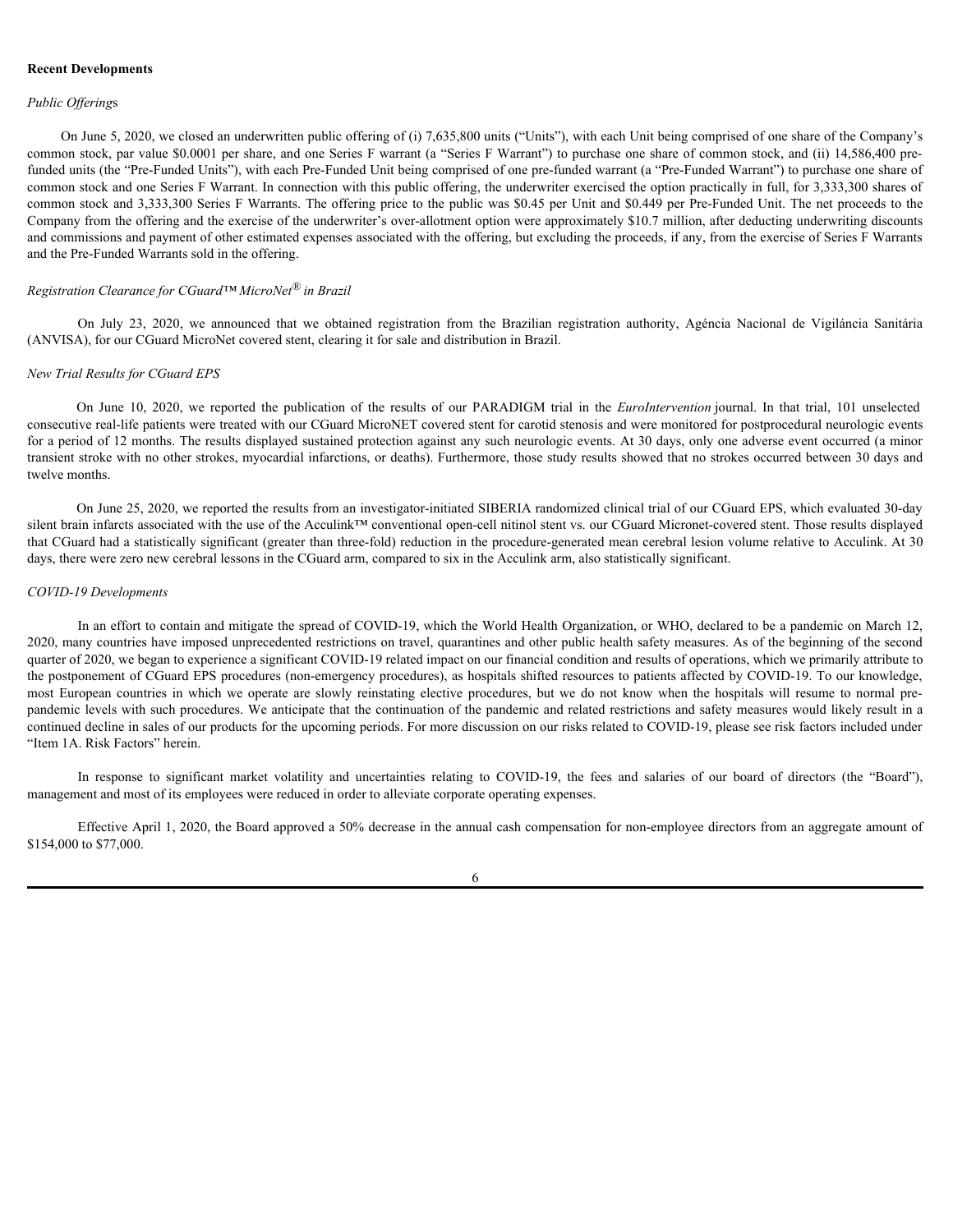On April 21, 2020, Marvin Slosman, our President, Chief Executive Officer and Director, signed a waiver reducing his monthly base salary from \$33,333 to \$16,666 for the period beginning April 1, 2020 and ending on such date as Mr. Slosman was to determine, and Craig Shore, our Chief Financial Officer, Chief Administrative Officer, Secretary and Treasurer, signed a waiver reducing his monthly base salary from NIS 80,125 to NIS 40,063 for the period beginning April 1, 2020 and ending on such date as Mr. Shore was to determine.

Effective April 1, 2020, we reduced the annual salaries of most of our employees by 20% to 30% until further notice.

Based on a determination made by each of Mr. Slosman and Mr. Shore on June 10, 2020, following the closing of our underwritten public offering in June 2020, as described above, each of Mr. Slosman's and Mr. Shore's monthly base salaries were reinstated to \$33,333 and NIS 80,125, respectively, effective as of June 1, 2020. Each of the salaries for the remaining officers, directors and employees was similarly reinstated by no later than June 30, 2020.

As a result of the reduction of those fees and salaries during the second quarter of 2020, our operating expenses were reduced by approximately \$235,000 in the second quarter of 2020.

#### *Release from Former Underwriter*

The terms of our engagement of the underwriter for our September 2019 financing contained a purported 12 month right of first refusal in favor of such underwriter with respect to future financings. Due to, among other things, difficulties in the relationship with that prior underwriter and our need to raise additional funds to finance our ongoing operations, we engaged A.G.P. in May 2020 as underwriter for our June 2020 public offering, and again in July 2020 for an At-themarket offering (ATM).

On July 28, 2020, we entered into a settlement agreement and release with that prior underwriter, under which it provided us a final, unconditional release from any further obligations arising out of or related to the engagement agreements, underwriting agreements and placement agency agreements which we had been party to with it and with respect to any services which it had provided to us. We, in turn, provided the prior underwriter a final, unconditional release from any further obligations arising out of or related to the prior agreements and services.

As consideration for the final release provided to us, we will pay to the prior underwriter \$400,000 in cash and reduce, to \$0.495, the exercise price per share of warrants to purchase 274,029 shares of our common stock that had been issued by us to the prior underwriter in various offerings that took place between On April 31.200. Marvia Shaman, our President Chief Executive Officer and Diretor, signed a waiver reduced plan to the Series and Coincil Sole. David Fine to the France of Fine Coincil Sole. The Solenness and coincil Sole offering. The warrants that will be repriced had existing exercise prices per share ranging from \$187.50 to \$2.25 and a weighted average exercise price per share of \$7.32. All other terms of those warrants will remain unchanged.

#### *NYSE American Deficiency*

On August 7, 2019, we received a notification from the NYSE American that we do not meet the continued listing standards of the NYSE American as set forth in Part 10 of the NYSE American Company Guide (the "Company Guide"). Specifically, we are not in compliance with Section 1003(a)(iii) of the Company Guide because we reported stockholders' equity of less than \$6 million as of June 30, 2019, and net losses in our five most recent fiscal years ended December 31, 2018. As a result, we became subject to the procedures and requirements of Section 1009 of the Company Guide.

On October 11, 2019, the NYSE American accepted our plan to regain compliance with Section 1003(a)(iii) of the Company Guide by August 7, 2020. We are subject to periodic review during the period covered by the compliance plan. Failure to make progress consistent with the plan or to regain compliance with the continued listing standards by the end of the plan period could result in our common stock being delisted from the NYSE American. As a result of our receipt of approximately \$10.7 million of net proceeds from our capital raise in our June 2020 public offering, in addition to \$1.5 million of additional funds from subsequent exercises of warrants and pre-funded warrants sold in that offering, we believe that we have sufficient stockholders' equity to regain compliance with Section 1003(a)(iii) of the Company Guide by August 7, 2020. Nevertheless, we will be subject to ongoing review for compliance with NYSE American requirements, and there can be no assurance that we will continue to remain in compliance with this standard.

#### **Critical Accounting Policies**

A critical accounting policy is one that is both important to the portrayal of our financial condition and results of operation and requires management's most difficult, subjective or complex judgments, often as a result of the need to make estimates about the effect of matters that are inherently uncertain. Our critical accounting policies are more fully described in both (i) "Item 7. Management's Discussion and Analysis of Financial Condition and Results of Operations" and (ii) Note 2 of the Notes to the Consolidated Financial Statements included in the Annual Report on Form 10-K for the year ended December 31, 2019. There have not been any material changes to such critical accounting policies since December 31, 2019.

The currency of the primary economic environment in which our operations are conducted is the U.S. dollar ("\$" or "dollar").

# **Contingencies**

We and our subsidiaries are involved in legal proceedings that arise from time to time in the ordinary course of business. We record accruals for these types of contingencies to the extent that we conclude the occurrence of such contingencies is probable and that the related liabilities are estimable. When accruing these costs, we recognize an accrual in the amount within a range of loss that is the best estimate within the range. When no amount within the range is a better estimate than any other amount, we accrue for the minimum amount within the range. Legal costs are expensed as incurred.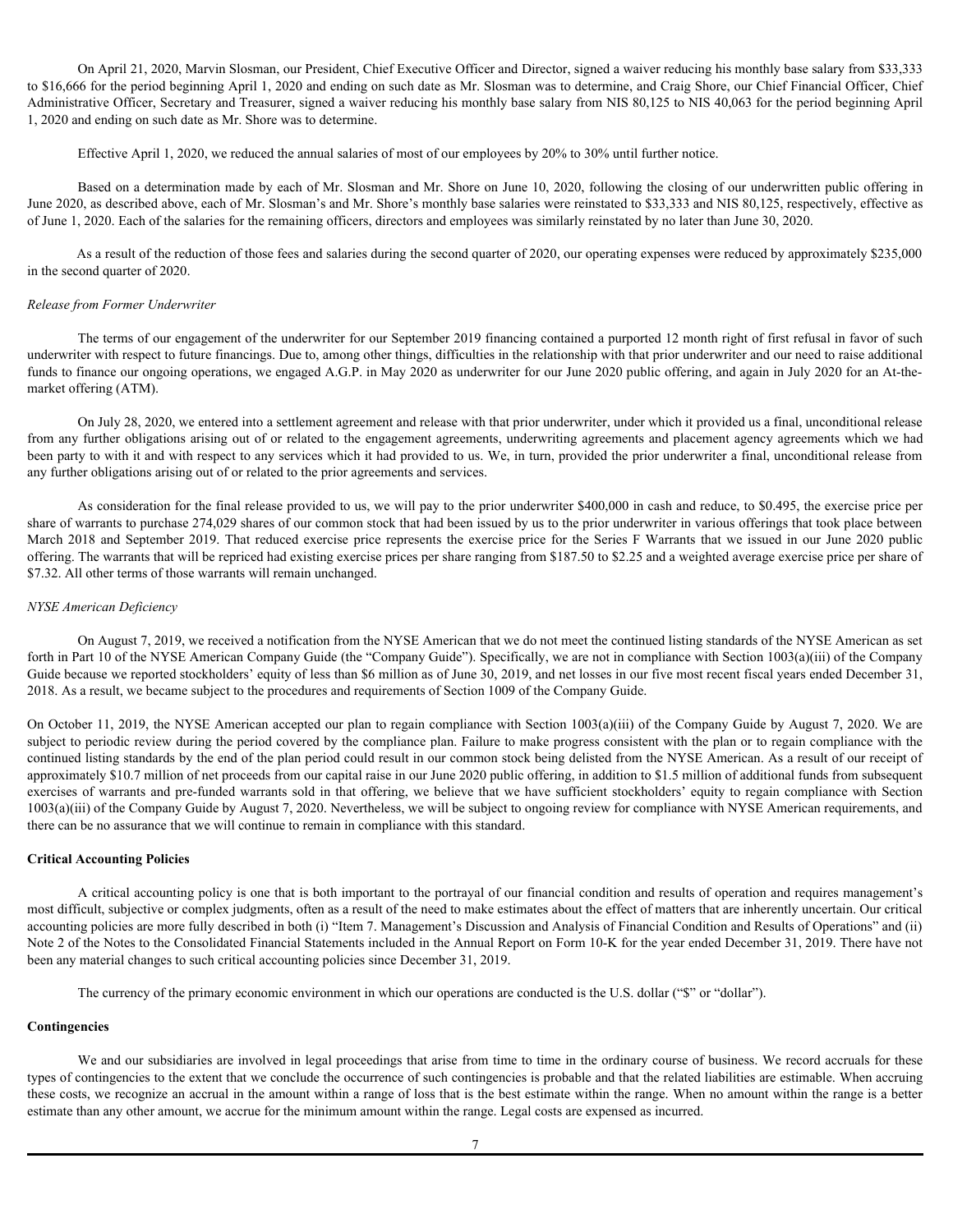#### **Results of Operations**

#### *Three months ended June 30, 2020 compared to the three months ended June 30, 2019*

*Revenues*. For the three months ended June 30, 2020, revenue decreased by \$1,041,000, or 76.9%, to \$313,000, from \$1,354,000 during the three months ended June 30, 2019. This decrease was predominantly driven by a 75.7% decrease in sales volume of CGuard EPS from \$1,116,000 during the three months ended June 30, 2019, to \$271,000 during the three months ended June 30, 2020. This decrease was mainly due to the fact that procedures with CGuard EPS, which are generally scheduled or non-emergency procedures, were mostly postponed as hospitals shifted resources to patients affected by COVID-19. The decrease was also due to the large shipments of CGuard EPS that we made during the three months ended June 30, 2019 of backlog that accumulated in the three months ended March 31, 2019 that we were unable to previously ship due to our former third-party sterilizer equipment failures. Those large shipments did not reoccur during the three months ended June 30, 2020. In addition, there was an 82.4% decrease in sales volume of MGuard Prime EPS, from \$238,000 during the three months ended June 30, 2019, to \$42,000 during the three months ended June 30, 2020, mainly due to similar reasons as mentioned above. **Results of Operations**<br> **Results of the distribution of the state and solid More 20, 2022**<br> *Research during Consequent* for the state and solid More 20, 2023. This distribution in the significant line in the significant *Revense.* For the internal months rudd June 30, 2020, escape also cases are selected by 31.0110. A 5.9% to 51.31.000. This decrease was months and Selling the three months selle. Sell 2019, to 321, 2019, or \$21, 2019, or

With respect to geographical regions, the decrease in revenue was primarily attributable to: a \$781,000 decrease in revenue from sales made in Europe (driven by a \$668,000 decrease of CGuard EPS sales and \$113,000 decrease of MGuard Prime EPS sales for the reasons discussed in the paragraph above); a decrease of \$118,000 in revenue from sales made in Latin America (driven by an \$87,000 decrease of MGuard Prime EPS sales and \$31,000 decrease of CGuard EPS sales for the reasons discussed in the paragraph above); a decrease of \$105,000 in revenue from sales made in Asia and Middle East (primarily driven by a \$109,000 decrease of CGuard EPS sales for the reasons discussed in the paragraph above); and a decrease of \$37,000 in revenue from sales of CGuard EPS made in Australia and South Africa.

*Gross Profit (Loss)*. For the three months ended June 30, 2020, gross profit (revenue less cost of revenues) decreased by \$562,000, to a gross loss of \$120,000, compared to a gross profit of \$442,000 during the same period in 2019. This decrease in gross profit resulted from a \$448,000 decrease in revenues (as described above), less the related material and labor costs, and a decrease following a receipt of \$135,000 compensation received in the three months ended June 30, 2019 from our former third-party sterilizer for the delays related to the product sterilization interruption during the three months ended March 31, 2019, which did not reoccur in the three months ended June 30, 2020. In addition, we had an increase of \$48,000 in miscellaneous expenses during the three months ended June 30, 2020. These decreases were partially offset by a decrease of \$69,000 of expenses related to upgrades made to our production facilities during the three months ended June 30, 2019, which did not reoccur during the three months ended June 30, 2020. Gross margin (gross profits as a percentage of revenue) decreased to (38.3)% during the three months ended June 30, 2020 from 32.6% during the three months ended June 30, 2019, driven by the reasons mentioned above. primarity and the SNP sixtend of the tries media of media in the sixtend various our social primarical information of the sixtend media information of the first media information of the first media for the first media for shall also the lage shypnests of CGI/mid TPS bin of relations prior by reducting the lage 10, 2010 of which gas the consumpled in the Pay following the consumer states of the consumer states of the consumer states of the immediate the the most sheet of the consensus the property above) a decrease of 110.000 in events in each relation the property above) and a solicity in particular and Solicity in the significant the significant state of

*Research and Development Expenses*. For the three months ended June 30, 2020, research and development expenses decreased by 48.7%, or \$421,000, associated with the IDE approval process work for CGuard EPS, which was nearly complete during the three months ended June 30, 2020, and a decrease of \$39,000 in miscellaneous expenses.

\$377,000, from \$620,000 during the three months ended June 30, 2019. This decrease resulted primarily from: a decrease of \$89,000 in promotional expenses, reductions in the second quarter of 2020, due to the immediate negative impact of COVID-19 on cash flow during the three months ended June 30, 2020 (which imposed by governments worldwide in order to mitigate the spread of COVID-19; and a decrease of \$12,000 in miscellaneous expenses.

*General and Administrative Expenses*. For the three months ended June 30, 2020, general and administrative expenses increased by 32.0%, or \$365,000, to \$1,505,000, from \$1,140,000 during the three months ended June 30, 2019. This increase resulted primarily from an increase of \$400,000 due to expenses for the settlement agreement with the underwriter of our prior offerings accrued for the three months ended June 30, 2020, and increase of \$73,000 of expenses related to our listing in the NYSE which was predominantly driven by the June 2020 offering and an increase of \$36,000 in miscellaneous expenses. These increases were partially offset by a decrease of \$144,000 in compensation expenses primarily related to temporary salary reductions that were implemented in response to the consummation of our June 2020 offering.

*Financial Expenses.* For the three months ended June 30, 2020, financial expenses increased by 47.8%, or \$11,000, to \$34,000, from \$23,000 during the three months ended June 30, 2019.

*Tax Expenses (Income).* For the three months ended June 30, 2020, there was no material change in our tax expenses as compared to the three months ended June 30, 2019.

*Net Loss*. Our net loss increased by \$274,000, or 12.4%, to \$2,480,000, for the three months ended June 30, 2020, from \$2,206,000 during the three months ended June 30, 2019. The increase in net loss resulted primarily from a decrease of \$562,000 in gross profit offset by a decrease of \$299,000 in operating expenses.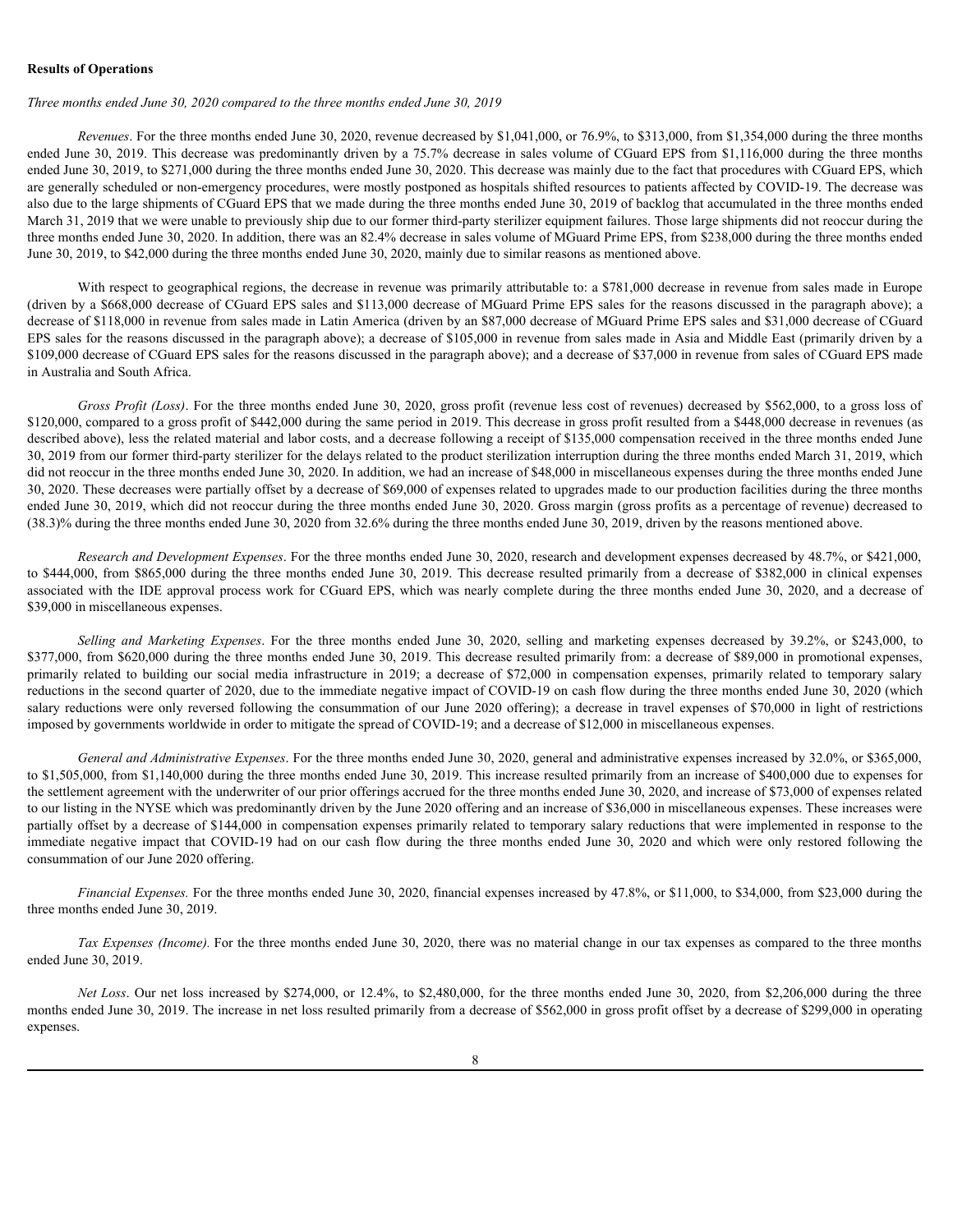#### *Six months ended June 30, 2020 compared to the six months ended June 30, 2019*

*Revenues*. For the six months ended June 30, 2020, revenue decreased by \$422,000, or 23.9%, to \$1,347,000, from \$1,769,000 during the six months ended June 30, 2019. This decrease was predominantly driven by a 16.8% decrease in sales volume of CGuard EPS from \$1,492,000 during the six months ended June 30, 2019, to \$1,242,000 during the six months ended June 30, 2020, mainly due to the postponement of procedures with CGuard EPS, which are generally scheduled or non-emergency procedures, as hospitals shifted resources to patients affected by COVID-19. In addition, there was a 62.1% decrease in sales volume of MGuard Prime EPS from \$277,000 during the six months ended June 30, 2019, to \$105,000 during the six months ended June 30, 2020, mainly due to the impact of COVID-19, as mentioned above.

With respect to regions, the decrease in revenue was primarily attributable to: a \$214,000 decrease in revenue from sales made in Europe (driven by a \$109,000 decrease of CGuard EPS sales and \$105,000 decrease of MGuard Prime EPS sales for reasons discussed in the paragraph above); a decrease of \$119,000 in revenue from sales made in Latin America (driven by a \$74,000 decrease of MGuard Prime EPS sales and \$45,000 decrease of CGuard EPS sales for reasons discussed in the paragraph above); a decrease of \$69,000 in revenue from sales made in Asia and Middle East (primarily driven by a \$76,000 decrease of CGuard EPS sales for reasons discussed in the paragraph above); as well as a decrease of \$20,000 in revenue from sales of CGuard EPS made in Australia and South Africa.

*Gross Profit*. For the six months ended June 30, 2019<br>*Revenues.* For the six months ended June 30, 2020, evenue decreases by \$422,000, or 23.9%, to \$1,347,000, from \$1,769,000 during the six months<br>2019, to \$1,242,000 du compared to a \$369,000 for the same period in 2019. This decrease in gross profit resulted from a \$225,000 decrease in revenues (as mentioned above), less the related material and labor costs and a \$61,000 increase in write-offs driven by a non-recurring component supply issue. These decreases were partially offset by a decrease of \$69,000 of expenses related to upgrades made to our production facilities during the six months ended June 30, 2019, which did not reoccur during the six months ended in June 30, 2020 and a decrease of \$23,000 in miscellaneous expenses during the six months ended June 30, 2020. Gross margin (gross profits as a percentage of revenue) decreased to 13.0% during the six months ended June 30, 2020 from 20.9% during the six months ended June 30, 2019, driven by the reasons mentioned above.

*Research and Development Expenses*. For the six months ended June 30, 2020, research and development expenses decreased by 51.4%, or \$1,023,000, to Xis months ended Jone 30, 2020 (compared to the six months onted Jone 30, 2019<br>
Reader Strategies in the six months ended June 30, 2020, teresting because on also redunned CCounsel in Six 3140,000 them is 1,992,000 during associated with CGuard EPS, mainly related to the IDE approval process work, which was nearly complete prior to the six months ended June 30, 2020; a decrease of \$354,000 due to settlement expenses that were paid to a former service provider pursuant to a settlement agreement during the six months ended June 30, 2019, which did not reoccur during the six months ended June 30, 2020 (see Part II, Item 1. "Legal Proceedings" below); and a decrease of \$137,000 in quality assurance and regulatory expenses related to the development of various projects during the six months ended June 30, 2019, which did not reoccur during the six months ended June 30, 2020. These decreases were partially offset by an increase of \$168,000 in development expenses related to CGuard EPS enhancements and an increase of \$10,000 in miscellaneous expenses. se 30, 2019 1.138 decreases procedures and marketing by 168 decrease in selle solection and Marketing and Selling the Six months conditionally and the ended and Marketing and Marketing and Marketing and Marketing and Mark prior distributed or to convert procedure, as looping is sintered to relate alleady by COUD-10 a built and expert to the media alleady built and the social in alleady in the social in alleady in the social in alleady in th After.<br>
Grow Profit For the six menths ended Ince 36, 2020, gress profit freemal isst cost of revenues decreases by 52.6%, or \$154,000, to \$175,000, compared to a \$59,000 for the same poinds in 2017. This decreases in gro

\$1,001,000, from \$1,254,000 during the six months ended June 30, 2019. This decrease resulted primarily from: a decrease of \$129,000 in promotional expenses, governments worldwide in order to mitigate the spread of COVID-19 during the six months ended June 30, 2020; and a decrease of \$26,000 in miscellaneous expenses.

*General and Administrative Expenses*. For the six months ended June 30, 2020, general and administrative expenses increased by 9.7%, or \$236,000, to \$2,674,000, from \$2,438,000 during the six months ended June 30, 2019. This increase resulted primarily from: an increase of \$400,000 due to expenses for the settlement agreement with the underwriter of our prior offerings accrued for the six months ended June 30, 2020; an increase of \$71,000 of expenses related to our continued listing on the NYSE, which was predominantly driven by the June 2020 offering; and an increase of \$60,000 in miscellaneous expenses. These increases were partially offset by: a decrease of \$168,000 in legal expenses due to the reduced need for general legal services; and a decrease of \$127,000 in compensation ended June 30, 2020, which salary levels were restored only following the consummation of our June 2020 offering.

9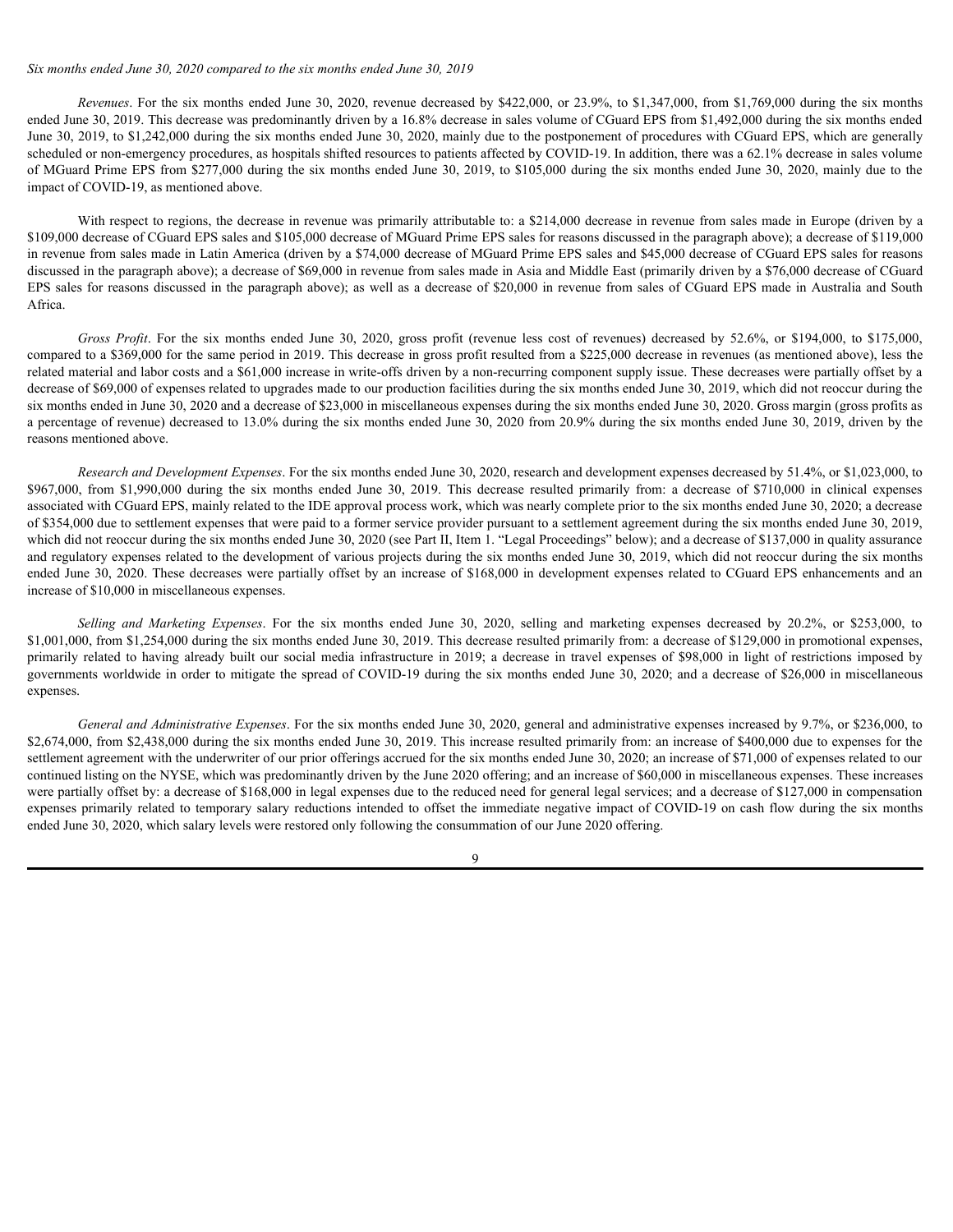*Financial Expenses (Income)*. For the six months ended June 30, 2020, financial income increased by 109.0%, or \$109,000, to \$9,000 of financial income, from \$100,000 of financial expenses during the six months ended June 30, 2019. The increase in financial income primarily resulted from an increase of \$122,000 in financial income related to changes in exchange rates, offset, in part, by a decrease of \$13,000 in miscellaneous expenses.

*Tax Expenses (Income).* For the six months ended June 30, 2020, there was no material change in our tax expenses as compared to the six months ended June 30, 2019.

*Net Loss*. Our net loss decreased by \$955,000, or 17.6%, to \$4,458,000, for the six months ended June 30, 2020, from \$5,413,000 during the six months ended June 30, 2019. The decrease in net loss resulted primarily from a decrease of \$1,040,000 in operating expenses and a decrease of \$109,000 in financial expenses, offset by a decrease of \$194,000 in gross profit.

#### **Liquidity and Capital Resources**

We had an accumulated deficit as of June 30, 2020, of approximately \$162 million, as well as a net loss of \$4,458,000 and negative operating cash flows for the six months ended June 30, 2020. We expect to continue incurring losses and negative cash flows from operations until our products (primarily CGuard EPS) reach commercial profitability. As a result of these expected losses and negative cash flows from operations, along with our current cash position, we only have sufficient resources to fund operations through the third quarter of 2021. Therefore, there is substantial doubt about our ability to continue as a going concern.

Our plans include continued commercialization of our products and raising capital through the sale of additional equity securities, debt or capital inflows *From call Expenses (hecome).* For the six months ended June 30, 2020, financial income increased by 109.0%, or \$109.000, or \$50,000 or financial income, from 55,000 or financial income related to changes in exchange netw COVID-19 pandemic has resulted in significant financial market volatility and uncertainty. A continuation or worsening of the levels of market disruption and volatility could have an adverse effect on our ability to access capital and on the market price of our common stock, and we may not be able to successfully raise capital through the sale of our securities. If we are unsuccessful in commercializing our products or raising capital, we may need to reduce activities, curtail or cease operations.

*Frances! Expense (hecme).* For the six months endel June 30, 2020, financial income increased by 109.0%, and \$10,000, to 99,000 of financial income, 0,000 of financial income and contacts an endel and society from the is common stock, par value \$0.0001 per share, and one Series F Warrant to purchase one share of common stock, and (ii) 14,586,400 Pre-Funded Units, with each Pre-Funded Unit being comprised of one Pre-Funded Warrant to purchase one share of common stock and one Series F Warrant. In connection with this public offering, the underwriter exercised the option practically in full, for 3,333,300 shares of common stock and 3,333,300 Series F Warrants. The offering price to the Framecial Expense (decome). For the is months ended has 30, 2020, famoui incomes increased by 100%, et \$100,000, to 85,0000 of famouis incomes from 100, 000 of famouis incomes increased for the six energy in the six energy allotment option were approximately \$10.7 million, after deducting underwriting discounts and commissions and payment of other estimated expenses associated with the offering, but excluding the proceeds, if any, from the exercise of Series F Warrants and the Pre-Funded Warrants sold in the offering. ended for a 2019 The decrease of 1810 The resulted preferred Stock as a result of anti-dilution and the stock of Stock as a result of Stock as a result of Control interest of Stock as a result of Control interest including

#### *Anti-Dilution Provisions*

Our outstanding shares of Series B Preferred Stock and Series C Preferred Stock contain anti-dilution provisions that may result in the reduction of the conversion price thereof in the future. This feature may result in an indeterminate number of shares of common stock being issued upon conversion of the Series B Preferred Stock or the Series C Preferred Stock. Sales of additional shares of common stock issuable upon conversion of the Series B Preferred Stock or Series C Accordingly, we may find it more difficult to raise additional equity capital while any of our Series B Preferred Stock or Series C Preferred Stock is outstanding. As of August 3, 2020, 17,303 shares of Series B Preferred Stock and 2,343 shares of Series C Preferred Stock were outstanding.

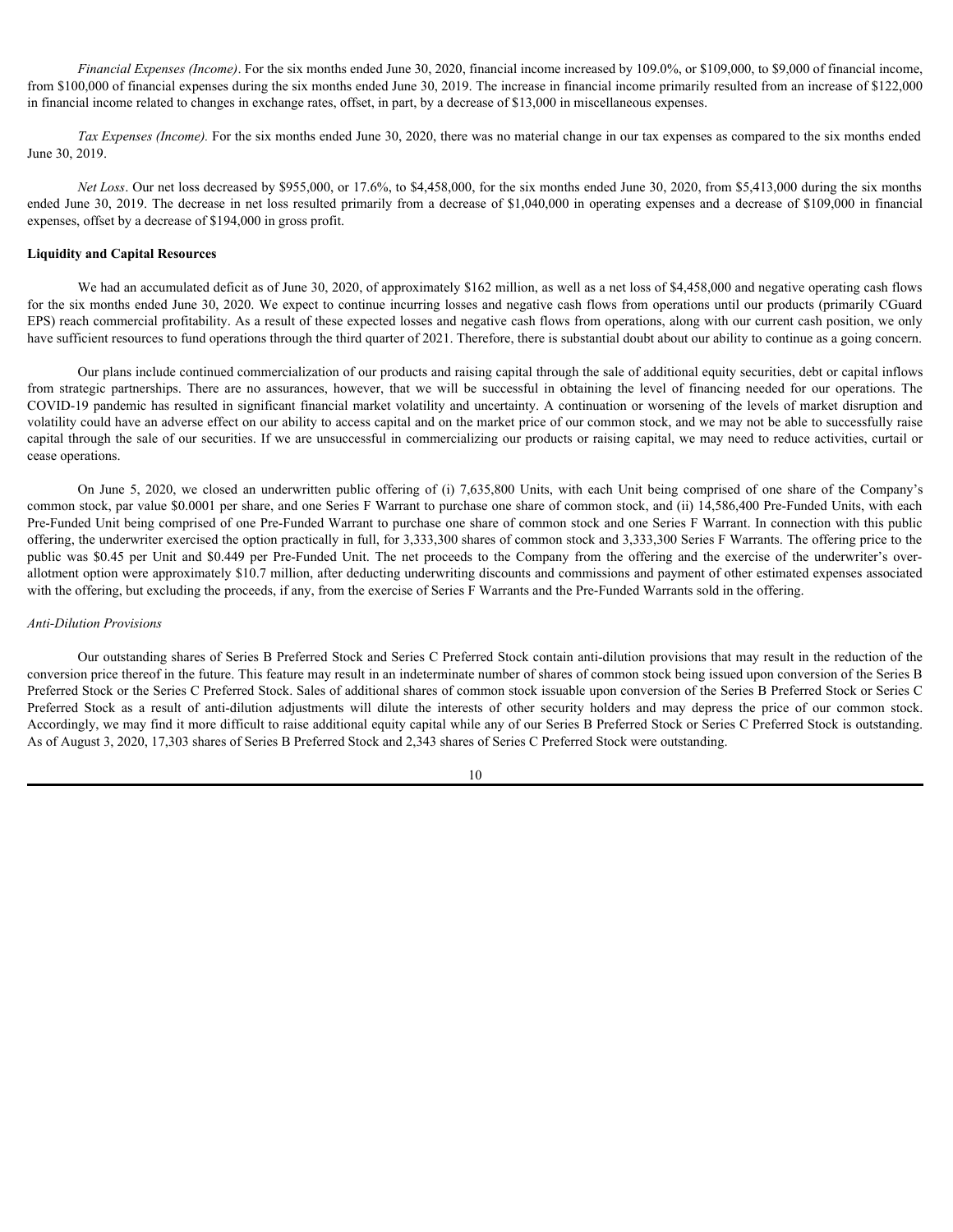#### *Six months ended June 30, 2020 compared to the six months ended June 30, 2019*

*General*. At June 30, 2020, we had cash and cash equivalents of \$13,861,000, as compared to \$5,514,000 as of December 31, 2019. We have historically met our cash needs through a combination of issuing new shares, borrowing activities and product sales. Our cash requirements are generally for research and development, marketing and sales activities, finance and administrative cost, capital expenditures and general working capital.

For the six months ended June 30, 2020, net cash used in our operating activities decreased by \$2,545,000 to \$3,837,000, from \$6,382,000 during the same period in 2019. The primary reasons for the decrease in cash used in our operating activities were a decrease of \$2,411,000 in payments for third party related expenses and for professional services (primarily due to a decrease in production related payments, a decrease in payments related to IDE application process and a settlement payment made to a former service provider pursuant to a settlement agreement in the six months ended June 30, 2019 which did not reoccur in the six months ended June 30, 2020) and an increase of \$129,000 in payments received from customers, to \$1,754,000 during the six months ended June 30, 2020, from \$1,625,000 during the same period in 2019 as well as a decrease of \$5,000 in compensation costs paid during the six months ended June 30, 2020, from \$3,011,000 in the six months ended June 30, 2019 to \$3,006,000 during the same period in 2020.

Cash used in our investing activities was \$34,000 during the six months ended June 30, 2020 compared to \$224,000 during the six months ended June 30, 2019. The primary reasons for the decrease in cash used by our investing activities were: a decrease of \$165,000 in payments made for purchase of property, plant and equipment to \$0 during the six months ended June 30, 2020, from \$165,000 during the same period in 2019; and a decrease of \$25,000 in cash deposited to employee funds, to \$34,000 during the six months ended June 30, 2020, from \$59,000 during the same period in 2019.

Cash provided by financing activities for the six months June 30, 2020 was \$12,237,000, compared to \$2,046,000 during the same period in 2019. The principal sources of the cash provided by financing activities during the six months ended June 30, 2020 were our June 2020 public offering of common stock, prefunded warrants and warrants, the subsequent exercise of the pre-funded warrants sold in the offering, as well as exercise of warrants F and Unit Purchase Options that resulted in approximately \$12,237,000 of aggregate net proceeds. The principal source of the cash provided by financing activities during the six months ended June 30, 2019, was the funds received from our April 2019 public offering of common stock that resulted in approximately \$2,030,000 of aggregate net proceeds.

As of June 30, 2020, our current assets exceeded our current liabilities by a multiple of 4.9. Current assets increased by \$8,061,000 during the period and current liabilities increased by \$134,000 during the period. As a result, our working capital increased by \$7,927,000 to \$12,622,000 as of June 30, 2020.

#### **Off Balance Sheet Arrangements**

We have no off-balance sheet transactions, arrangements, obligations (including contingent obligations) or other relationships with unconsolidated entities or other persons that have, or may have, a material effect on our financial condition, changes in financial condition, revenues or expenses, results of operations, liquidity, capital expenditures or capital resources.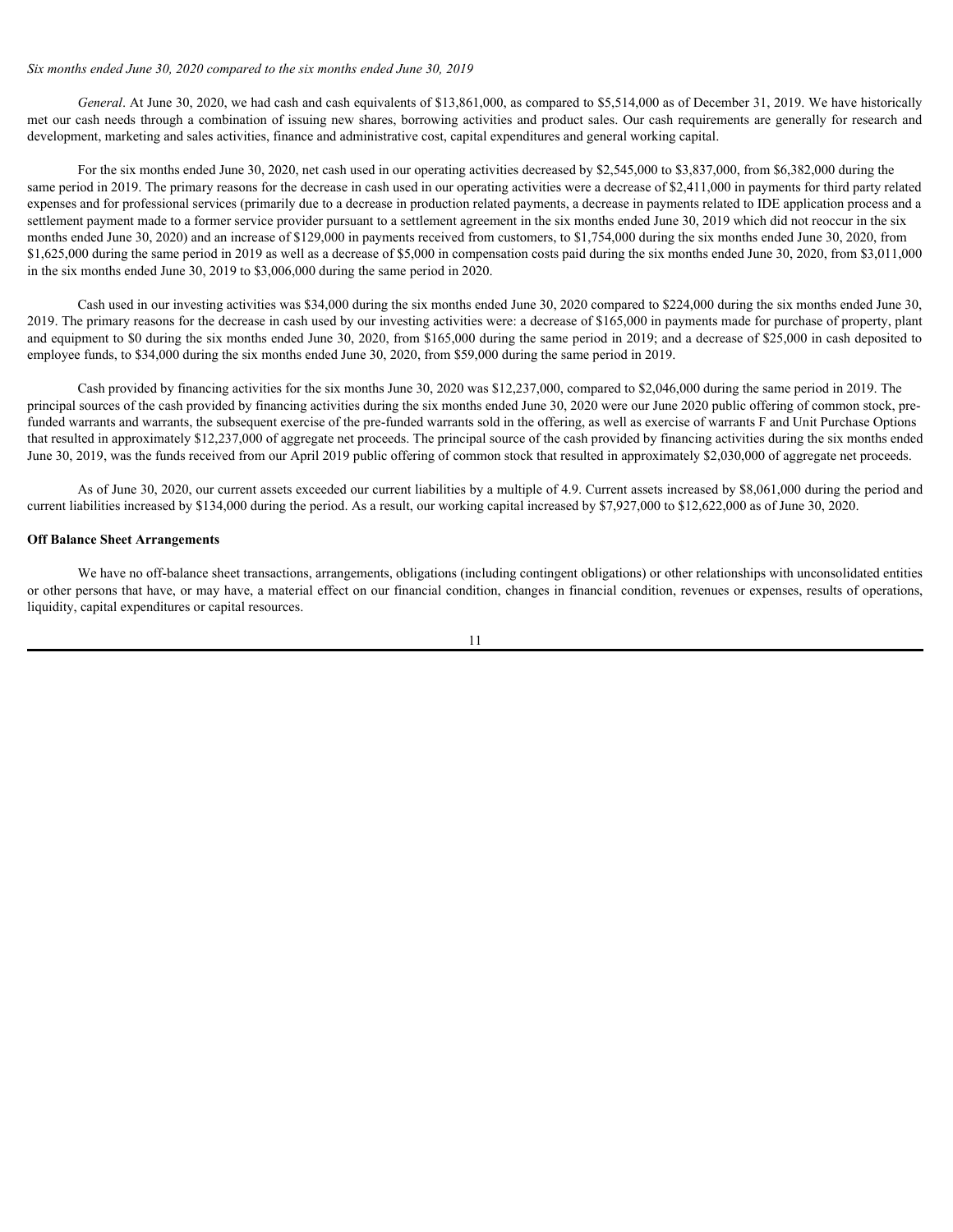#### **Factors That May Affect Future Operations**

We believe that our future operating results will continue to be subject to quarterly variations based upon a wide variety of factors, including the impact of the COVID-19 pandemic, cyclical nature of the ordering patterns of our distributors, timing of regulatory approvals, the implementation of various phases of our clinical trials and manufacturing efficiencies due to the learning curve of utilizing new materials and equipment. Our operating results could also be impacted by a weakening of the Euro and strengthening of the New Israeli Shekel, or NIS, both against the U.S. dollar. Lastly, other economic conditions we cannot foresee may affect customer demand, such as individual country reimbursement policies pertaining to our products. For a discussion of these and other risks that relate to our business, you should carefully review the risks and uncertainties described under the heading "Part II – Item 1A. Risk Factors" and elsewhere in this Quarterly Report on Form 10-Q and in our Annual Report on Form 10-K for the year ended December 31, 2019, and those described from time to time in our future reports filed with the Securities and Exchange Commission.

The ultimate impact of the COVID-19 pandemic on the Company's operations remains undetermined and will depend on future developments, which are highly uncertain and cannot be predicted with confidence at this time, including the duration of the COVID-19 pandemic, new information which may emerge concerning the severity of the COVID-19 pandemic, and any additional preventative and protective actions that regulators, or the board or management of the Company, may determine are needed. The m 10-Q and those absorptions Form 10-K for the year ended December 31, 2019, and those described from three to financial responses the COVID-19 pandemic on the Control of the Covid-19 outer the company's operations ter

#### **Contractual Obligations and Commitments**

During the three months ended June 30, 2020, there were no material changes to our contractual obligations and commitments.

#### <span id="page-27-0"></span>**Item 3. Quantitative and Qualitative Disclosures About Market Risk.**

Not applicable

# <span id="page-27-1"></span>**Item 4. Controls and Procedures**

#### **Management's Conclusions Regarding Effectiveness of Disclosure Controls and Procedures**

As of June 30, 2020, we conducted an evaluation, under the supervision and participation of management including our chief executive officer and chief financial officer, of the effectiveness of our disclosure controls and procedures (as defined in Rule 13a-15(e) and Rule 15d-15(e) of the Securities Exchange Act of 1934, as amended). There are inherent limitations to the effectiveness of any system of disclosure controls and procedures. Accordingly, even effective disclosure controls and procedures can only provide reasonable assurance of achieving their control objectives.

Based upon this evaluation, our chief executive officer and chief financial officer concluded that our disclosure controls and procedures are effective at the reasonable assurance level as of June 30, 2020.

# **Changes in Internal Control over Financial Reporting**

reasonably likely to materially affect, our internal control over financial reporting.

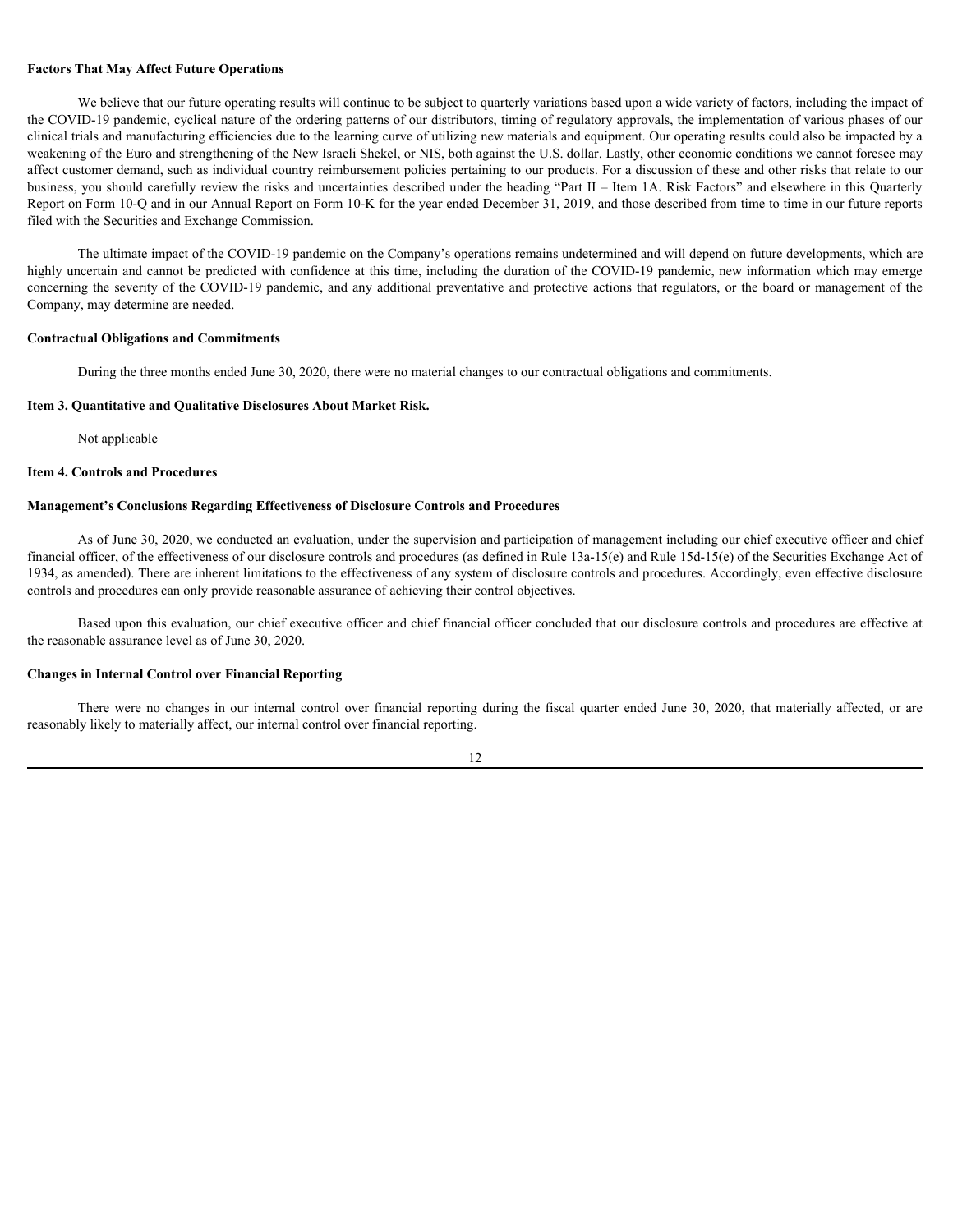#### <span id="page-28-0"></span>**PART II - OTHER INFORMATION**

# <span id="page-28-1"></span>**Item 1. Legal Proceedings**

From time to time, we may be involved in litigation that arises through the normal course of business. As of the date of this filing, we are not aware of any material changes from the information set forth in "Item 3. Legal Proceedings" in the Form 10-K filed with the SEC on March 10, 2020.

#### <span id="page-28-2"></span>**Item 1A. Risk Factors**

Except as set forth below, there have been no material changes from the information set forth in "Item 1A. Risk Factors" in the Form 10-K filed with the SEC on March 10, 2020.

#### *The COVID-19 pandemic has caused interruptions or delays of our business plan and may have a significant adverse effect on our business.*

In an effort to contain and mitigate the spread of COVID-19, which the World Health Organization, or WHO, declared to be a pandemic on March 12, 2020, many countries have imposed unprecedented restrictions on travel, quarantines and other public health safety measures. Procedures with CGuard EPS, which are generally scheduled or non-emergency procedures, have mostly been postponed as hospitals shift resources to patients affected by COVID-19, and we do not know when the hospitals will resume to normal pre-pandemic levels with such procedures. At this point, the extent to which COVID-19 may impact our business cannot be estimated; however, we anticipate that the continuation of the pandemic and related restrictions and safety measures would likely result in a continued decline in sales of our products for the upcoming periods.

Certain component parts of our delivery system are sourced from countries that have been impacted by COVID-19, and the continued pandemic and spreading of COVID-19 may adversely impact our suppliers and in turn our manufacture of CGuard EPS. Although the manufacturing of our products in Israel have not materially been impacted by COVID-19 as of August 2020, we cannot guarantee that we will continue to manufacture at full capacity in the event that pandemic persists and further restrictions are imposed.

Following the consummation of our June 2020 offering, we believe that we have sufficient resources to fund operations through the third quarter of 2021. Given the continuing cash needs for our development and commercialization of CGuard EPS (and in particular if we receive regulatory approval in the U.S.), our management continues to pursue additional financing opportunities so that we can continue to fund our operations beyond that time. However, the COVID-19 pandemic may limit our access to credit and capital. Management continues to evaluate a number of financing opportunities, either through the issue of new equity or the entering into of strategic partnership arrangements; however, there is no assurance that our management will be able to obtain such financing on reasonable terms or at all. A continuation or worsening of the levels of market disruption and volatility seen in the recent past could have an adverse effect on our ability to access capital, and on the market price of our common stock, and we may not be able to successfully raise capital through the sale of our securities. If we are unsuccessful in commercializing our products or raising capital, we may need to reduce activities, curtail or cease operations.

The extent to which COVID-19 will impact our results will depend on future developments, which are highly uncertain and cannot be predicted at this time, including new information which may emerge concerning the severity of COVID-19 and the actions to contain COVID-19 or treat its impact, among others. The COVID-19 pandemic has produced indeterminable adverse effects on general commercial activity and the world economy, and our business and results of operations could be adversely affected to the extent that COVID-19 or any other epidemic and/or pandemic harms the global economy generally.

# *The market prices of our common stock and our publicly traded warrants are subject to fluctuation and have been and may continue to be volatile, which could result in substantial losses for investors.*

The market prices of our common stock and our Series A Warrants and Series B Warrants have been and are likely to continue to be highly volatile and could fluctuate widely in response to various factors, many of which are beyond our control, including the following:

- technological innovations or new products and services by us or our competitors;
- additions or departures of key personnel;
- our ability to execute our business plan;
- operating results that fall below expectations;
- industry developments;
- economic, political and other external factors; and
- period-to-period fluctuations in our financial results.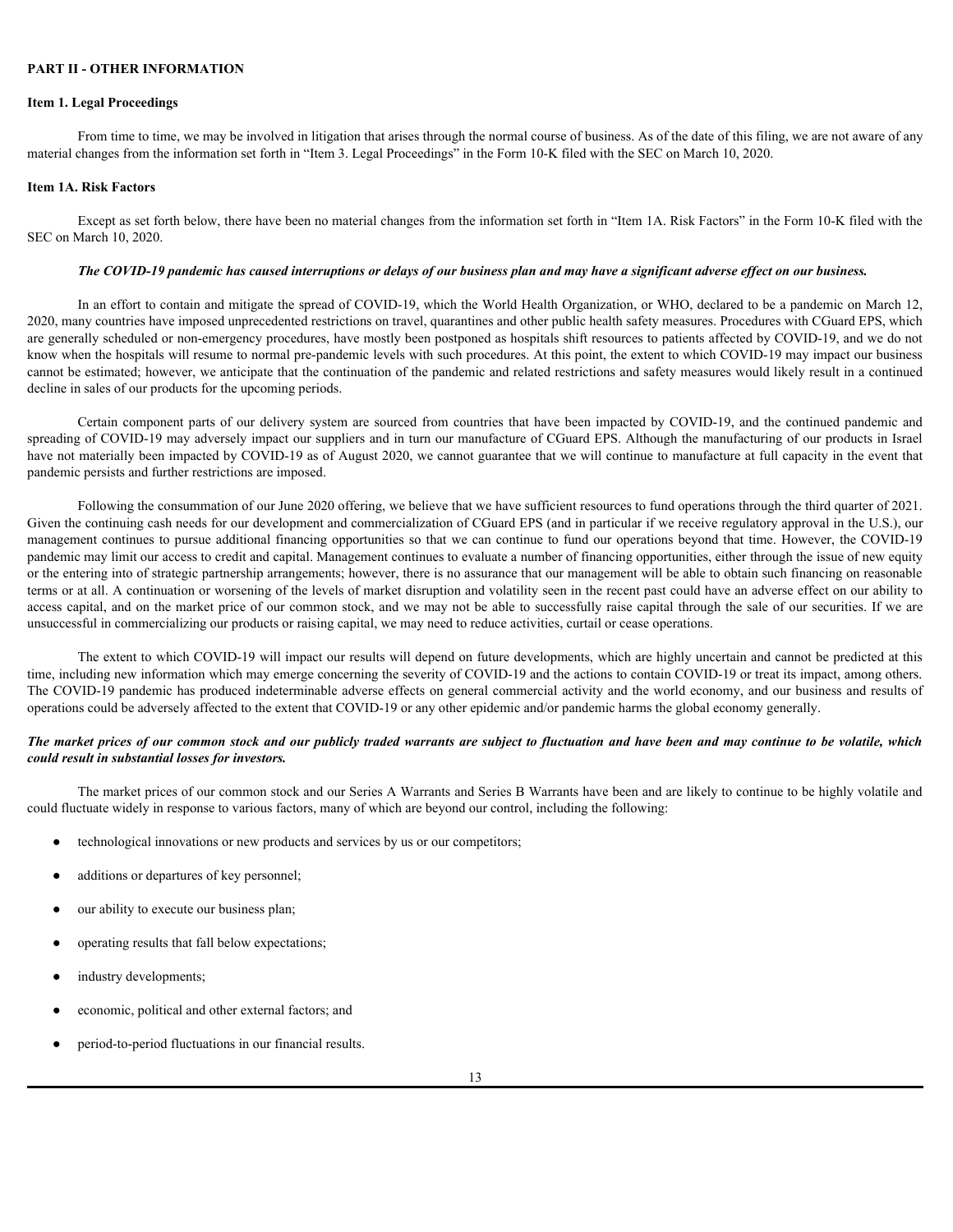In addition, the securities markets have from time to time experienced significant price and volume fluctuations that are unrelated to the operating nee of particular companies. Moreover, on March 12, 2020, the WHO declare performance of particular companies. Moreover, on March 12, 2020, the WHO declared COVID-19 to be a pandemic, and the COVID-19 pandemic has resulted in significant financial market volatility and uncertainty in recent weeks. A continuation or worsening of the levels of market disruption and volatility seen in the recent past could have an adverse effect on our ability to access capital, on our business, results of operations and financial condition, and on the market price of our common stock. These market fluctuations may also significantly affect the market prices of our common stock and our publicly traded warrants.

# <span id="page-29-0"></span>**Item 5. Other Information**

Not applicable

#### <span id="page-29-1"></span>**Item 6. Exhibits**

# **EXHIBIT INDEX**

| <b>Exhibit No.</b> | <b>Description</b>                                                                                                                                                                                                                              |
|--------------------|-------------------------------------------------------------------------------------------------------------------------------------------------------------------------------------------------------------------------------------------------|
| 3.1                | Amended and Restated Certificate of Incorporation, as amended through September 30, 2015 (incorporated by reference to Exhibit 3.1 to Quarterly<br>Report on Form 10-Q filed with the Securities and Exchange Commission on November 9, 2015)   |
| 3.2                | <u>Amended and Restated Bylaws (incorporated by reference to Exhibit 3.2 to Current Report on Form 8-K filed with the Securities and Exchange</u><br>Commission on April 1, 2011)                                                               |
| 3.3                | Certificate of Designation, Preferences and Rights of Series A Preferred Stock (incorporated by reference to Exhibit 3.1 to Current Report on Form<br><u>8-K filed with the Securities and Exchange Commission on October 25, 2013</u>          |
| 3.4                | Certificate of Amendment to Amended and Restated Certificate of Incorporation of InspireMD, Inc. (incorporated by reference to Exhibit 3.1 to the<br>Current Report on Form 8-K filed on May 25, 2016)                                          |
| 3.5                | Certificate of Designation of Preferences, Rights and Limitations of Series B Convertible Preferred Stock (incorporated by reference to Exhibit 3.5<br>to the Quarterly Report on Form 10-Q filed on August 9, 2016)                            |
| 3.6                | Certificate of Amendment to Amended and Restated Certificate of Incorporation of InspireMD, Inc. (incorporated by reference to Exhibit 3.1 to the<br>Current Report on Form 8-K filed on September 29, 2016)                                    |
| 3.7                | <u>Certificate of Designation of Preferences, Rights and Limitations of Series C Convertible Preferred Stock (incorporated by reference to Exhibit 3.1</u><br>to the Current Report on Form 8-K filed on March 15, 2017)                        |
| 3.8                | Certificate of Amendment to Certificate of Designation of Preferences, Rights and Limitation of Series C Convertible Preferred Stock (incorporated<br>by reference to Exhibit 3.1 to the Current Report on Form 8-K filed on November 29, 2017) |
|                    | 14                                                                                                                                                                                                                                              |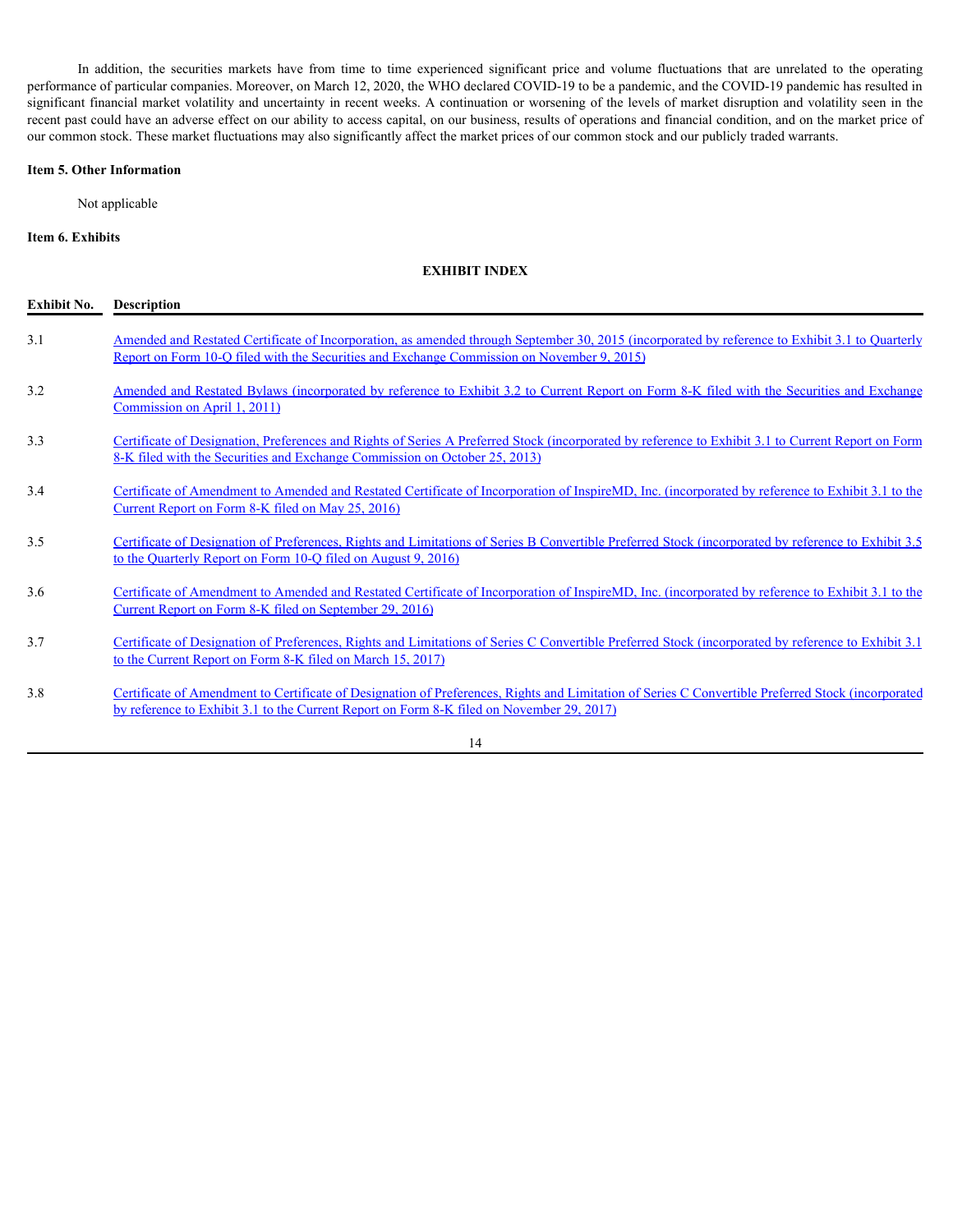| 3.9  | Certificate of Designation of Preferences, Rights and Limitation of Series D Convertible Preferred Stock (incorporated by reference to Exhibit 3.1)<br>to the Current Report on Form 8-K filed on December 4, 2017)                             |
|------|-------------------------------------------------------------------------------------------------------------------------------------------------------------------------------------------------------------------------------------------------|
| 3.10 | Certificate of Amendment to Certificate of Designation of Preferences, Rights and Limitation of Series B Convertible Preferred Stock (incorporated<br>by reference to Exhibit 3.1 to the Current Report on Form 8-K filed on December 12, 2017) |
| 3.11 | Certificate of Amendment to Certificate of Designation of Preferences, Rights and Limitation of Series B Convertible Preferred Stock (incorporated<br>by reference to Exhibit 3.1 to the Current Report on Form 8-K filed on December 22, 2017) |
| 3.12 | Certificate of Amendment to Amended and Restated Certificate of Incorporation of InspireMD, Inc. (incorporated by reference to Exhibit 3.1 to the<br>Current Report on Form 8-K filed on February 7, 2018)                                      |
| 3.13 | Certificate of Amendment to Certificate of Designation of Preferences, Rights and Limitation of Series D Convertible Preferred Stock<br>(incorporated by reference to Exhibit 3.1 to the Current Report on Form 8-K filed on March 1, 2018)     |
| 3.14 | Certificate of Amendment to Certificate of Designation of Preferences, Rights and Limitation of Series D Convertible Preferred Stock<br>(incorporated by reference to Exhibit 3.1 to the Current Report on Form 8-K filed on April 3, 2018)     |
| 3.15 | Certificate of Amendment to Certificate of Designation of Preferences, Rights and Limitation of Series B Convertible Preferred Stock (incorporated<br>by reference to Exhibit 3.1 to the Current Report on Form 8-K filed on July 5, 2018)      |
|      |                                                                                                                                                                                                                                                 |

- 3.10 Certificate of Amendment to Certificate of Designation of Preferences, Rights and Limitation of Series B Convertible Preferred Stock (incorporated by reference to Exhibit 3.1 to the Current Report on Form 8-K filed on December 12, 2017)
- 3.11 Certificate of Amendment to Certificate of Designation of Preferences, Rights and Limitation of Series B Convertible Preferred Stock (incorporated by reference to Exhibit 3.1 to the Current Report on Form 8-K filed on December 22, 2017)
- 3.12 Certificate of Amendment to Amended and Restated Certificate of Incorporation of InspireMD, Inc. (incorporated by reference to Exhibit 3.1 to the Current Report on Form 8-K filed on February 7, 2018)
- (incorporated by reference to Exhibit 3.1 to the Current Report on Form 8-K filed on March 1, 2018)
- (incorporated by reference to Exhibit 3.1 to the Current Report on Form 8-K filed on April 3, 2018)
- 3.15 Certificate of Amendment to Certificate of Designation of Preferences, Rights and Limitation of Series B Convertible Preferred Stock (incorporated by reference to Exhibit 3.1 to the Current Report on Form 8-K filed on July 5, 2018)
- 3.16 Certificate of Amendment to Amended and Restated Certificate of Incorporation of InspireMD, Inc. (incorporated by reference to Exhibit 3.1 to the Current Report on Form 8-K filed on March 28, 2019)
- 10.1 Form of Series F Warrant (incorporated by reference to Exhibit 4.4 to the Company's Registration Statement on Form S-1, Amendment No. 1, filed with the SEC on June 1, 2020 (File No. 333-238247))
- 10.2 Form of Pre-Funded Warrant (incorporated by reference to Exhibit 4.5 to the Company's Registration Statement on Form S-1, Amendment No. 1, filed with the SEC on June 1, 2020 (File No. 333-238247))
- 10.3 Form of Underwriter Warrant (incorporated by reference to Exhibit 1.1 to the Company's Registration Statement on Form S-1, Amendment No. 1, filed with the SEC on June 1, 2020 (File No. 333-238247))
- 31.1\* Certification of Principal Executive Officer pursuant to Section 302 of the Sarbanes-Oxley Act of 2002.
- 31.2\* Certification of Chief Financial Officer pursuant to Section 302 of the Sarbanes-Oxley Act of 2002.
- 32.1\* Certification of Principal Executive Officer pursuant to Section 906 of the Sarbanes-Oxley Act of 2002.
- 32.2\* Certification of Chief Financial Officer pursuant to Section 906 of the Sarbanes-Oxley Act of 2002.
- 101\* The following materials from the Company's Quarterly Report on Form 10-Q for the quarter ended June 30, 2020, formatted in XBRL (eXtensible Certificateof Amendman to Certificate of Designation of Preferences. Lights and Limitation of Esties D. Convertible Preferent Stock<br>Certificate of Amendman to Certificate of Designation of Preferences, Rights and Limitati Condensed Consolidated Statements of Cash Flows, and (v) the Notes to the Condensed Consolidated Financial Statements

\* Filed herewith.

+ Management contract or compensatory plan or arrangement.

15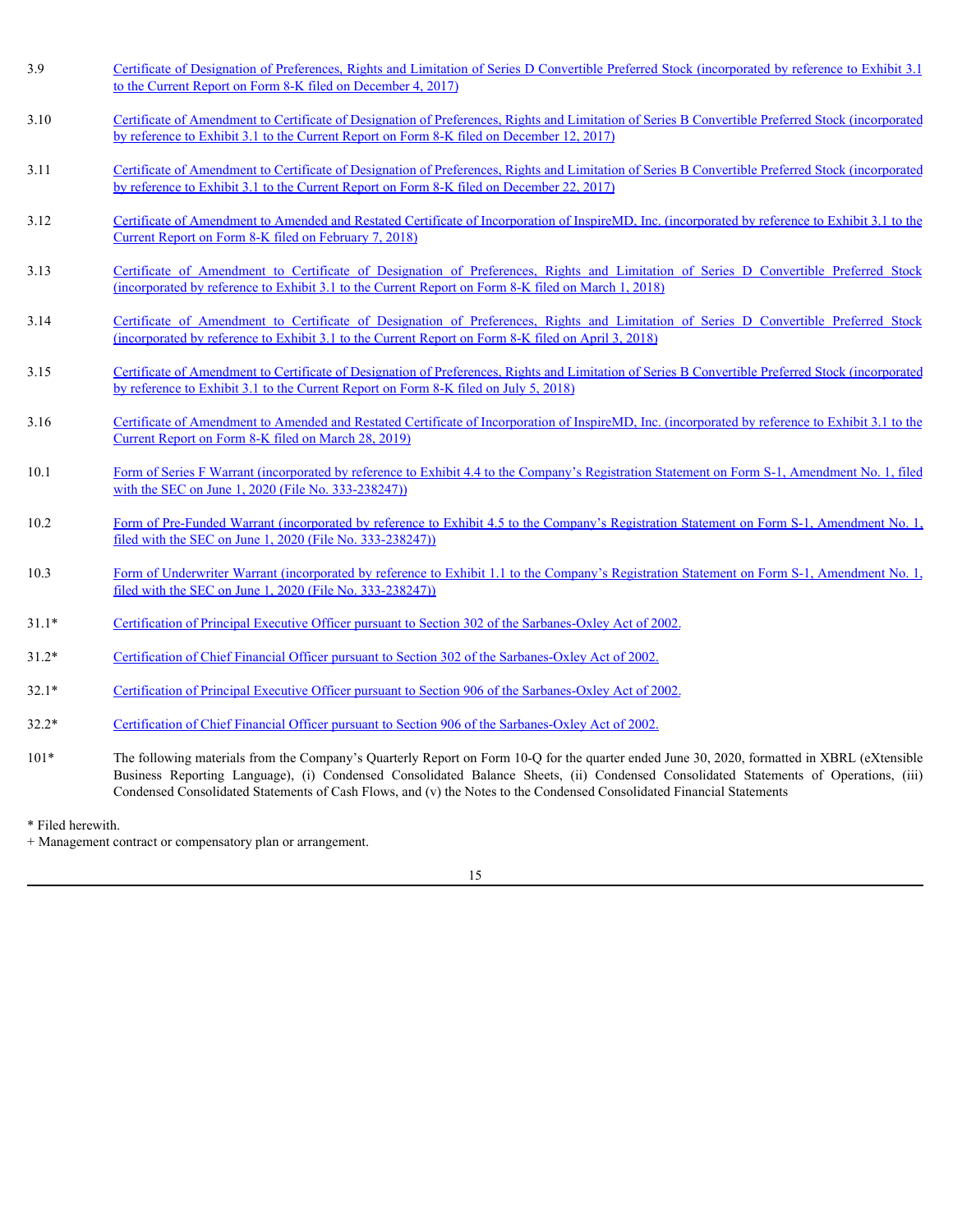# **SIGNATURES**

|                                        | <b>SIGNATURES</b>                                                                                                                                 |  |
|----------------------------------------|---------------------------------------------------------------------------------------------------------------------------------------------------|--|
| undersigned thereunto duly authorized. | Pursuant to the requirements of the Securities Exchange Act of 1934, the registrant has duly caused this report to be signed on its behalf by the |  |
|                                        | INSPIREMD, INC.                                                                                                                                   |  |
| Date: August 5, 2020                   | /s/ Marvin Slosman<br>By:<br>Name: Marvin Slosman,                                                                                                |  |
|                                        | President and Chief Executive Officer<br>Title:                                                                                                   |  |
| Date: August 5, 2020                   | /s/ Craig Shore<br>By:<br>Name: Craig Shore                                                                                                       |  |
|                                        | Title: Chief Financial Officer, Secretary and Treasurer                                                                                           |  |
|                                        | 16                                                                                                                                                |  |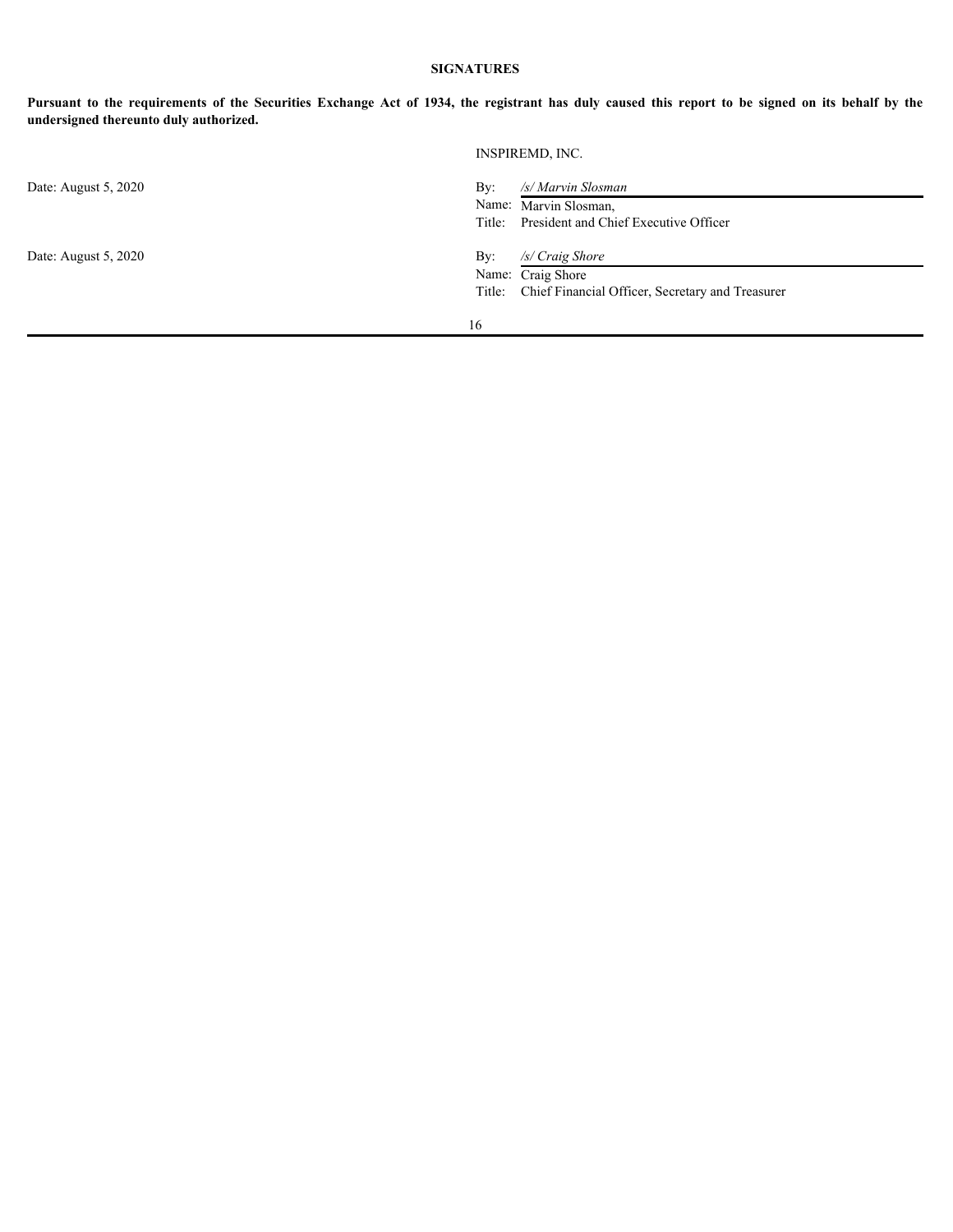# **CERTIFICATION OF CHIEF EXECUTIVE OFFICER PURSUANT TO SECTION 302 OF THE SARBANES-OXLEY ACT OF 2002**

# <span id="page-32-0"></span>**I, Marvin Slosman, certify that:**

- 1. I have reviewed this Quarterly Report on Form 10-Q of InspireMD, Inc.;
- statements made, in light of the circumstances under which such statements were made, not misleading with respect to the period covered by this report;
- financial condition, results of operations and cash flows of the registrant as of, and for, the periods presented in this report;
- EXHIBIT 31.1<br> **EXHIBIT 31.1**<br> **PURSUANT TO SECTION 302 OF THE SARBANES-OXLEY ACT OF 2002**<br> **Rave reviewed this Quarterly Report on Form 10-Q of InspireMD, Inc.;**<br>
2. Based on my knowledge, this report does not contain any EXHIBIT 31.1<br>
8. BASED CONSTANT TO SECTION 302 OF THE SARBANES-OXLEY ACT OF 2002<br>
3. Based on my knowledge, this report do Form 10-Q of InspireMD, Inc.;<br>
3. Based on my knowledge, this report does not contain any untrue st EXHIBIT 31.1<br> **EXECUTIVE OFFICER**<br> **A. The reviewed this Quaterly Report on Form 10-Q of InspireMD, Inc.;**<br>
1. I have reviewed this Quaterly Report on Form 10-Q of InspireMD, Inc.;<br>
2. Based on my knowledge, this report do Exchange Act Rules 13a-15(e) and 15d-15(e)) and internal control over financial reporting (as defined in Exchange Act Rules 13a-15(f) and 15d-15(f)) for the registrant and have: EXHIBIT 31.1<br> **EXHIBIT 31.1**<br> **EXHIBIT 31.1**<br> **EXHIBIT 31.1**<br> **EXHIBIT 31.1**<br> **EXHIBIT 31.1**<br> **EVALUANT TO SECTION 300 OF THE SARBANES-OXLEY ACT OF 2002**<br> **EVALUANT CONSUMPLE CONSUMPLE CONSUMPLE CONSUMPLE CONSUMPLE AND THE** 
	- a. designed such disclosure controls and procedures, or caused such disclosure controls and procedures to be designed under our supervision, to ensure particularly during the period in which this report is being prepared;
	- b. designed such internal control over financial reporting, or caused such internal control over financial reporting to be designed under our supervision, to provide reasonable assurance regarding the reliability of financial reporting and the preparation of financial statements for external purposes in accordance with generally accepted accounting principles;
	- c. evaluated the effectiveness of the registrant's disclosure controls and procedures and presented in this report our conclusions about the effectiveness of the disclosure controls and procedures, as of the end of the period covered by this report based on such evaluation; and
	- d. disclosed in this report any change in the registrant's internal control over financial reporting that occurred during the registrant's most recent fiscal quarter (the registrant's fourth fiscal quarter in the case of an annual report) that has materially affected, or is reasonably likely to materially affect, the registrant's internal control over financial reporting; and
- 5. The registrant's other certifying officer(s) and I have disclosed, based on our most recent evaluation of internal control over financial reporting, to the registrant's auditors and the audit committee of the registrant's board of directors (or persons performing the equivalent functions):
	- a. all significant deficiencies and material weaknesses in the design or operation of internal control over financial reporting which are reasonably likely to adversely affect the registrant's ability to record, process, summarize and report financial information; and
	- b. any fraud, whether or not material, that involves management or other employees who have a significant role in the registrant's internal control over financial reporting.

Date: August 5, 2020 */s/ Marvin Slosman*

Marvin Slosman Chief Executive Officer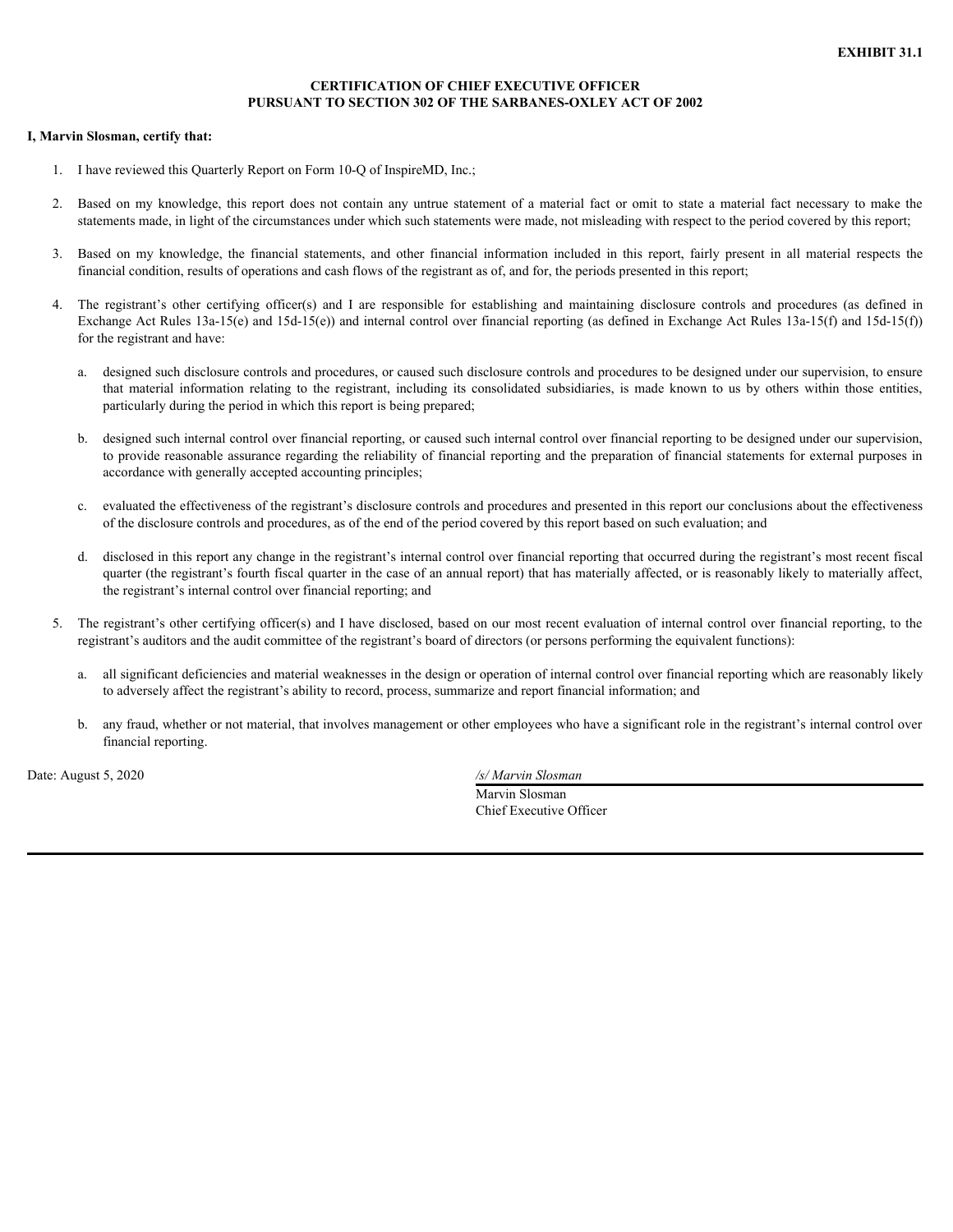# **CERTIFICATION OF CHIEF FINANCIAL OFFICER PURSUANT TO SECTION 302 OF THE SARBANES-OXLEY ACT OF 2002**

# <span id="page-33-0"></span>**I, Craig Shore, certify that:**

- 1. I have reviewed this Quarterly Report on Form 10-Q of InspireMD, Inc.;
- statements made, in light of the circumstances under which such statements were made, not misleading with respect to the period covered by this report;
- financial condition, results of operations and cash flows of the registrant as of, and for, the periods presented in this report;
- EXHIBIT 31.2<br> **EXHIBIT 31.2**<br> **PURSUANT TO SECTION 302 OF THE SARBANES-OXLEY ACT OF 2002**<br> **2.** Based on my knowledge, this report does not contain any untrue statement of a material fact or omit to state a material fact n **EXHIBICATION OF CHIEF FINANCIAL OFFICER**<br> **3. Based on my knowledge, this Quarterly Report on Form 10-Q of InspireMD, Inc.;**<br>
3. Based on my knowledge, this report does not contain any untrue statement of a material fact EXHIBIT 31.2<br>
PURSUANT TO SECTION 302 OF THE SARBANES-OXLEY ACT OF 2002<br>
1. I have reviewed this Quarterly Report on Form 10-Q of InspireMD, Inc.;<br>
2. Hased on my knowledge, this report does not contain any untrue statemen Exchange Act Rules 13a-15(e) and 15d-15(e)) and internal control over financial reporting (as defined in Exchange Act Rules 13a-15(f) and 15d-15(f)) for the registrant and have: EXHIBIT 31.2<br> **EXHIBIT 31.2**<br> **EXHIBIT 31.2**<br> **EXHIBIT 31.2**<br> **EXHIBIT 31.2**<br> **EXHIBIT 31.2**<br> **EVALUA TTO SECTION 300 OF THE SARBANES-OXLEY ACT OF 2002**<br> **EVALUA DEC**<br> **EVALUA CONSOLUTE CONSOLUTE CONSOLUTE AND THE SARBANES** 
	- a. designed such disclosure controls and procedures, or caused such disclosure controls and procedures to be designed under our supervision, to ensure particularly during the period in which this report is being prepared;
	- b. designed such internal control over financial reporting, or caused such internal control over financial reporting to be designed under our supervision, to provide reasonable assurance regarding the reliability of financial reporting and the preparation of financial statements for external purposes in accordance with generally accepted accounting principles;
	- c. evaluated the effectiveness of the registrant's disclosure controls and procedures and presented in this report our conclusions about the effectiveness of the disclosure controls and procedures, as of the end of the period covered by this report based on such evaluation; and
	- d. disclosed in this report any change in the registrant's internal control over financial reporting that occurred during the registrant's most recent fiscal quarter (the registrant's fourth fiscal quarter in the case of an annual report) that has materially affected, or is reasonably likely to materially affect, the registrant's internal control over financial reporting; and
- 5. The registrant's other certifying officer(s) and I have disclosed, based on our most recent evaluation of internal control over financial reporting, to the registrant's auditors and the audit committee of the registrant's board of directors (or persons performing the equivalent functions):
	- a. all significant deficiencies and material weaknesses in the design or operation of internal control over financial reporting which are reasonably likely to adversely affect the registrant's ability to record, process, summarize and report financial information; and
	- b. any fraud, whether or not material, that involves management or other employees who have a significant role in the registrant's internal control over financial reporting.

Date: August 5, 2020 */s/ Craig Shore*

Craig Shore Chief Financial Officer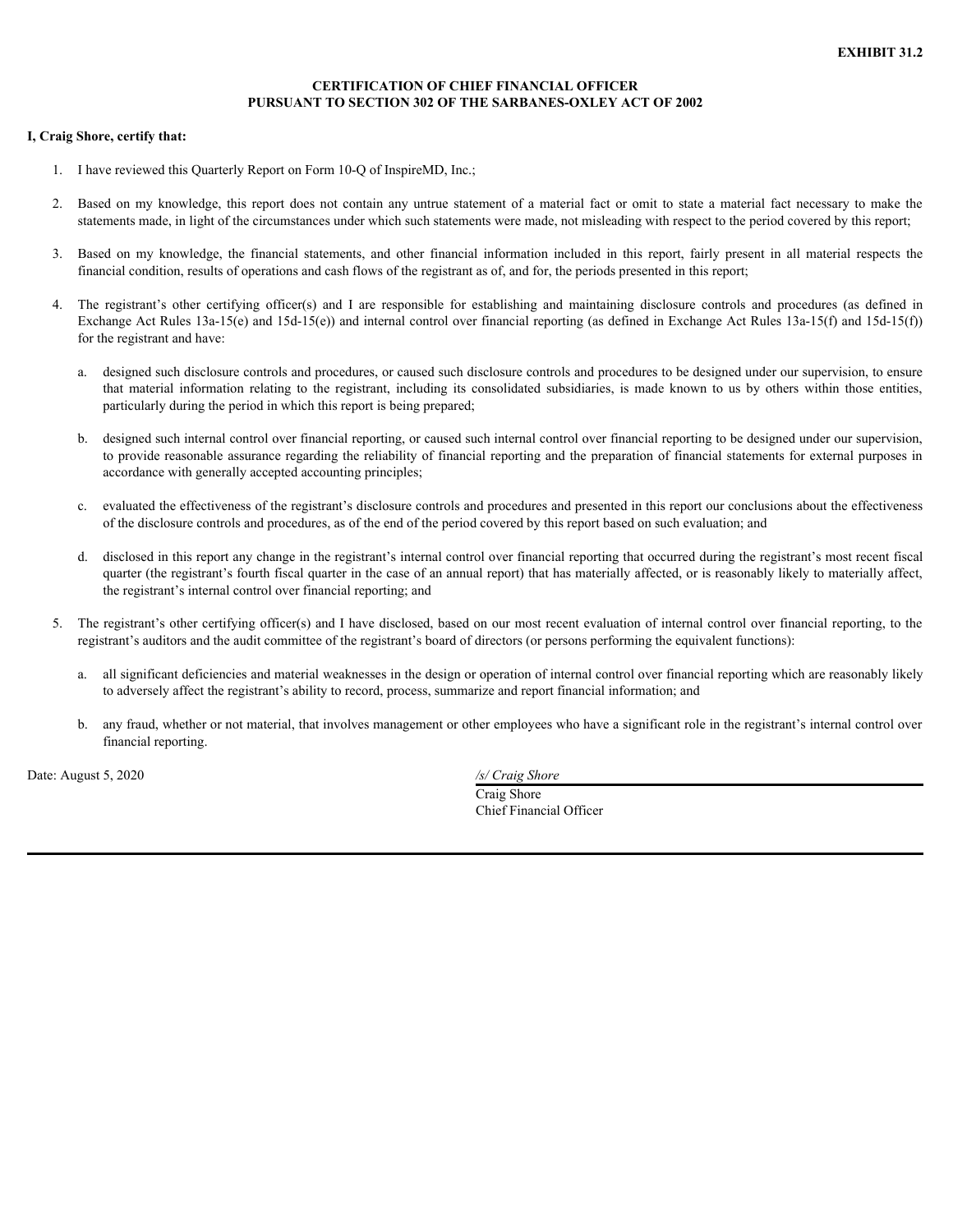# **CERTIFICATION OF CHIEF EXECUTIVE OFFICER PURSUANT TO 18 U.S.C. SECTION 1350, AS ADOPTED PURSUANT TO SECTION 906 OF THE SARBANES-OXLEY ACT OF 2002**

**This certification is furnished solely pursuant to Section 906 of the Sarbanes-Oxley Act of 2002 (18 U.S.C. 1350) and accompanies the Quarterly Report EXELUTE CATION OF CHIEF EXECUTIVE OFFICER**<br> **on FORM 10-ALS (SEC. SECTION 1350)**<br>
SECTION 1950 (SEC. SECTION 1350)<br>
SECTION 966 OF THE SARBANES-OXLEY ACT OF 2002<br> **ON FORM 10-Q"**) for the quarter ended June 30, 2020 of In **Officer of the Company, certify that, based on my knowledge:**

(1) The Form 10-Q fully complies with the requirements of Section 13(a) or Section 15(d) of the Securities Exchange Act of 1934; and

(2) The information contained in the Form 10-Q fairly presents, in all material respects, the financial condition and results of operations of the Company as of and for the periods covered in this report.

Date: August 5, 2020 By: */s/ Marvin Slosman*

Name: Marvin Slosman Title: Chief Executive Officer

<span id="page-34-0"></span>**THE FORE THE FORE CERTIFICATION OF CHIEF EXECUTIVE OFFICER**<br> **THE CERTIFICATION SECTION 350,**<br> **THE CERTIFICATION SECTION 350,**<br> **THE CERTIFICATION SECTION 360,**<br> **THE CERTIFICATION SECTION 360 OF THE SNEWARES-OXLECT OF 2 Sarbanes-Oxley Act of 2002 (subsections (a) and (b) of Section 1350, Chapter 63 of Title 18, United States Code) and, accordingly, is not being filed as part of the Form 10-Q for purposes of Section 18 of the Securities Exchange Act of 1934, as amended, and is not incorporated by reference into any filing of the Company, whether made before or after the date hereof, regardless of any general incorporation language in such filing.**